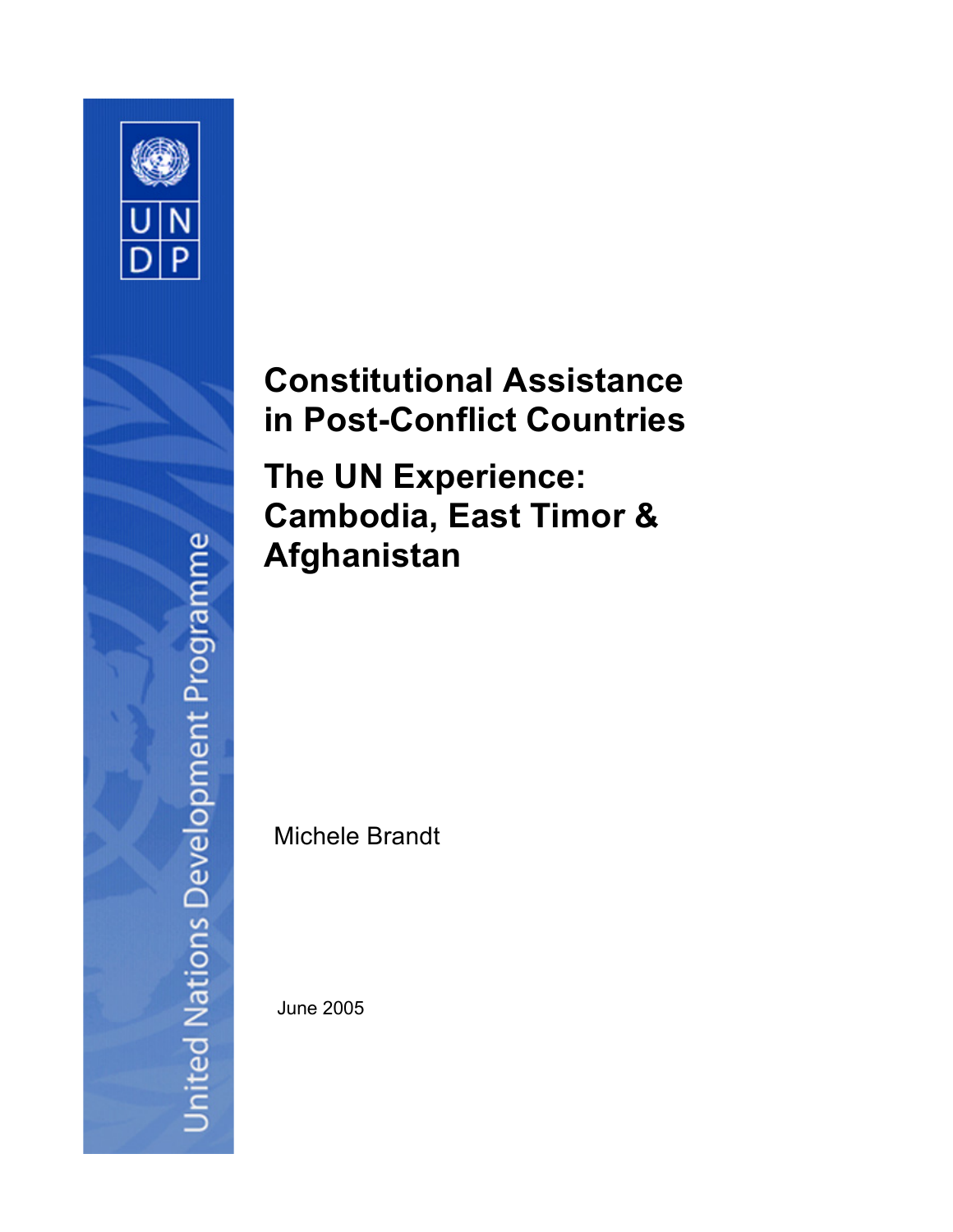## **EXECUTIVE SUMMARY**

Some form of constitutional review or reform is often a key component of comprehensive settlements (as evidenced by Cambodia, East Timor, Afghanistan and most recently Iraq) to a conflict and the transition from war to peace. Increasingly, the UN is being called upon to support the process of constitution-making in these settings. Constitutionmaking provides a unique opportunity for the UN to encourage a process that promotes national reconciliation, consensus building and the creation of a national vision for the future of the country.

This report provides a brief overview of the role of UN constitutional assistance in three postconflict constitution-making exercises: that of Cambodia, East Timor and Afghanistan. This report focuses on the *processes* of constitution-making and not the substance of the constitutions produced in each case. An underlying assumption of the report is that the process of creating a constitution is as important as the content in legitimizing a new constitutional order and creating a sustainable peace.i

Although there are not yet agreed upon benchmarks for assessing a process or the constitution it produces, this report underscores the importance of a nationally led, transparent, participatory and inclusive process because they have the potential to:

- garner wider support for the peace process and reduce the influence of potential "spoilers;"
- enhance the legitimacy of the (often unelected) transitional administration;
- illustrate a break with the past where voices were suppressed at the point of a gun;
- provide a forum for national dialogue to promote reconciliation and forge a common vision for the nation that also recognizes minority aspirations;
- transform the understanding of constitutionmakers who learn about the aspirations and concerns of the people and see and hear first hand the problems of their people;
- broaden the social and economic agenda of the constitution;
- create an educated public that understands the importance of constitutionalism to their daily lives and has greater public ownership of the resulting constitution;
- lay a foundation for more democratic practices, a culture of rule of law and ongoing participation in decision-making;
- enhance public willingness to defend the constitution, defend their rights and support the implementation of the constitution;
- influence the contents of the constitution by ensuring that factors contributing to conflict are addressed and that concerns and rights of minorities are reflected; and last but not least
- enhance the legitimacy of the final constitution.

The review of the UN role in the three cases illustrates that there has been no overall doctrine guiding the process and each approach has been *ad hoc* and to a significant degree, dependent on the choices of the UN leaders in the field. In each of the case studies, the UN missions could have planned support to the process more effectively if they had improved access to resources and information about options for design and implementation.

The mandates of complex peace operations, such as those covered in this report, involve an often staggering array of tasks which must be carried out, sometimes simultaneously. Security must be maintained, human rights protected, humanitarian crises averted, the economy kick-started, and political dialogue promoted. Everything is a priority; everything demands attention. Constitution-making is just one element in the midst of these Herculean endeavors, and in hindsight an analysis of this element alone cannot lose sight of the fact that decisions taken by UN and political leaders in the field were conditioned by a range of competing demands unfolding in real time. Improvisation is often a necessary virtue. Nevertheless, one of the central lessons of UN peace operations over the past decade and a half is that they have been mounted without a reliable base of doctrine and guidance from which mission leaders can draw even as they adapt and improvise on the ground.

A good example would be the base of doctrine, guidance, resources and expertise that has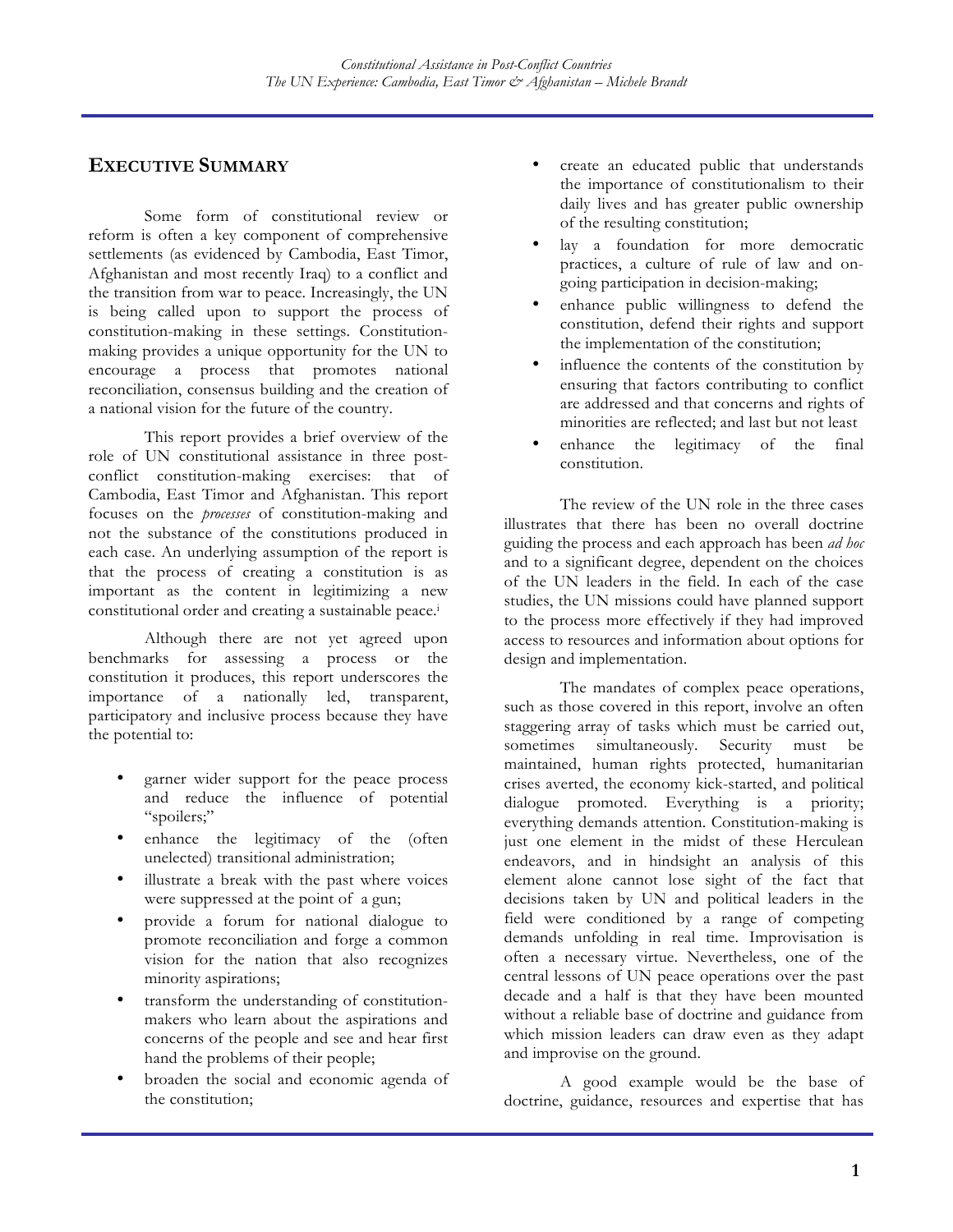been carefully developed and consolidated for elections. The Electoral Assistance Division (EAD) of the Department of Political Affairs (DPA) in the UN Secretariat provides assistance in the areas of needsassessments; design and implementation of electoral assistance project activities; operational strategies for electoral components of peace-keeping operations; and a roster of electoral experts able to provide technical assistance on short notice and serving as the UN's institutional memory in the electoral field.

The EAD has also established networks with non-UN institutes, electoral commissions, etc., that create a much wider pool of resources and knowledge to draw on. In the constitutional field, many of the resources that currently exist are, and will likely remain, in academia, governments and nongovernmental organizations external to the UN. What the UN can do, however, is ensure that it is capable of drawing on that expertise while maintaining the necessary doctrine and guidance and a core expertise in-house.

Therefore, to provide more effective UN constitutional assistance this report recommends, that the UN appoint a focal point for UN constitutional assistance that would: 1) develop doctrine and guidance on constitutional assistance; 2) provide technical expertise and resources; and, 3) document UN experiences to draw lessons learnt and reflect upon good practices. To minimize costs, the UN should draw upon existing external resources to support the above efforts.

The conclusions of this report are in line with the Secretary-General's recent report "In Larger Freedom: Towards Development, Security, and Human Rights for All" in which he underscores the vital role that the UN plays in mediating peace agreements and assisting in their implementation but notes that "there is a gaping hole in the UN Institutional Machinery: no part of the UN system effectively addresses the challenge of helping countries with the transition from war to peace."ii Supporting national actors to design and implement constitution-making processes that serve as a building block for longer-term peace and that produce constitutions that will be durable blueprints for political stability and broader development, should be seen as a key aspect of the challenge to addressing current peacebuilding gaps in the system.

The three case studies do not constitute a broad enough set of experiences from which to draw definitive lessons learnt and from which to build doctrine and guidance. For that, analysis of a larger number of both UN and non-UN constitutional exercises is necessary. Nevertheless, the cases do point towards some gaps in the UN's capacity of resources and some preliminary lessons that might inform future planning of constitution-making processes, including pitfalls to avoid.

## **Legal Framework**

A prior legal instrument such as a peace agreement or Security Council resolution, which provides the legal framework, defining principles and parameters for the exercise, mandates most postconflict constitutional exercises. The legal framework, however, has differed in scope and detail from case to case depending on the context and the objective of the constitutional review.

There is no "once size fits all" framework for a process. Sometimes, such as in Cambodia, it will be useful to have a more detailed framework that includes the principles to be enshrined in the constitution. At other times, the framework should be more skeletal, such as in Afghanistan, to allow for flexibility to respond to the inevitable changes in the political context. Nonetheless, while stressing that the unique circumstances of the context will determine the degree of specificity and the content of the legal framework, the following are some potential elements to be considered for inclusion in the legal framework:

- key constitutional principles or substantive provisions to guide the process and to be enshrined in the final constitution;
- the mandate and work plan for the constitutional organ/s;
- the timeframe for the process, with a schedule of when key tasks should be accomplished;
- a declaration that the constitutional organ/s drafting the constitution will be free of governmental control;
- transparent rules and mechanisms to establish constitutional organs and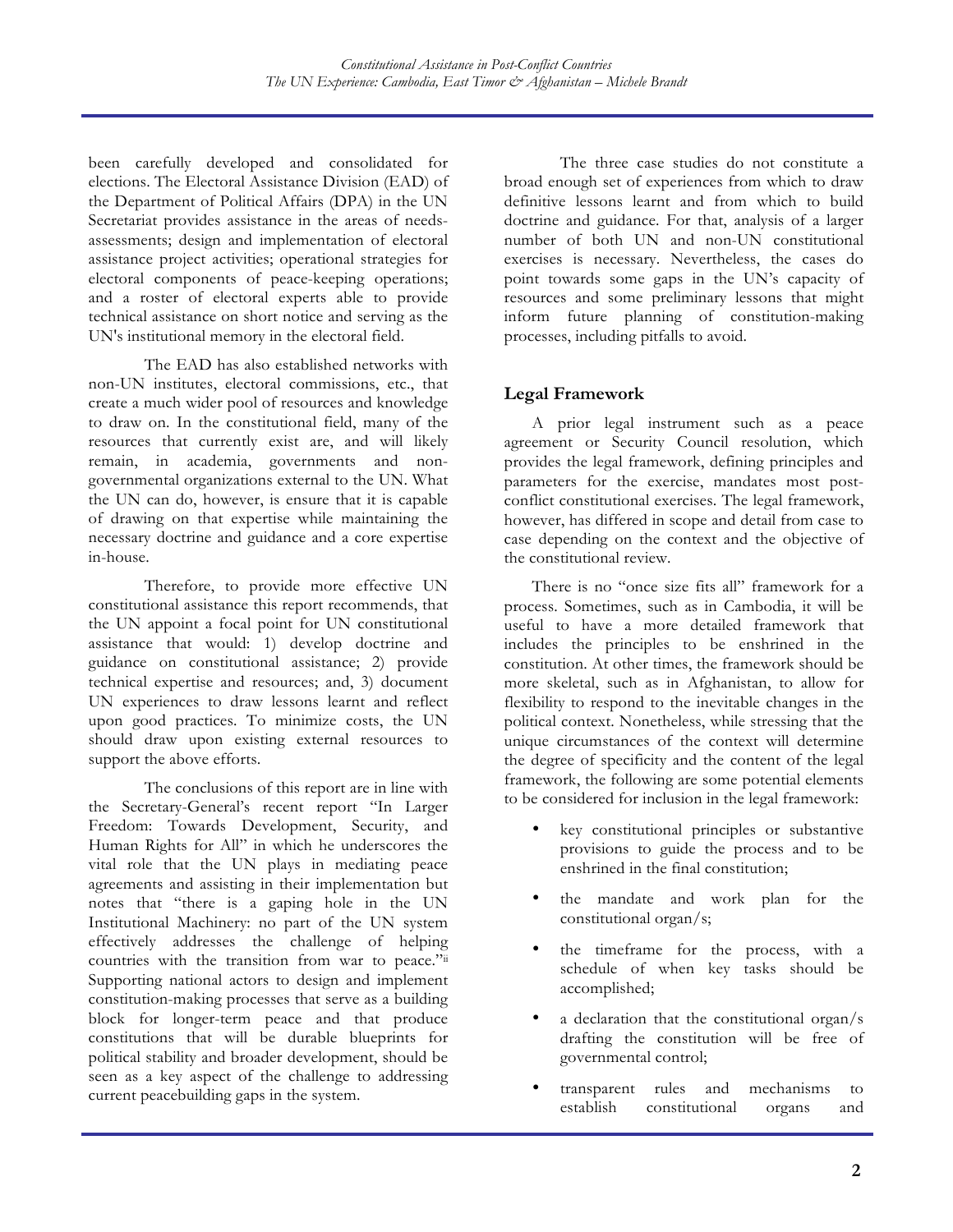appoint/elect delegates—perhaps to appoint an inclusive and technically competent constitutional organ to draft the constitution and a democratically elected body to adopt the constitution, with at times specific procedures for appointment or nomination of marginalized groups, members of civil society or those with specific professional skills.

- the mandate of a supportive administrative body, such as a Secretariat;
- provisions that describe the incorporation of a participatory process that prescribes sufficient time and resources to conduct separate phases of civic education and consultation;
- review and/or enforcement mechanisms to ensure that the final draft of the constitution incorporates any agreed upon principles;
- transitional arrangements if necessary and mechanisms for implementation of the constitution;
- provision for financial oversight of the process;
- the role, if any, of the United Nations or international community.

The legal framework should also be well publicized to promote transparency and gain public support for the constitutional roadmap; this can assist the public to be clear about the steps of the process, the objectives of the constitutional review or reform process, and their role.

#### **Timetable for the Process**

The legal framework in each of the case studies determined the timetable of the process. The political context both domestic and international will always have an impact on timetables. However, it is broadly accepted that while timetables can put a certain amount of useful pressure on the parties and the international communities alike to move the peace process forward, goals such as constitution-making and elections require legitimate processes and

sufficient planning and these processes should not be rushed to meet pre-set dates.

Deliberative processes that promote national reconciliation, conflict resolution and consensus building take time. In the cases discussed, opportunities to make the process more genuinely participatory were missed (in particular in East Timor and Cambodia), in part, because of tight timelines.

#### **Structure and Representation**

An independent commission or technical drafting body is often used to prepare the constitution because it tends to be more distanced from political agendas and may allow for greater diversity of views, improved opportunities for consensus building, input of experts and greater public participation.

An elected body typically adopts and debates the draft and because it is elected by the people may add legitimacy to the final constitution. An elected body that is representative and agrees upon the final constitution may also ensure that political elites feel ownership and implement the constitution.

In cases like East Timor, where there is a high risk that elections will lead to an adopting body that may reflect the views of a single party, special measures should be taken to promote a more inclusive adopting body. For example, provisions can be made for the representation of identity groups, women, civil society representatives or those with particular professional skills (as was done in Afghanistan). The mode of appointment for these delegates should be transparent.

While elected constituent assemblies do have claim to democratic legitimacy, in post-conflict situations under tight time pressures the electorate has in practice had insufficient information on the constitutional issues at stake. Furthermore the first post-conflict elections tend to be highly referential to the prior conflict, with voting concentrated on individual leaders, ethnic groups or others—vestiges, in this sense, of the war. Political parties are weak and rarely put forward fully articulated constitutional platforms. Therefore elections in and of themselves do not necessarily serve as a sufficient conduit through which to carry the expression of the people's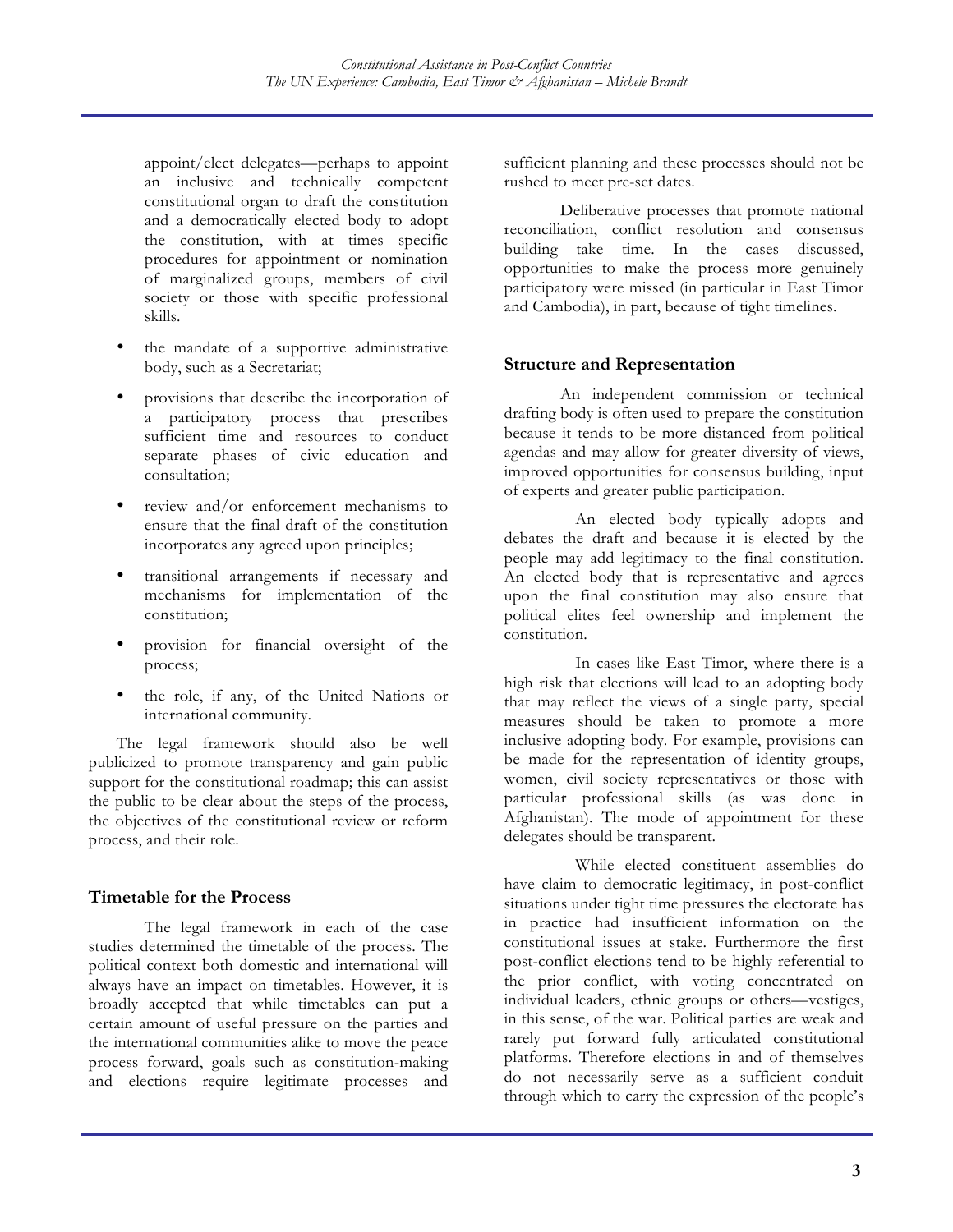constitutional aspirations. These aspirations must inform not just choices about who should govern for one term but the blueprint for society itself. Hence, a strictly democratic electoral model dependent on representation through the ballot is usually not sufficient to capture public preferences in postconflict constitution-making exercises.

## **Direct Participation**

The degree to which a process can incorporate direct participation (typically through civic education and consultation) will depend on the context. Political elites will by necessity play a major role in decisions on how to structure the new state (this is important both for peacemaking and for future implementation of the constitution) but where possible, the role of the UN should be to broaden the political space so that the final constitution does not merely represent the views of warring factions holding power at the end of a conflict.

There is no single way to conduct a participatory process; each post-conflict situation has a unique set of challenges and specific objectives for the constitution-making exercise. Nonetheless, following from some of the lessons learnt from the case studies, the following elements may lead to more genuine participatory processes:

- a legal mandate and clear roadmap for the process which clearly indicates to the public at what stages they can participate and how;
- carefully crafted rules of procedure to minimize the risk that the process will spiral out of control or lead to more violence and ensures the process does not unduly raise the expectations of the public.
- awareness raising to increase the political will of the international community, constitutional drafters and political elites to take measures to establish a genuine participatory process;
- the establishment of an independent body (often a constitutional commission) which is mandated to conduct separate phases of public education and inclusive consultations

on key constitutional issues before preparing the constitution;

- the allocation of a minimum of one year (whenever possible) to conduct separate phases of civic education on constitutional issues and hold public consultations;
- holding public consultations prior to preparing a draft to encourage the public to express their views and then holding a possible second consultation process on the draft;
- using creative means to ensure that marginalized groups participate (such as illiterate citizens or the disabled);
- an adequate budget (with donors brought on board as soon as possible);
- the establishment of an administrative body (such as a secretariat) to assist with implementing the participatory mechanisms and the demanding logistical arrangements;
- sufficient time and resources to conduct capacity building programs to prepare national staff to effectively conduct civic education and public consultation programs;
- support to civil society and the media to participate and facilitate direct participation;
- fostering dialogue and the exchange of public views between identity groups or communities;
- an agreed upon methodology and mechanisms (including data base programs) to collate, summarize and analyze submissions to the Commission;
- the dissemination of a report explaining to the public the results of the consultation, how competing views were considered and accommodated, and how key decisions were made;
- transparent mechanisms for sharing drafts of the constitution and following deliberations on the draft by the constitutional organ adopting the constitution; and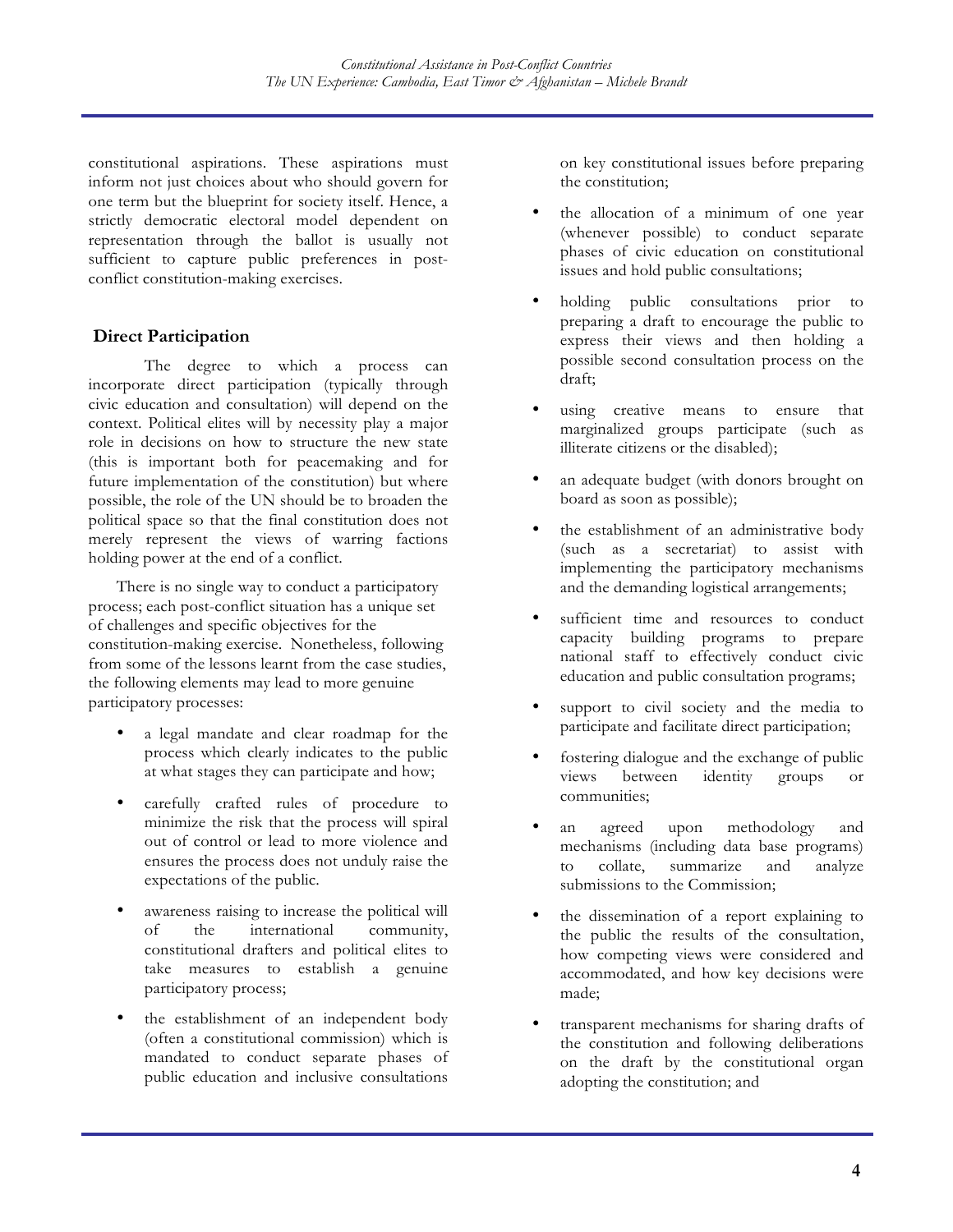• public education on the new constitution, in particular how the public can use it as a tool to access their rights.

#### **Nationally Owned and Led**

National ownership of the process is closely related to participation because the public will feel ownership over the constitution if they participate in its making. But, it also relates to the role of the constitution-makers and UN constitutional efforts should be guided by the principle of national leadership, to every possible extent. Following from the "light foot print" approach taken in Afghanistan, international actors should not assume roles that national actors can and should play. To ensure national ownership, the process should be conducted at an appropriate pace to allow for national actors to fully understand their role, learn from comparative experts about other experiences, weigh and deliberate upon options and enhance and build capacities where needed to effectively assume their responsibilities and implement the process.

#### **Technical Assistance**

Making a constitution is a complex operation which requires expertise on national politics, institutional reform, electoral procedures, budgets, procurement, logistics, civic education campaigns, consultative processes, IT, public relations (for the leaders of the constitution-making bodies), comparative constitution-making options, conflict resolution, technical drafting, rules of procedures for assemblies, security arrangements, diplomacy, donor relations, etc. It is the author's experience that national actors are generally welcoming of technical expertise in these areas if it is offered in a fashion that respects their role in leading and managing the process. Also, often both international actors and national actors are not aware of the complexity of implementing the process and providing initial options papers describing types of assistance that may be needed is very helpful.

In Afghanistan the UN coordinated technical assistance and worked with the national actors to ensure that persons with the right types of expertise met their assistance needs. The UN also coordinated substantive input by constitutional advisors to ensure harmonization and facilitated the provision of options papers that were translated into Dari and Pashtu. In East Timor, the Asia Foundation also translated options papers that the Constituent Assembly requested on key issues.

Although it may not always be appropriate for the UN to coordinate technical assistance, it may be useful to provide the constitution-makers with advice about how to best to make use of technical advisors and suggest what types of expertise may be needed. The constitution-makers can then make their own assessment of whether they have all those skills or external actors may be useful.

If technical expertise is requested, the UN should facilitate the provision of technical assistance. As in Afghanistan, this will require linking with external resources because few of these capacities are currently located within the UN.

#### **Adoption**

The methods of adopting the constitution should promote consensus building. In each of the case studies the constitutional organ tasked with adopting the constitution required that a two-thirds majority pass the constitution. This larger majority encourages consensus building depending on the make-up of the adopting body. In Afghanistan the rules of procedure also emphasized achieving consensus and short of this, a vote would be taken.

#### **Implementation of Constitution**

Many constitutions remain merely on paper and are never implemented. For example, many of Cambodia's provisions, ten years on, have not been implemented. The UN should provide advice about constitutional provisions, mechanisms and transitional arrangements that may be useful to facilitate implementation post-adoption, including suggested deadlines for completion of important tasks and reforms. In addition, constitutional assistance should not end with the adoption of a constitution.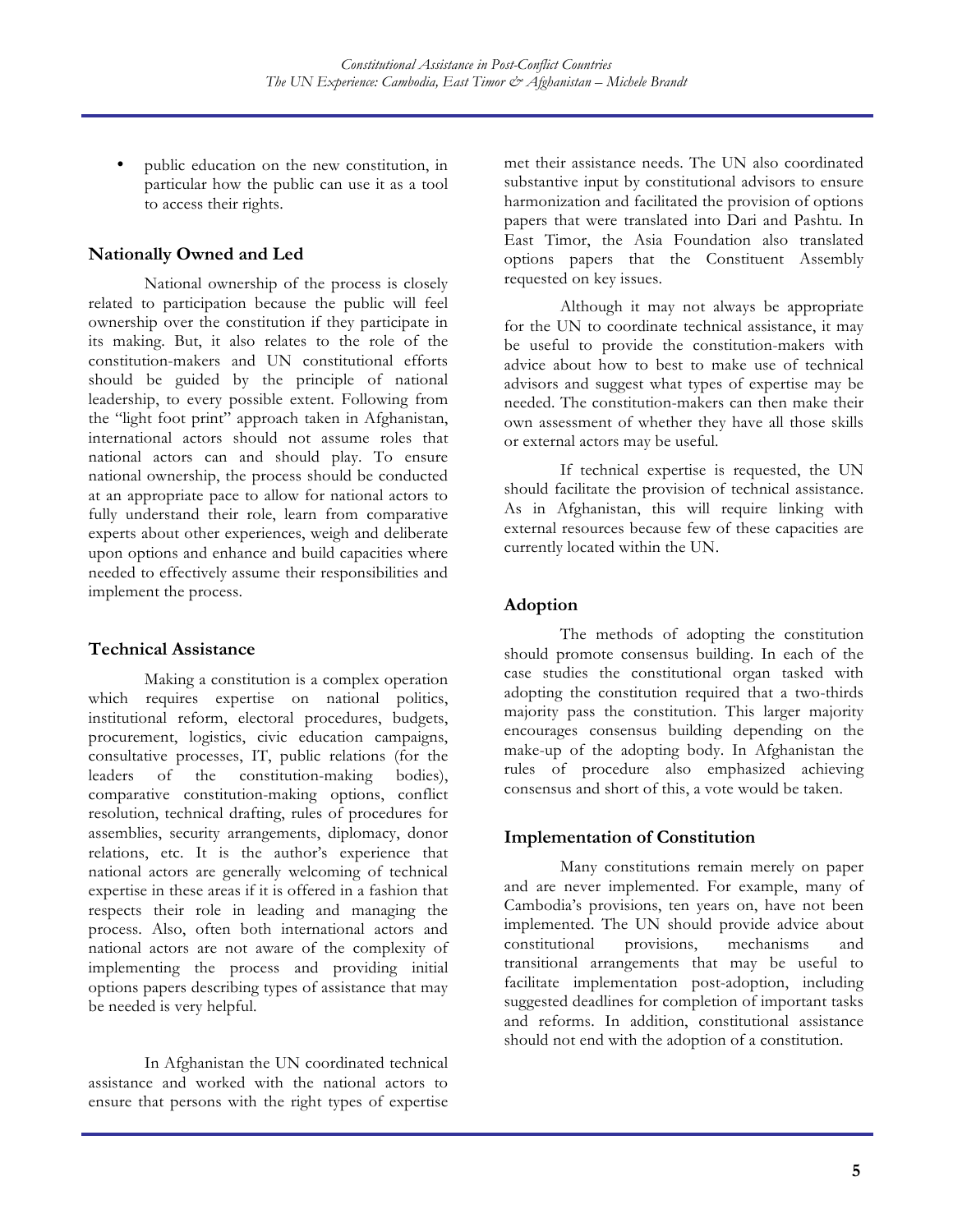# **INTRODUCTION**

Historically, the victors of a conflict imposed constitutions drawn up after conflict. Today, however, such constitutions are more often negotiated and the process of making a constitution presents a unique opportunity to forge a new vision for society.

Constitutional review or reform is often a central component of the comprehensive settlement of a conflict, as was the case in Cambodia, East Timor, Afghanistan and Iraq. Increasingly, the UN is being called upon to support this process of constitution-making.

This report will provide a brief overview of the role of UN constitutional assistance in three postconflict constitution-making processes: that of Cambodia, East Timor and Afghanistan. The study focuses on the process of making the constitution and does not analyze the content of the constitutions. An underlying assumption of the report is that the process of creating a constitution is as important as the content in legitimizing a new constitutional order and creating a sustainable peace.iii

While such processes are unique opportunities for national reconciliation, conflict resolution and consensus building it should be noted that there is no "one size fits all approach." International and local politics, security concerns, and other competing priorities must be taken into account when designing the constitutional element of a transition from conflict to peace. And it remains difficult to assess the "success" of a constitutional process or at times the degree of "legitimacy" that an adopted constitution enjoys.

There are not yet agreed upon benchmarks for assessing a process or the constitution it produces. Nevertheless, this report underscores the importance of a nationally led, transparent, participatory and inclusive process. In societies divided by conflict, direct participation, transparency and inclusiveness are important characteristics of political transitions that build durable peace. They have the potential to:

- garner wider support for the peace process and reduce the influence of potential "spoilers;"
- enhance the legitimacy of the (often unelected) transitional administration;
- illustrate a break with the past where voices were suppressed at the point of a gun;
- provide a forum for national dialogue to promote reconciliation and forge a common vision for the nation that also recognizes minority aspirations;
- transform the understanding of constitutionmakers who learn about the aspirations and concerns of the people and see and hear first hand the problems of their people;
- broaden the social and economic agenda of the constitution;
- create an educated public that understands the importance of constitutionalism to their daily lives and has greater public ownership of the resulting constitution;
- lay a foundation for more democratic practices, a culture of rule of law and ongoing participation in decision-making;
- enhance public willingness to defend the constitution, defend their rights and support the implementation of the constitution;
- influence the contents of the constitution by ensuring that factors contributing to conflict are addressed and that concerns and rights of minorities are reflected; and last but not least
- enhance the legitimacy of the final constitution.

This report will therefore describe for each case study the nature of UN constitutional assistance and also broadly assess whether that assistance served to promote a nationally owned and led process that, where and when appropriate, was transparent, participatory and inclusive. Section 1 provides an overview of the legal framework that set the constitution-making process in motion; Section 2 describes the process, taking into account the degree of inclusiveness, transparency and participation; Section 3 focuses on the role and forms of UN constitutional assistance; Section 4 draws some lessons learnt and puts forward some recommendations for the way forward.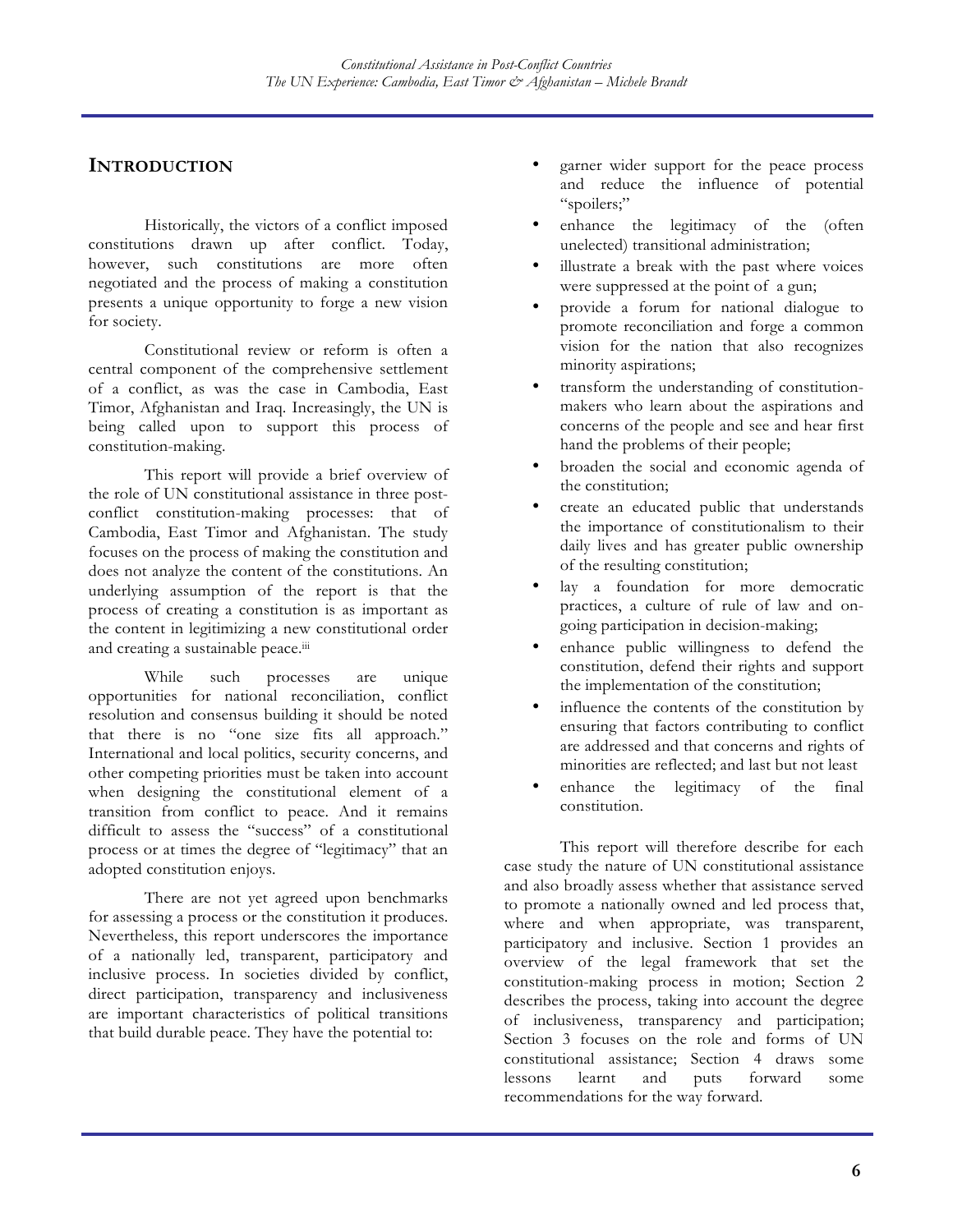# **1. LEGAL FRAMEWORK FOR THE CONSTITUTIONAL PROCESS**

A prior legal instrument such as a peace agreement or Security Council resolution, which provides the legal framework, defining principles and parameters for the exercise, mandates most postconflict constitutional exercises. The legal framework, however, has differed in scope and detail from case to case depending on the context and the objective of the constitutional review. Objectives may or may not be explicitly stated. Stated objectives may include—to name only a few—national reconciliation, institutional reform or ethnic minority representation.

In internationalized contexts not only will national actors have differing objectives but, often, so will the international community:

> "While the international community might see the constitution as a badge of state sovereignty and a passport into the international system, for the citizens of the state the primary functions of the constitution are manifold: depending on the situation, the constitution is seen as variously as an instrument to consolidate newly developing class and social relations, entrench revolutionary change, define nation or identity, heal conflicts and wounds of the past, develop norms and institutions for the coexistence of different religious or cultural communities, etc. The aims of international interveners and local communities may not coincide."iv

In addition, the focus of the international community in post-conflict interventions is often on rapid stabilization of the conflict and quick exit strategies. This tends to undermine national ownership of the process by setting a pace that does not allow national actors to fully explore and deliberate options for the constitution.

Inevitably, exercises supported by Security Council mandates and/or internationally negotiated legal frameworks have to accommodate, to some degree, the concerns of the international community, and donor assistance and heightened international attention further buttress that agenda. To various

degrees the legal frameworks analyzed below reflected such international agendas.

Therefore, if the constitution is to be nationally owned, participatory processes become all the more important, to draw national and local priorities into the exercise. They can help harmonize international and national agendas and, if anything, educate international actors on the particular concerns of, and potential innovations and solutions available from within the national polity.

This section discusses and compares the legal frameworks governing each of the case studies under review. In Cambodia and Afghanistan they took the form of a peace agreement while in East Timor it was a UN prepared regulation. In East Timor, where the UN had legislative authority and prepared the regulation it had more influence on the content. In Cambodia and Afghanistan the peace agreements were a product of negotiations with key parties to the conflict yet influenced by international agendas for the process.

## **Cambodia: A Tight Timeframe with Agreed Upon Constitutional Principles**

The Agreement on a Comprehensive Political Settlement of the Cambodia Conflict (Paris Agreement) $v$  of 1991 provided the legal framework for Cambodia's constitution-making process. All parties to the Cambodian conflict were present at the peace negotiations, which took place between 1989 and 1991.vi

The Paris Agreement provided that an election would be held to form a Constituent Assembly of 120 members to draft and adopt a new constitution within a three-month time period and then transform itself into a legislative assembly.<sup>vii</sup> On the one hand, this allowed for a quicker end to the transition, called for by some. However this, in principle, represented a conflict of interest, as Assembly members designed their own powers as future members of the legislature (In practice though, the resulting legislature in Cambodia has been weak).

A former UNTAC official explained that the international community preferred a tight timeframe to prevent potential spoilers from derailing the process and to establish the new government as soon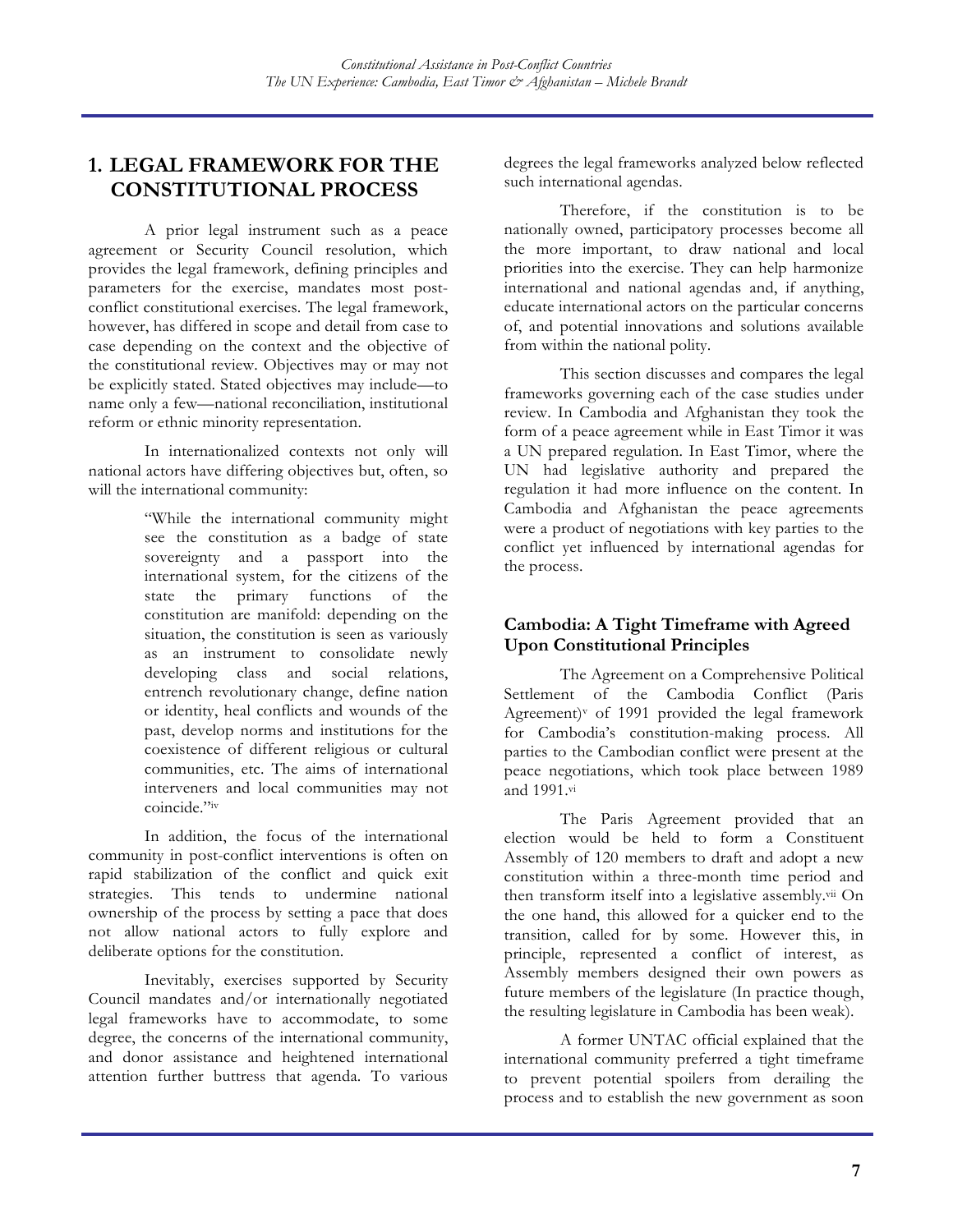as possible to prevent confusion about who had authority during the transition.<sup>viii</sup> There were concerns, too, that the longer the formation of the new government took, the longer UNTAC's departure would be delayed, increasing its financial costs.ix

The Paris Agreement guaranteed that all Cambodians would have the same "rights, freedoms and opportunities to take part in the electoral process."x The Agreement did not refer to the participation of the public in the constitution-making process itself or create any mechanisms by which this would be accomplished. However, as a constitutional advisor noted, the trend toward more participatory and inclusive constitution-making processes had not yet taken root.xi

The Paris Agreement also specified that the constitution be adopted by a two-thirds majority of the members of the Constituent Assemblyxii Lastly, the parties agreed upon the following fundamental constitutional principles to be enshrined in the new constitution:

- the constitution will be the supreme law of the land;
- amendment to the constitution would only be by a designated process involving legislative approval, popular referendum, or both;
- the inclusion of a declaration of fundamental rights for the protection of specific human rights adhere to the Universal Declaration of Human Rights;
- that the rights must be enforceable in a court of law;
- that the constitution will be for a sovereign, independent and neutral State, and the national unity of the Cambodian people;
- the constitution will create a liberal democracy;
- mandated periodic elections;
- the right to vote; and
- an independent judiciary to uphold the constitution.xiii

Although the parties agreed to this set of constitutional principles there was no mechanism for review to verify whether the final constitution fully incorporated the principles. Nonetheless, prior agreement on such fundamental future provisions of the constitution may have bolstered the international communities resolve to finance such an expensive undertaking.

### **East Timor: The Cambodian Process Revisited**

Nearly ten years later, the legal framework for the East Timorese process was prepared under the auspices of the United Nations Transitional Authority in East Timor (UNTAET) Regulation 2001/2 "On the Election of a Constituent Assembly to Prepare a Constitution for an Independent and Democratic East Timor" was promulgated on 16 March 2001. The framework was remarkably similar to that of Cambodia.

Regulation 2001/2 stipulated that an election would be held for 88 members to form a Constituent Assembly. The 75 national seats would be based on proportional representation and the 13 district candidates would be elected by simple plurality. It also specified that the Constituent Assembly should adopt the new constitution within a period of ninety days; that it would serve as an interim legislature; and could become East Timor's future legislature if the final constitution so provided. The Regulation also required a two-thirds majority of the Assembly's members to adopt the constitution. xiv

Although the Constituent Assembly was to give "due consideration to the results of the consultations conducted by any duly constituted Constitutional Commission or Commissions," Regulation 2001/2 did not require the Constituent Assembly to consult with the public. $x^{\text{v}}$ Notwithstanding this suggestion that the structure might incorporate commissions, a constitutional commission with powers to prepare a constitution was not created—despite civil society strongly arguing (and lobbying the Security Council) for such a commission. The reference to "Commissions" in the regulation was later implemented through an UNTAET Directive, which led to a consultation process (which was seen an UNTAET product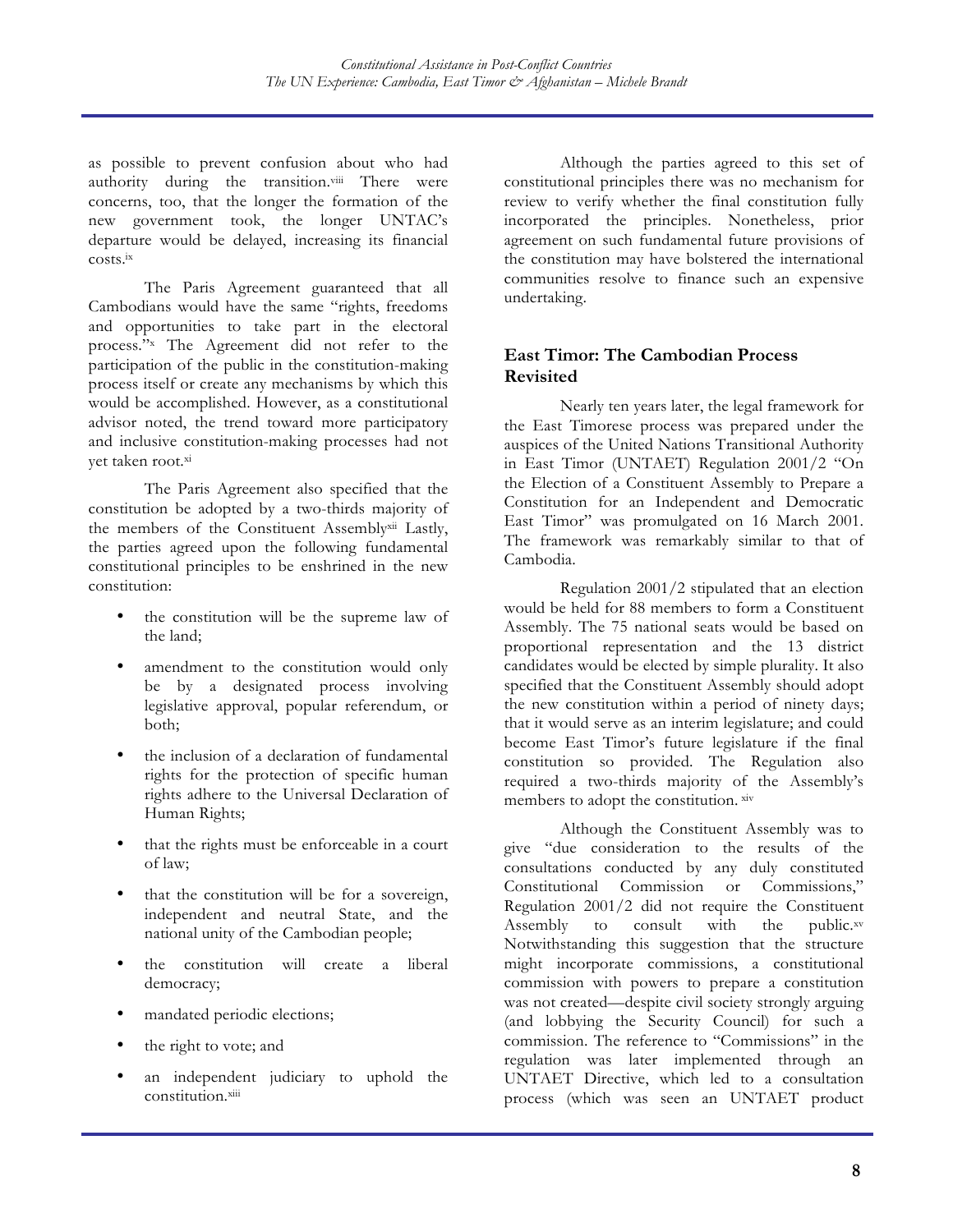despite being legally independent) that was later largely ignored by the Constituent Assembly.xvi

A former UNTAET official responsible for assisting the drafting of Regulation 2001/2 noted that the Department of Political Affairs did review the Paris Agreement for inspiration on designing an exit strategy.xvii It was natural for the mission to seek guidance from the only other example of a UN transitional administration ushering in a new constitution. However, the contexts were very different. Unlike the Cambodian process, by the time the East Timorese process commenced, there was internationally a clear trend toward direct participation in constitution-making and East Timor's civil society had met with national actors from South Africa and Thailand, among others, to share their experiences. This led, in part, to civil society actors, as well as some political actors, to strongly assert that the process should be given adequate time to allow for proper civic education campaigns, national dialogue, and an independent commission to hold consultations with the public.xviii This would have been feasible because there were no dangerous spoilers within East Timor's borders to seriously threaten such an open process (unlike in Cambodia and later Afghanistan). Given these important differences, the 90 day timeframe to prepare, debate and adopt a constitution may not have been a useful precedent to replicate in the East Timorese context.

It is important to note that the legal framework for the constitutional process was drafted and adopted well into UNTAET's mandate and this may have led to the need to rush the process. The political elite wanted to assume authority from UNTAET and pressed for an early end to the transition. Certainly, some national leaders within the East Timor Transitional Administration preferred a more streamlined process centered around an elected Assembly. However, some observers have concluded that the tight timetable was "essentially an UNTAET creation" because the international community wanted a clear indicator of a successful political transition in the form of a constitution. After such failed UN missions as Somalia and Rwanda, the international community required a success story.xix Although there was great potential to design a transparent, inclusive and participatory process, the legal framework allowed for an elite driven process to

the great disappointment of civil society, including the Catholic Church.

Another difference (related more specifically to the context) between the legal frameworks of Cambodia and East Timor is that Regulation 2001/2 did not prescribe the sort of binding constitutional or legal principles in effect in Cambodia. In East Timor, this was in deference to the sovereignty of the elected Constituent Assembly. The stance of senior UN officials was to have a "hands off" approach so that the substance of the constitution would be viewed as the exclusive purview of the Constituent Assembly and not foreign-imposed. Regulation 2001/2 did state that the constitution must be for an "independent and democratic East Timor" but these principles were largely a foregone conclusion and did not bind the hands of the drafters.

#### **Afghanistan: A Flexible Framework**

The Bonn Agreement<sup>xx</sup> of 5 December 2001 established the legal basis for the constitution-making process. The fall of the Taliban presented the opportunity to forge a new consensus among Afghans to reconstruct the state. Under UN auspices, the Bonn conference brought four Afghan political groups together with the aim of securing agreement on a broad-based transitional government. Unlike the Paris peace negotiations, the gathering was not fully representative of all elements of the Afghan polity (nor was it possible to have the Taliban represented, a factor that would later impact the peace process). The Bonn Agreement reflected the power balance at the time, with the Northern Alliance parlaying its grip on Kabul into a dominant position in the initial Interim Administration established by Bonn. However, the agreement outlined an approximately three year transitional process allowing for steadily broader representation. The Interim Administration governed until the more representative Emergency *Loya Jirga* held in June 2002 selected a Transitional Administration ("TA"). The last two phases were the holding of the Constitutional *Loya Jirga* (CLJ) and finally national elections.

Within two months of its establishment, the TA was to establish a Constitutional Commission, with the assistance of the United Nations, to "prepare the proposed Constitution."xxi The Constitutional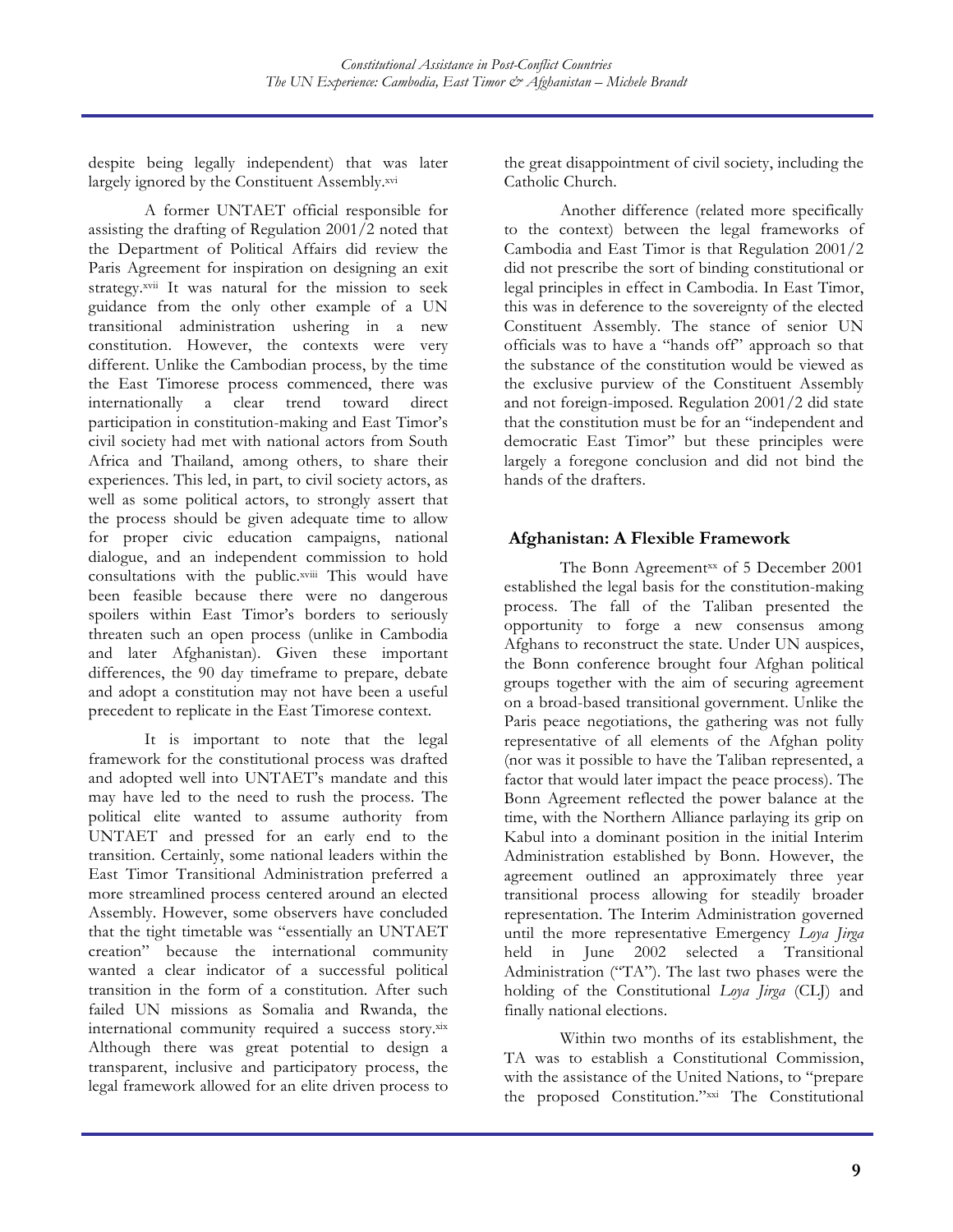*Loya Jirga* would adopt the draft, which was to be convened within eighteen months of the establishment of the TA.xxii

The Bonn Agreement's legal framework diverged from that of East Timor and Cambodia in six fundamental ways. First, the Bonn Agreement created a two-pronged process: (1) a Constitutional Commission that would prepare the constitution and (2) a Constitutional *Loya Jirga* to debate and adopt the document. Second, the Agreement framed an eighteen-month time period for the preparation of the draft and the convening of the CLJ, but did not set a deadline for the CLJ to adopt the new constitution. Third, the Agreement did not specify the mechanism for the selection/election of the members of the Constitutional Commission or the Constitutional *Loya Jirga*. Fourth, the Agreement did not make the Commission an independent body. Fifth, the process drew on a culturally recognized Afghan institutional form (namely the *Loya Jirga—*the Grand Council).

Lastly, the Agreement differed from the Paris Agreement—and to a limited extent UNTAET Regulation 2001/2—in that it did not predetermine any constitutional principles. Nonetheless, the Agreement as a whole stressed several key goals and principles that the constitutional exercise could potentially draw upon. For example, it provided that the goal of the transition was to create a "political future in accordance with the principles of Islam, democracy, pluralism and social justice" as well as to "end the tragic conflict in Afghanistan and promote national reconciliation, lasting peace, stability and respect for human rights in the country" and the 'establishment of a broad-based, gender-sensitive, multi-ethnic and fully representative government."xxiii

The legal framework was skeletal. It did not provide for the mandate of the constitutional organs, the mode of appointments/elections to them, and the role of the public or basic rules of procedure. The lack of detail in the Bonn Agreement allowed the TA and the UN to be flexible and adjust to changes in the political and security climate. With UN assistance, the Afghans leading the process were free to devise as broadly representative a Commission and CLJ as possible, using a combination of methods for selection and appointment of CLJ delegates.

This was critical because areas of the country were too violent for the UN to have a presence, but

also because the overall transition process was constantly evolving and negotiated en route as power dynamics shifted. One of UNAMA's objectives was to continue reaching out to all factions and expanding the degree of representation in the peace process.

The governmental nature of the Constitutional Commission meant President Karzai and powerful members of his Cabinet were the ultimate decision-makers about the draft finally submitted to the CLJ. The executive control over the draft was tempered to some extent because the delegates to the CLJ were, taken as a whole, fairly representative and had the authority to revise the draft.

Besides the Special Representative of the Secretary-General's (SRSG) general authority to 'monitor and assist in the implementation of all aspects' of the Bonn Agreement, xxiv the Bonn Agreement did not set up an enforcement mechanism to ensure that the TA upheld the underlying principles of the Bonn Agreement. Nonetheless, the UN was able to work closely with the TA to promote those principles. Similarly, while the constitutional provisions in the legal framework did not specifically reflect the principles of inclusion, transparency and participation, the UN, with external technical assistance, promoted their incorporation into the Presidential Decrees and rules of procedures, which shaped the constitutional process.

# **2. OVERVIEW OF THE PROCESS**

This section broadly reviews the constitutionmaking process and takes particular account of the degree to which, where appropriate given security and other concerns, it was inclusive, transparent and participatory. It provides a brief overview of the sequencing of events, the work plan of the constitution-making organs, the mode of appointments/elections, the genuineness of any consultation processes, and the method of adoption of the constitution.

#### **Cambodia: A Constitution in Ninety Days**

The Cambodian constitutional process, as defined by the Paris Agreement, had three main phases: (1) the elections for the Constituent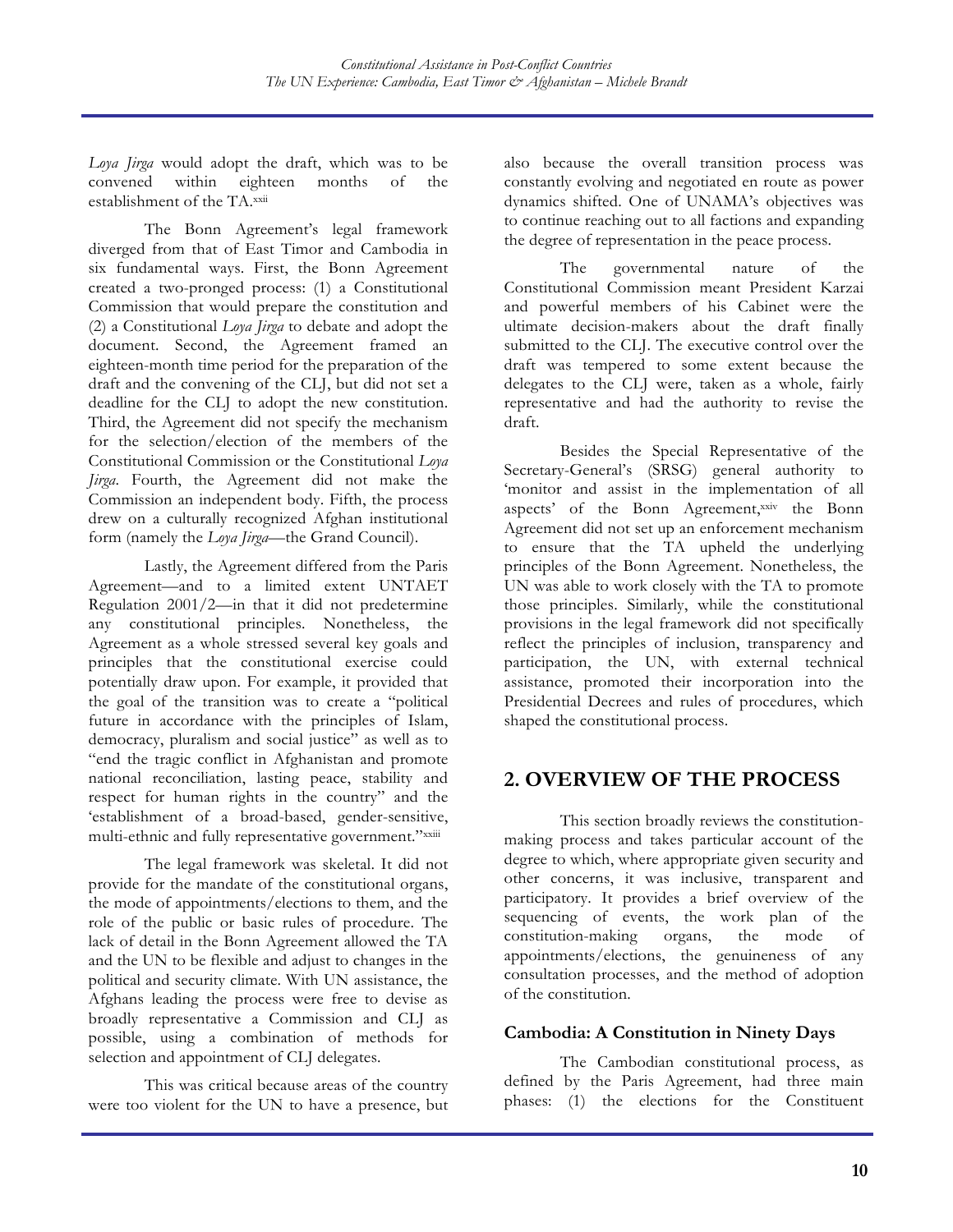Assembly; (2) the drafting of the constitution; and (3) the adoption of the Constitution. The process did not include a nationwide civic education campaign on constitutional issues or public consultation. Although participatory constitution-making is widely practiced today (see e.g., South Africa, Rwanda, Afghanistan), in 1993 the focus of the international community and political elite was more on the final content of the constitution as a way to create democratic governance and on how the process could contribute to that goal.

The broad timeline and structuring of the constitutional process was as follows:

|             | April 1993: Political campaign          |
|-------------|-----------------------------------------|
| May 1993:   | Constituent Assembly elections          |
| June 1993:  | Inauguration of Constituent<br>Assembly |
| Sept. 1993: | Promulgation of new                     |
|             | Constitution                            |

The sequencing of events was to include the demobilization of seventy per cent of all forces before the end of the voter registration period. All armed forces were to be placed in cantonments after the elections, demobilized or absorbed into a national army. These efforts were unsuccessful and proved one of the greatest weaknesses of the process, as the political campaigning and the elections in the end took place with neither of the largest of the armed factions—the Khmer Rouge forces or the Cambodian People's Party Forces—demobilized and the two smaller parties only partly demobilized.

On 7 April 1993, the political campaigning period began, although the Khmer Rouge had already announced that it would not participate, ostensibly because the political environment was not neutral. Despite high levels of violence and intimidation, the electoral process continued. UNTAC organized its political officers, military observers and civilian police to attend the political rallies. Some areas of the country were off limits because of high security risks. Despite the risks, the Security Council on 20 May 1993 agreed that security measures were sufficient and that the elections should go ahead as planned, and to general relief the elections were largely peaceful. Moreover, close to 90 per cent of the registered voters turned out to vote.

Nonetheless, the central objective of the Paris Agreement—establishing a legitimate governmental authority and constitutional order through elections—began to unravel shortly thereafter. It was understood that the party that won the elections would form the government. Although the National United Front for an Independent, Neutral, Peaceful and Cooperative Cambodia (FUNCINPEC) won, the Cambodian People's Party (CPP) retained dominant military power, was firmly entrenched at every level of government in much of Cambodia and was not willing to accept the results of the elections. Under threats of civil war, Prince Sihanouk brokered a power sharing arrangement between CPP and FUNCIPEC, resulting in co-Prime Ministers.

The 120 seats of the constituent assembly were distributed as follows: FUNCINPEC (58), CPP (51), BLDP (10), MOLINAKA (1). A key faction in the conflict, the Khmer Rouge, was not involved in drafting the constitution. The Constituent Assembly did not have mechanisms for representation or input from a broader set of stakeholders in society, such as youth, women, and minorities, and hence was not inclusive in that sense. Women in particular were poorly represented in the political parties, with only five per cent of all candidates being women.

There was no requirement in the Paris Peace Accord that the public participate in the constitutionmaking process—other than to vote in the elections. Traditionally, this may have been considered adequate, not only by political elites in Cambodia, but also by the international community. This was not the position taken by civil society, the media and the public, who wished to have input into the process but were precluded because no mechanisms were in place.

A coalition of 14 civil society groups called *Ponleu Khmer* formed to encourage public participation in the drafting of the new constitution. However, because the process did not incorporate mechanisms for the public to participate and the drafting process was so short, the coalition struggled to understand basic issues of constitutionalism.xxv The coalition rushed to translate other constitutions, share what they learned with other civil society members and meet with as many nearby communities as possible to discuss constitutional issues and consult with them about their aspirations for the future constitution.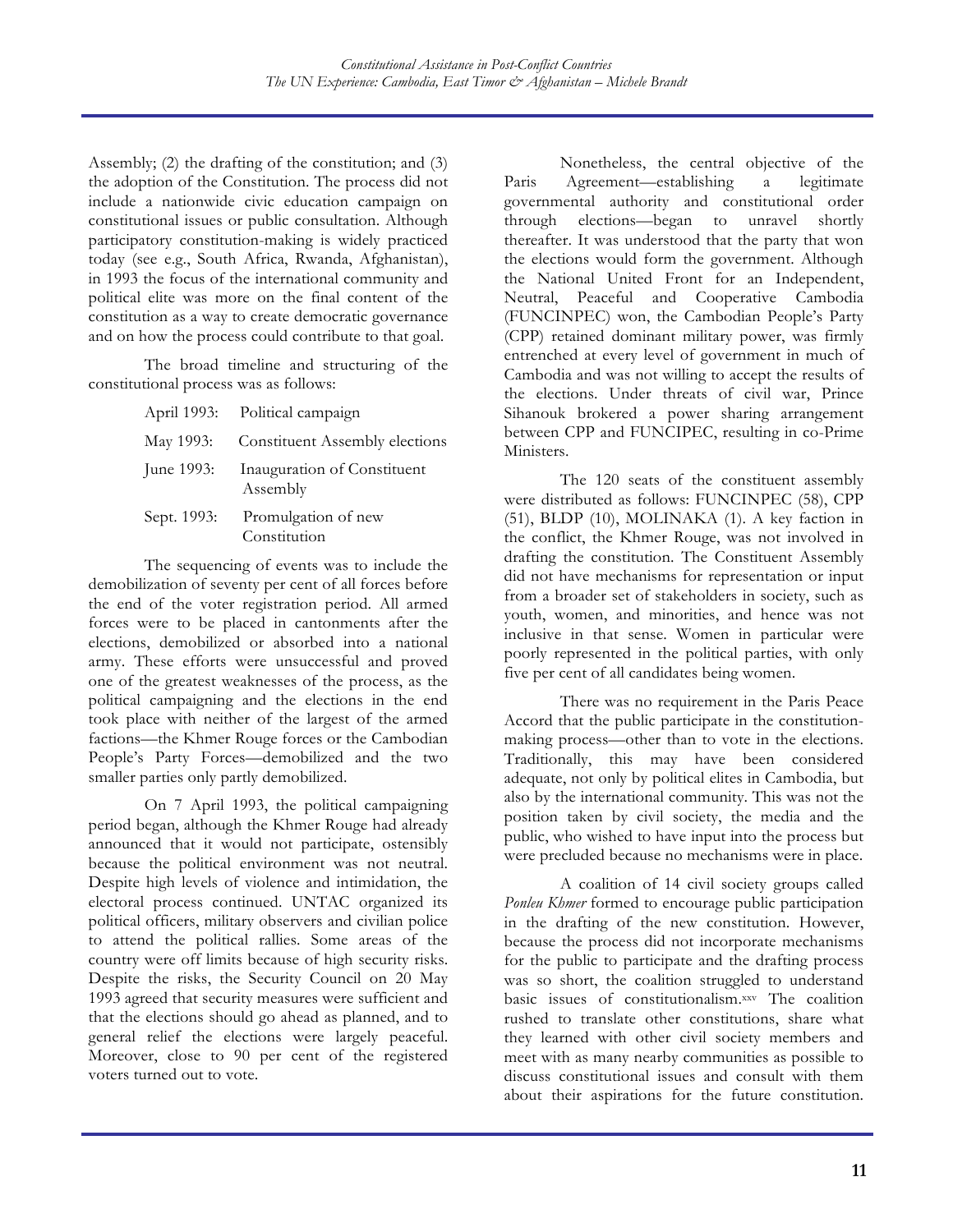The coalition shared the results of their consultations and suggested human rights provisions but they did not feel that their input was considered and were frustrated by the lack of transparency with the process.xxvi

On 14 June 2003, on the first day of the Constituent Assembly, *Ponleu Khmer* members, numbering in the thousands (many of them monks and nuns), gathered in front of the Assembly and requested that *Ponleu Khmer* be granted observer status to make the process of drafting the constitution more democratic. The group read a statement, which underscored that the constitution should be a reflection of the will of the people.<sup>xxvii</sup>

However they felt shut out from the process and just as in East Timor, the coalition wrote a letter to the SRSG stating the following:

> We have the right to ask all the elected representatives about what they are going to include in the constitution. They should let us know openly what their intentions are. The drawing up of the constitution is not a secret thing. All citizens have the right to know about what will be written in the constitution. The people have the right to oppose what they think is inappropriate or should not be in the constitution.xxviii

The SRSG replied that they had a "democratic right to lobby the members of the Constituent Assembly and the political parties to which they belong, on any matters of concern relating to the Constitution," but emphasized that it was the responsibility of the Constituent Assembly to prepare and adopt the constitution.xxix

However, from the outset, the process was highly secretive. Rules of procedure were introduced to the Constituent Assembly and they were voted on in secret, with no debate and no public tally of the vote on the rules.xxx These rules provided for the appointment of a twelve-member Drafting Committee. The composition of the Drafting Committee closely followed the results of the elections: FUNCINPEC (6), CPP (5) and BLDP (1). The Drafting Committee largely conducted its work in secret. Not only were drafts of the constitution not

shared with the public but also they were also not shared with the full Constituent Assembly.

Although the Drafting Committee did attempt to prepare a draft, it was leaders of FUNCIPEC and CPP who each presented Prince Sihanouk with a draft for his approval. He chose the monarchist model prepared by a French constitutional expert. The press was reporting as early as 26 August 1993 that a consensus had been reached to restore the monarchy.xxxi The Constituent Assembly reviewed the draft selected by Prince Sihanouk and adopted it with little debate on 21 September 1993 by a vote of 113 to 5, with 2 abstentions. Approximately five days later, with the Paris Agreement fulfilled, the SRSG departed the country.

On the ten-year anniversary of the signing of the constitution, the former UNTAC translator for the SRSG lamented that the government still lacked accountability and there is no public participation in government. Moreover, the people are ill informed about their rights and responsibilities under the Constitution.xxxii Those that participated in the drafting of the constitution and others in society feel that although it initially brought a "sense of order and stability," it did not live up to its potential, as much of it was never implemented.xxxiii Those provisions that were to lead to greater participation of the people in government and transparency have been ignored. One of these is the establishment of the National Congress as an annual meeting that was to raise concerns and be informed on matters of national interest.

The political elite's lack of will to consider the views of the public or even other members of the Constituent Assembly and the closed door debates on the constitution established an antidemocratic precedent; Cambodia's National Assembly currently has little or no contact with its constituency, genuine deliberations on legislation do not occur and there is little transparency in government.

#### **East Timor: A Missed Peacebuilding Opportunity**

The broad structure of the East Timor process was similar to that of Cambodia. The tight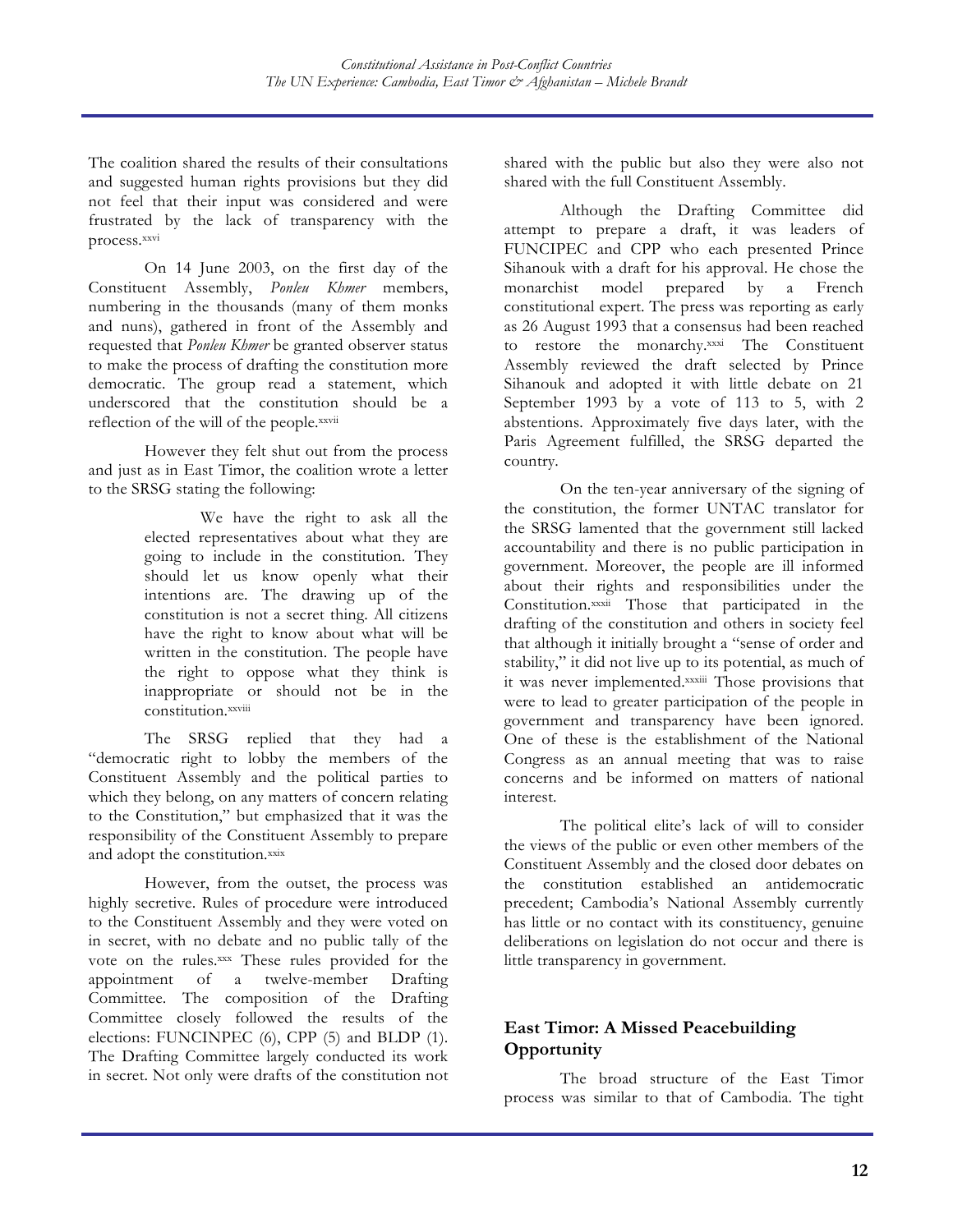original timeline was only slightly improved by extensions, resulting in:

> June–July 2001: Constitutional Commission Hearings

> August 2001: Constituent Assembly Elections

> September 2001: Constituent Assembly Sworn-In

> March 2002: Constituent Assembly Adopts Constitution

Similar to UNTAC's voter education program, UNTAET's civic education campaign did not cover constitutional issues. These were discussed during the hearings conducted by the UNTAET appointed and organized Constitutional Commissions one month prior to the elections. An international observer group to the East Timor process summarized their concerns:

> A primary concern is that the whole process is too rushed. The current timetable seems to mostly serve the concerns of United Nations member states and established political organizations, rather than grassroots East Timorese wishes as expressed by the NGO Forum's Working Group on Constitutional issues and the East Timorese Catholic Church.

> Civic education started late because UNTAET initially failed to consult East Timorese on its design, leaving little time for this critical part of the democratic process. Even on election day many voters did not understand that the vote was to choose Constituent Assembly members and/or the function of the Constituent Assembly. While a directive from the SRSG established Constitutional Commissions in each district, these commissions had only 45 days to educate a mostly illiterate public on complex constitutional issues and gather input. The Independent Electoral Commission's work concentrated on the mechanics of the voting process, which naturally required much attention.

[We are] concerned that electoral regulations already adopted will potentially limit the options of the Constituent Assembly. The decision to have voters choose among political parties (rather than individuals or sectoral representatives) could preclude diverse views and open debate. The structure of the Assembly, as well as the regulatory encouragement for it to evolve into East Timor's first elected legislature, may preempt decisions on the structure of the legislature. The elected members are unlikely to relinquish their positions to stand for another election.

During the election campaign, the political parties provided little information about their views on constitutional issues. A truly democratic process would involve more informed debate prior to the election.xxxiv

Civil society was the driving force behind encouraging broader participation in East Timor's constitution-making process*.* Civil society organizations had met with leaders from the South Africa and Thai constitution-making processes, among others, and were enthusiastic to assist with conducting direct participatory activities so that their people could give voice to their aspirations for the future of their country.

During public hearings in the National Council (the thirty-six member, UNTAET appointed quasi-legislature) on the structure of the political transition, a wide range of East Timorese actors from civil society, the church and others stated that they preferred that an independent Constitutional Commission draft the constitution, that an elected body ratify the constitution and that that the process provide enough time to conduct a nationwide civic education campaign and consultations with the people.

However, the Director of UNTAET's Political Affairs Department asserted in the public hearings that *only* an elected body should decide the future shape of the government.xxxv This argument reflects what one constitution-making scholar notes is the position of "those who argue that democratic participation should not or cannot extend to the constitution-making process. Coming mainly from realists…these arguments recognize the claim for participation, but instead see it met largely by the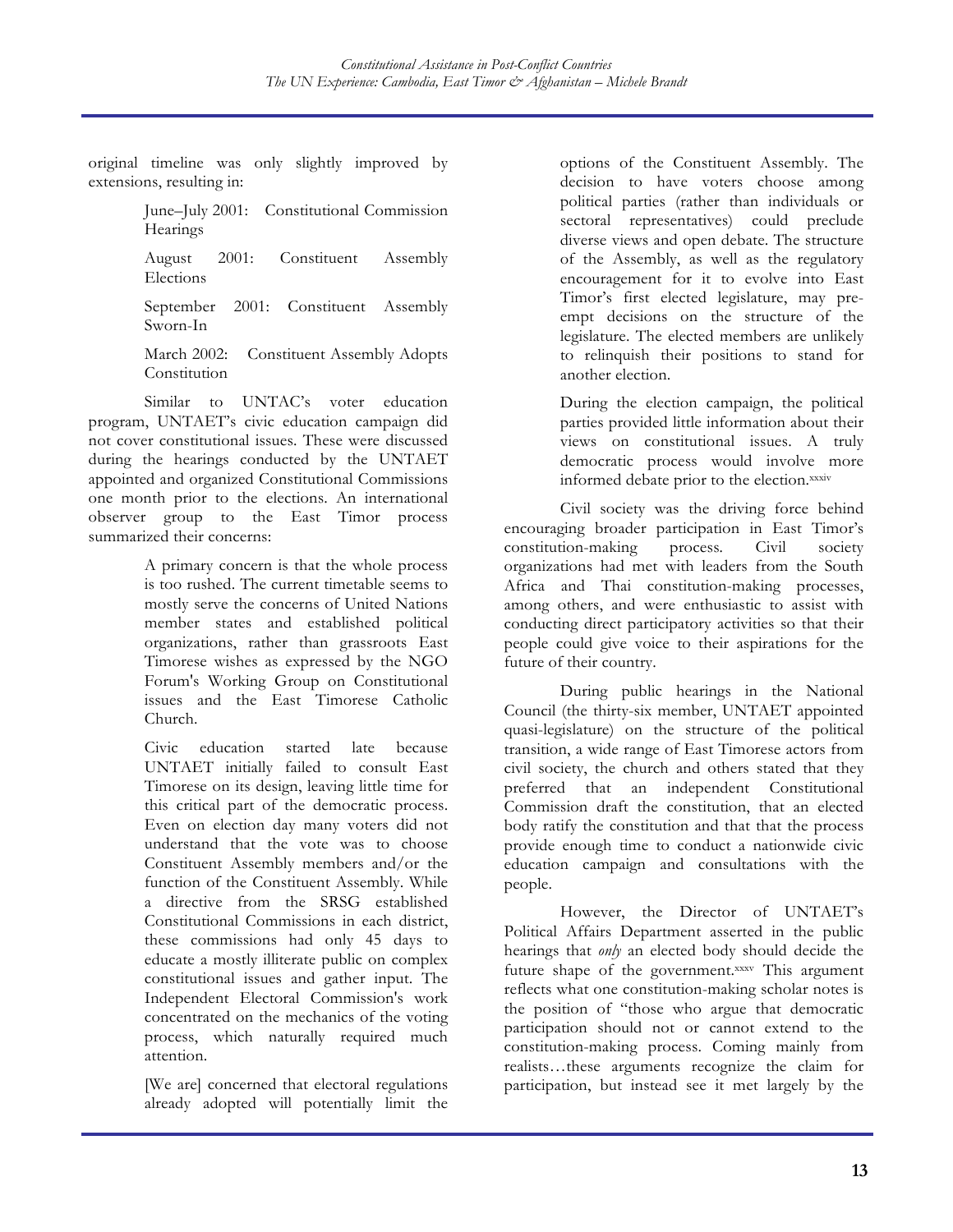opportunity to vote for representatives or for ratification."xxxvi

This perspective was mirrored by the Frente Revolucionária do Timor-Leste Independente (FRETILIN), the dominant political party. FRETILIN did not initially welcome public participation in the Constituent Assembly. Senior FRETILIN officials felt that the people that voted for them gave them a mandate and did not expect to play any other role. Civil society representatives and some members of the public throughout the process contradicted this perspective.

In February 2002, the NC's Standing Committee on Political Affairs (prepared primarily with civil society members of the NC) prepared and presented a draft regulation to establish an independent and inclusive constitutional commission composed of 26 East Timorese. The commissioners were to be professionals or representatives of youth, women, the church and civil society. The commission would have a nationwide presence and establish an office in each of the thirteen districts.

Section 3.2 of the draft regulation proposed the following twelve-month work plan.

> (a) *Public Information Phase*, which will include mass dissemination of information on the Nature of a Constitution and the decisions need to be taken for its adoption.

> (b) *Debating Phase*, during which members of the public will be assisted in discussing the key issues under the Constitution through debates, workshops or group discussions from the national to the community level;

> (c) *Consultation Phase*, during which members of the public will be able to formally submit their views at public hearings held at the Sub-Districts level.

> (d) *Reporting Phase*, during which members of the Commission compile the views expressed during the Consultation process and draws recommendations for submission to the Constituent Assembly;

> (e) *Drafting Phase*, during which members of the Commission assist the

Constituent Assembly with the drafting of the Constitution.

The proposed regulation contained a range of elements to ensure broad participation. The National Council did not approve the regulation. FRETILIN largely blocked its passage; one member of FRETILIN claimed that the draft was intended to politically manipulate the process. Because FRETILIN had already prepared a draft of the constitution it did not necessarily want a process that may have led to a very different draft being tabled at the Constituent Assembly.

UNTAET prepared Directive 2001/3 "On the Establishment of Constitutional Commissions for East Timor" for the purpose of "soliciting the views of the people of East Timor on the future Constitution." However, unlike the purpose of most constitutional commissions, this body did not have a role in drafting the constitution.

Just as civil society had opposed the structure of the constitution-making process, on 18 April 2001, a coalition of civil society members wrote to the Director of the Political Department to criticize the new Directive:

> The NGO Forum believes that the establishment of Constitutional Commissions (UNTAET Directive no. 2001/2, 31 March 2001) for East Timor will appear as a legitimate process, while being seriously insufficient both in terms of substance and process. In particular, the NGO Forum has three main concerns:

> > 1. The period of operation of the Constitutional Commissions is too short to allow for sufficient participation of a broad spectrum of East Timorese society. It will not be possible to have an effective information dissemination process and meaningful consultation within this short timeframe. The reports from the Commissioners to the Constituent Assembly will not be representative of the East Timorese people's aspirations and should not be seen as such….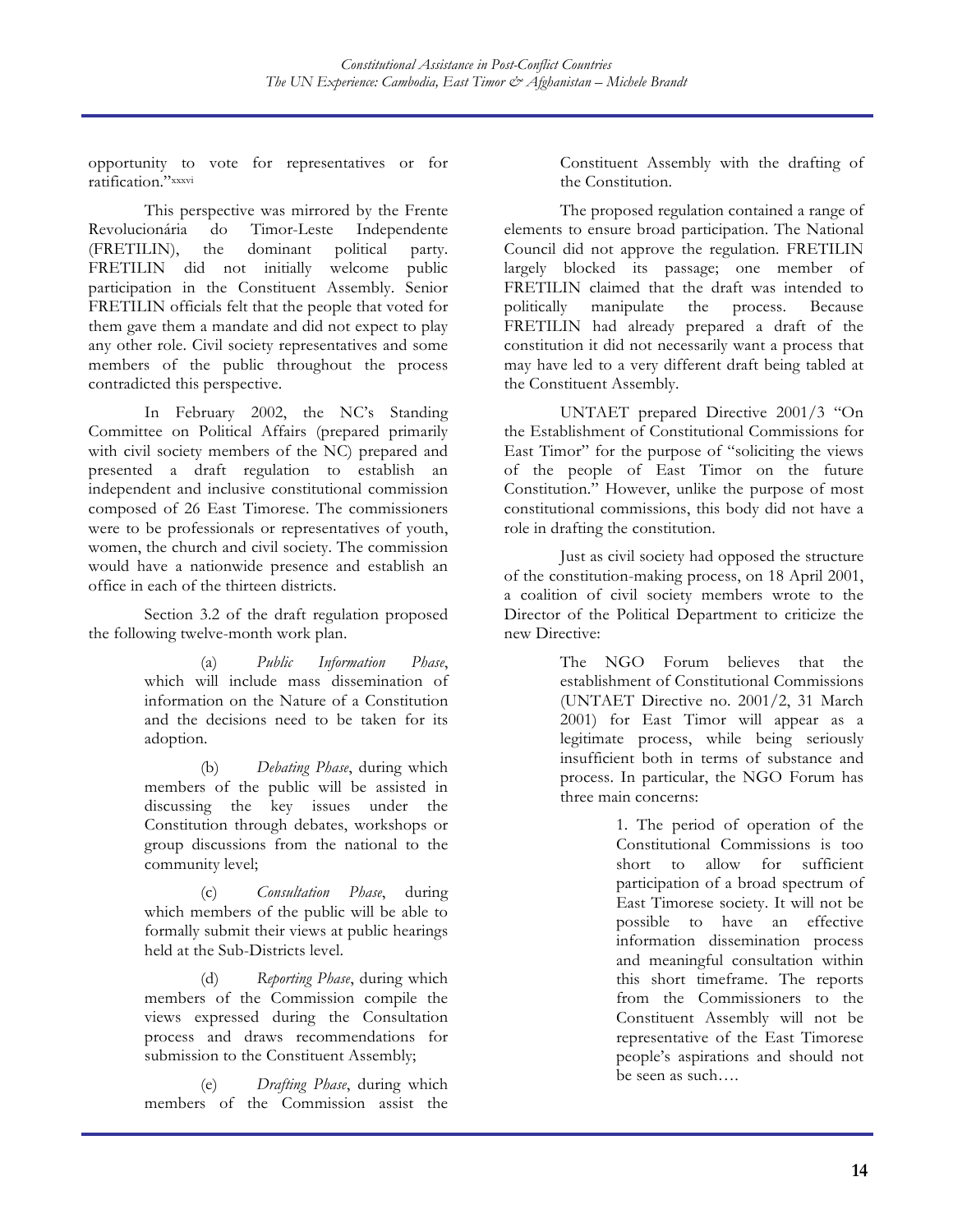2. The process for nominations, training and guidance for the commissioners will be inadequate in such a short timeframe….

3. The objective of the Commission is unclear, in particular how it intends to influence the work of the Constituent Assembly.

The NGO Forum is very disappointed that our concerns, which have been expressed on several occasions, were not taken into account in Directive 2001/2.

…We have no illusions that the NGO consultation process on the Constitution will be sufficiently representative either, under such a short timeframe. Therefore, we will continue to make the point that the timetable for independence, and in particular, the constitution-making process, must be extended beyond the elections for a Constituent Assembly. Without significant change in the timetable, the new Constitution should be viewed as an interim Constitution, allowing more time for broad-based input and consultation.xxxvii

The time frame of the process remained unchanged. The issue of representation was also of concern. The structure of the electoral process limited the degree of inclusion in the Constituent Assembly. The UN, the media and leaders of the FRETILIN) all predicted that FRETILIN would win a substantial number of seats because of its leadership role in the struggle for independence. Despite the likelihood of single party domination of the Constituent Assembly, the process was still structured to have the elected body draft, debate and adopt the constitution with no provision for marginalized groups to have representation.

Ninety-one per cent of eligible voters participated on August 30 in the elections. The electoral system led to an eighty-eight member Assembly consisting of one representative from each of East Timor's thirteen districts, with the rest of the seats divided on the basis of proportional representation. FRETILIN won fewer seats than many expected but still dominated with 57.3 per cent of the vote and 55 total seats (43 of the general seats

and 12 of the 13 district seats). A few of the parties with smaller electoral mandates that were very close ideologically to FRETILIN aligned with them and this gave it the two-thirds majority required to adopt the constitution. Thus, FRETILIN did not have to engage in consensus building to get a constitution adopted.

The Constituent Assembly was, arguably, not fully representative of the political power structure in the country. Among the public FRETILIN's political popularity was in fact challenged by that of Xanana Gusmão, the charismatic leader of the resistance who had left FRETILIN but did not form a political party. His power base was not clearly represented in the Constituent Assembly. Not all of the populace understood that FRETILIN and Gusmão had split and that voting for FRETILIN was in effect assisting the party to limit the power of Gusmão in his expected role as the future President. "The use of an elected Constituent Assembly did lead to the interests of the most powerful political party to be reflected in the Constitution, but the lack of a competing political organization meant that the constitution-making system did not lead to negotiations or compromise about the power-sharing arrangements with the other main power base in the country." xxxviii

Clearly, FRETELIN was likely to have won any election at that time in East Timor and there is a democratic argument, albeit a narrow one, to support its subsequent domination of the process. Voters associated it with the long struggle for independence and that legacy represents deep political capital in East Timor. However, voters for a constitutional exercise are in effect asked not simply to select a government of one term but to make choices that will affect the 'blueprint' for their society. As with many post-conflict electoral exercises, the elections were influenced more by the legacy of the past than specific party platforms, and certainly the electoral process did not bring out the constitutional issues at stake.

The SRSG did stress the importance of women's participation in the elections and UNTAET's Gender Affairs Unit trained hundreds of women from political parties about how to participate in the process. In the National Council (East Timor's appointed transitional legislature), there was intensive debate about whether there should be a quota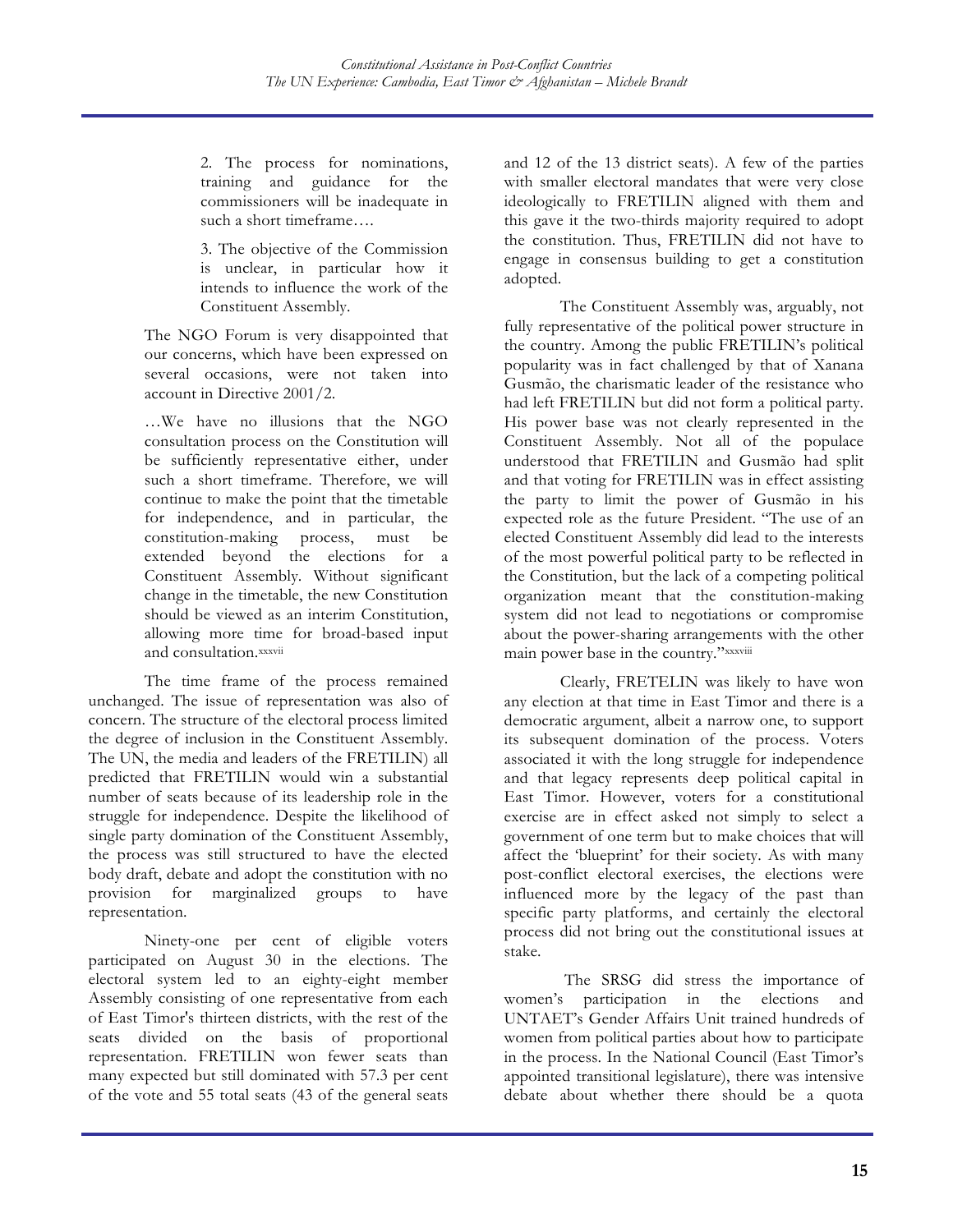guaranteeing that women make up at least twenty-five per cent of the Constituent Assembly. Although this was voted against in the National Council, parties voluntarily placed women in winnable positions. Women comprised twenty-seven per cent of the Constituent Assembly but because of strict party line voting, few attempted to advance provisions that women's groups had put forward in a charter submitted to the Constituent Assembly.xxxix

UNTAET Regulation 2001/2 stipulated that the body should draft and adopt the new constitution within three months of its first sitting. The short timeframe was particularly challenging because few of the members of the CA had experience in governance or law. During the Indonesian occupation, the East Timorese were largely excluded from the civil service except for low-level positions.

Although inexperienced, the members were expected to draft the rules of procedure and decide the future structure of the state in only a few short months. Because UNTAET had taken a "hands off" approach, the UN had not prepared options for suggested rules of procedure for how a CA could operate. Many of the political parties expressed deep frustration that the time was so short and they had no guidance on how to proceed. The President of the CA also had little guidance on how to lead an assembly and discussions were unstructured; the CA spent twenty-one out of their allotted ninety days debating the internal rules of procedure. Because FRETILIN leaders were linked to Portugal, the proposed rules were nearly identical to the Portuguese parliament's rules of procedure. The rules focused on voting and majority rule rather than consensus building.

The CA established a forty-two member Systemization and Harmonization Committee (SHC) to set up in turn a system of thematic committees which focused on various constitutional topics, such as fundamental rights or the judiciary. The Committees were given ten days to discuss the issues and, hold public hearings and complete the draft articles related to their themes. The parties gave draft constitutions to the SHC and the SHC provided what each party's constitution contained for the relevant theme for each of the committees. A few parties submitted drafts, but the debates overwhelmingly focused on FRETILIN'S draft which was largely

based on Portugal's constitution. Comments made by civil society and others at the public hearings were generally not taken into consideration.

By 30 November 2001, the plenary had agreed on a draft constitution on which to debate article by article. By 15 December 2001, they had 1,000 articles left to agree upon. The CA voted to extend its deliberations until 25 January 2002. To counter any pressure the members were receiving from other members of the international community, including the UN, eight Congressmen from the United States of America co-signed a letter to the CA urging them to consider extending the process a further two months. The CA agreed to extend the drafting process.

On 31 January 2002, the CA voted to transform itself into East Timor's first legislature upon final approval of the Constitution. This had been hotly debated because many of the smaller parties in the CA argued that the people did not understand that they were voting for an assembly that would become the future parliament. FRETILIN clearly wished to maintain its dominance and voted to transform the CA into the new legislature. The UN was also in favor of this because it was less expensive than holding legislative elections concurrently with the presidential election scheduled for 14 April 2002. The Electoral Commission warned the CA that it would have been impossible to do so.<sup>xl</sup> Nonetheless, the structure of the East Timorese process had the same potential conflict of interest issues as the Cambodian—a CA tasked with determining its own powers as the future legislature.

Civil Society's assessment of the potential efficacy of the UNAET organized Constitutional Commissions was borne out. The Commissions met with East Timorese citizens for approximately one month. The Commission's meetings combined civic education on constitutionalism with consultations. These two elements of a participatory process are typically divided into two phases with adequate time for the public to learn about constitutional issues before they are consulted on key constitutional issues—often it is the civic education program that assists in shaping the constitutional issues placed before the public during the consultation phase.

The Commission's reports, produced with the assistance of the UN, were submitted to the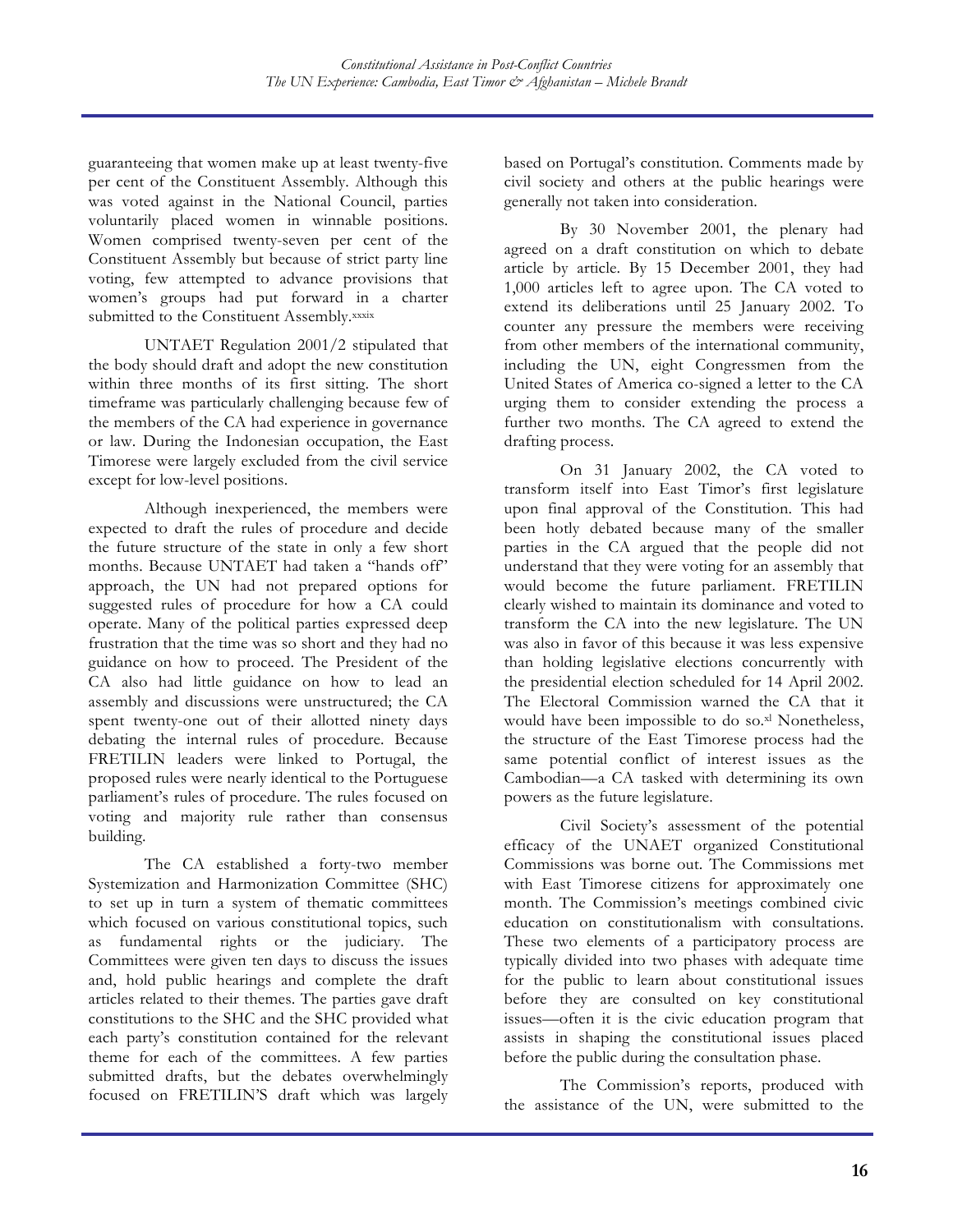Constituent Assembly but were ignored by all members.xli A few Assembly members stated in the plenary that they did not trust the reports because they were the product of UNTAET rather than a homegrown consultation process.

The FRETILIN leaders in the Constituent Assembly proved to have limited interest in a participatory process. Because of sustained pressure from civil society and the media, the CA agreed to hold a one-week public consultation process on its agreed-upon draft from 25 February – 1 March 2002. On 20 February 2002, Bishop Belo, speaking in a televised public discussion on the constitution, referred to the one-week consultation schedule as akin to "teasing" the public. Both Bishop Belo and Xanana Gusmão called for the Constituent Assembly to devote the month of March to a nationwide public review of the draft constitution. Gusmão argued that he did not think it was necessary to have the constitution adopted by Independence day because "A constitution is the pillar of a nation. It is the mother of law, and it should be properly legitimized by the people."

FRETILIN leaders in the CA, however, considered the one-week consultation a compromise, in view of their electoral victory. Thirteen groups of CA members traveled to each of East Timor's districts. The Asia Foundation and UNDP supported advanced distribution of drafts of the constitution in each of the languages and a magazine summarizing the drafting process and the main articles of the constitution.

Because a consultation process had not been planned prior to the establishment of the CA, it was a difficult task to get the funds and resources necessary, including the cars, helicopters, per diem, communication devices, etc. The UN secured transportation and The Asia Foundation assisted to secure emergency funds. Because of the rush and poor Secretariat planning, many citizens received the drafts the day the Assembly members arrived. In some areas, the public ripped up their copies of the constitution in protest and declared the process a sham because there was no time to read the draft, prepare comments and properly participate.

Each team of Assembly members had a different methodology for holding consultation meetings. Some spent the entire period explaining the draft to the public. Others listened to hundreds of citizens come forward to give their views on the draft. This resulted in a skewed process with only some groups having commentary to report to the Assembly. Even after the one-week consultation period, the CA continued to debate whether the draft would be open to change based on the public's comments.

The collation, analysis and recording of views require time and specific technical expertise. The East Timor Constituent Assembly did not decide how to consider the views until they returned to Dili. Some CA members, at least in private, still maintained that the process was an exercise in public relations only. Nonetheless, there was public pressure to consider the views that had been collected.

It was decided that some of the suggested revisions would be put to a vote in the Plenary but many that were too political or sensitive were not considered. Suggestions that were "soft" topics were agreed upon and incorporated into the draft. Suggestions by the High Commissioner for Human Rights, constitutional experts from the Asia Foundation and a few other commentators were also considered and incorporated into the final draft, particularly those that corrected inconsistencies within the draft or brought the draft into harmony with international human rights standards.

In many post-conflict contexts the threat of violence looms, space for political dialogue is limited, warlords hold power and the ability of the UN to support the creation of political space is limited. East Timor faced few of these challenges. There were no dangerous spoilers and even the diverse political factions had united and called for a more open process. Nonetheless, the UN waited too long to consider the structure of the process and to prepare the public to genuinely participate in the formation of the constitution that would give birth to their new nation.

Civil society repeatedly wrote to the Security Council and the SRSG to urge for sufficient time and resources to allow for an inclusive and participatory process but their pleas were ignored. If key UN officials involved in the process had viewed direct participation as an opportunity to lay the foundation for transparent, inclusive and participatory government, there would have been enough time during the transitional period to educate the public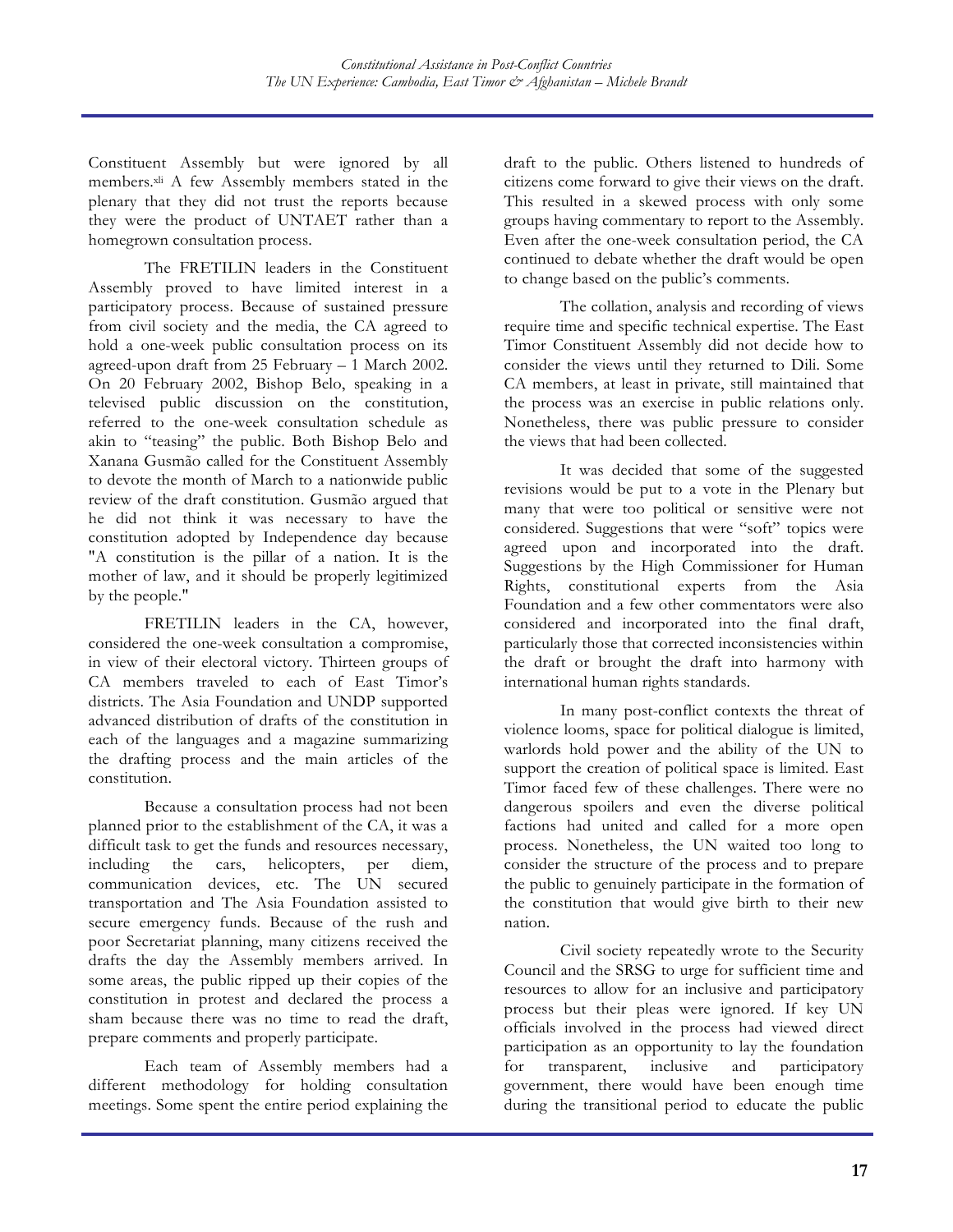about key constitutional issues. Instead, in a survey conducted five months before the elections for the Constituent Assembly, only five per cent of the population knew that the election was for the purpose of drafting a constitution. Most thought the elections were being held to elect their first president and over sixty per cent had no knowledge that East Timor would be drafting a constitution or if it already had a constitution.xlii

Nonetheless, the East Timor process was an improvement on the Cambodian. The Constituent Assembly deliberations were open to the public and the media. Because of pressure from the media, the President of the Assembly held weekly press conferences and all drafts of the constitution were released to the public.

However, in the final analysis, while the East Timor participatory framework created mechanisms that seemed to replicate elements of other successful processes, such as civic education, constitutional commissions, and consultations on the prepared draft—these elements were not given sufficient time or resources to achieve the full benefits of successful participatory processes.

The entire constitution was provisionally approved on 9 February 2002. Slight revisions were made to the draft after the hastily conducted, oneweek public consultation process and the constitution was formally approved on 22 March 2002 by a vote of 73 in favor, 14 against, 1 abstaining and 1 absent. Those voting against felt that FRETILIN had merely pushed through its constitutional agenda without seeking consensus on the draft. At that time, even some within the FRETILIN party recognized that the new constitution largely reflected their party's agenda rather than a consensus amongst the various stakeholders.

#### **Afghanistan: Increasing the Degree of Representation and Participation**

Although the Bonn Agreement established a two-pronged constitution-making process—the establishment of a Constitutional Commission to assist in preparing the draft and a CLJ to adopt the draft—the TA revised this framework into a threestage process. The process was structured as follows:

October 2002: Formation of 9-member Drafting Committee and Secretariat

March 2003: Submission of Drafting Committee's constitutional draft to President Karzai

April 2003: Establishment of 35-member Constitutional Commission

June-July 2003: Civic Education Program on Constitutional Issues

July-August 2003: Public Consultation on Key Constitutional Issues

November 2003: Release of Draft of Constitution to the Public

December 2003: Convening of Constitutional *Loya Jirga*

January 2003: Adoption of Constitution

Karzai appointed the nine-member Drafting Committee in October 2002 to prepare a draft of the constitution. It did not have a legal mandate and the Committee largely conducted its work behind closed doors and held few consultations with experts or civil society. The Committee presented its draft of the constitution, which largely followed the 1964 Afghan Constitution, to the President in March of 2003. By this time, six months of the eighteen-month timeframe for the process had passed.

The President did not appoint the thirty-five member Constitutional Review Commission until 24 April 2003. The Review Commission was comprised of Afghan legal experts, tribal elders, religious scholars, and professionals specialized in such fields as economics and social sciences; seven of the members were women. The Constitutional Commission was fairly representative but there were complaints that the best and the brightest in key fields had been excluded because of powerful political factions wanted a specific person on the Commission who would be more likely to represent their interests.xliii

Karzai issued a Presidential Decree, which mandated the following work plan for the Commission: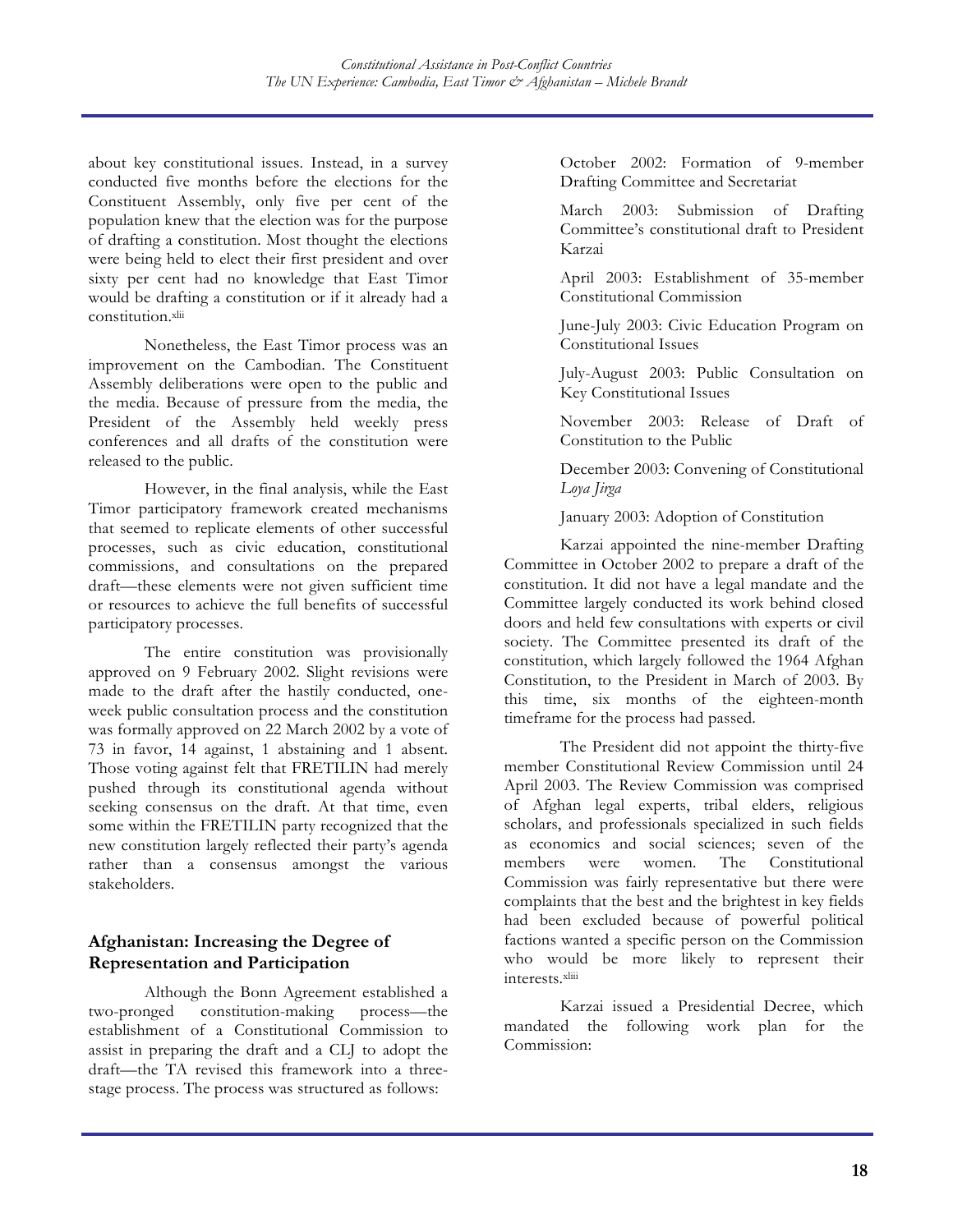- facilitating and promoting public information on the constitution-making process during the entire period of its work;
- conducting public consultations in each province of Afghanistan, and among Afghan refugees in Iran and Pakistan and, where possible, other countries, to solicit the views of Afghans regarding their national aspirations;
- receiving written submissions from individuals and groups of Afghans within and outside the country wishing to contribute to the constitutional process;
- conducting or commissioning studies concerning options for the Draft Constitution;
- preparing a report analyzing the views of Afghans gathered during public consultations and making the report available to the public; and
- disseminating and educating the public on the Draft Constitution.

The Afghan Secretariat rushed to support the Constitutional Commission's mandate; it established numerous departments including, administration, logistics, finance, IT, public education, public consultation, reporting, research, data processing, translation, elections, and protocol. The Secretariat established offices in eight regions of the country and in Iran and Pakistan. The Secretariat did a remarkable job in supporting the Commission and responding to the constantly evolving process, a lack of clarity about their role and the legal framework at each stage of the process, and at times a lack of funds.

One of the key aspects of the mandate was related to public participation. Initially both UNAMA and the TA feared that a consultative process would be hijacked by spoilers and could raise controversial issues with no easy way to resolve the problems. Constitutional advisors emphasized that the dangers of the process being hijacked or spinning out of control could be minimized by careful attention to the details of the process and the rules of procedures and that experience had shown that participation nearly always waters down fundamentalist tendencies and instead broadens the social agenda, such as enforcement of rights, including the right to development and a fair distribution of resources.

After Karzai agreed to undertake a participatory process in March 2003, there were already obstacles to holding a successful consultative process. First, the public was already highly suspicious of what was perceived as a secretive process because the nine-member Drafting Committee had conducted their task behind closed doors. Second, the Drafting Committee had prepared a draft that was not released to the public. The public felt the draft was being hidden from them and the consultation process was a sham. Third, the TA and UNAMA did not want to establish an independent commission; it was to be under the authority of the TA and led by the Chair of the former Drafting Committee (who also served as Vice-President in the TA). And lastly, donors had not committed funds to the process because it was lacking a clear work plan and budget.

The Commission, with the support of the Secretariat had only one month, from early May to early June, to educate the public about constitutional issues and the process and encourage the public to participate. The Secretariat partnered with a consortium of NGOs which linked with approximately 1600 persons to assist in getting out the messages and these efforts combined attempted to cover all of the provinces in the country. The challenges of conducting a civic education and public consultation process were immense, including poor infrastructure, a high illiteracy rate, the difficulty of reaching women and the disabled, and overcoming the domination of local commanders the elite or land owning citizens in community meetings. The process was too rushed to overcome all these obstacles yet the Secretariat distributed over 450,000 questionnaires about key constitutional issues before the Commissioners traveled throughout the country to consult with the people.

From 8 June to 20 July 2003, Constitutional Commissioners formed teams of three—two men and one woman—and traveled to each region of the country and to Iran and Pakistan. The Secretariat's teams in the regions were tasked with holding focus group meetings with target groups such as women, religious leaders, farmers, youth, and village elders. Given the level of insecurity, the Commission largely avoided open, public meetings where participants may feel intimidated by local commanders or warlords. Because of the rush, the Secretariat had little time to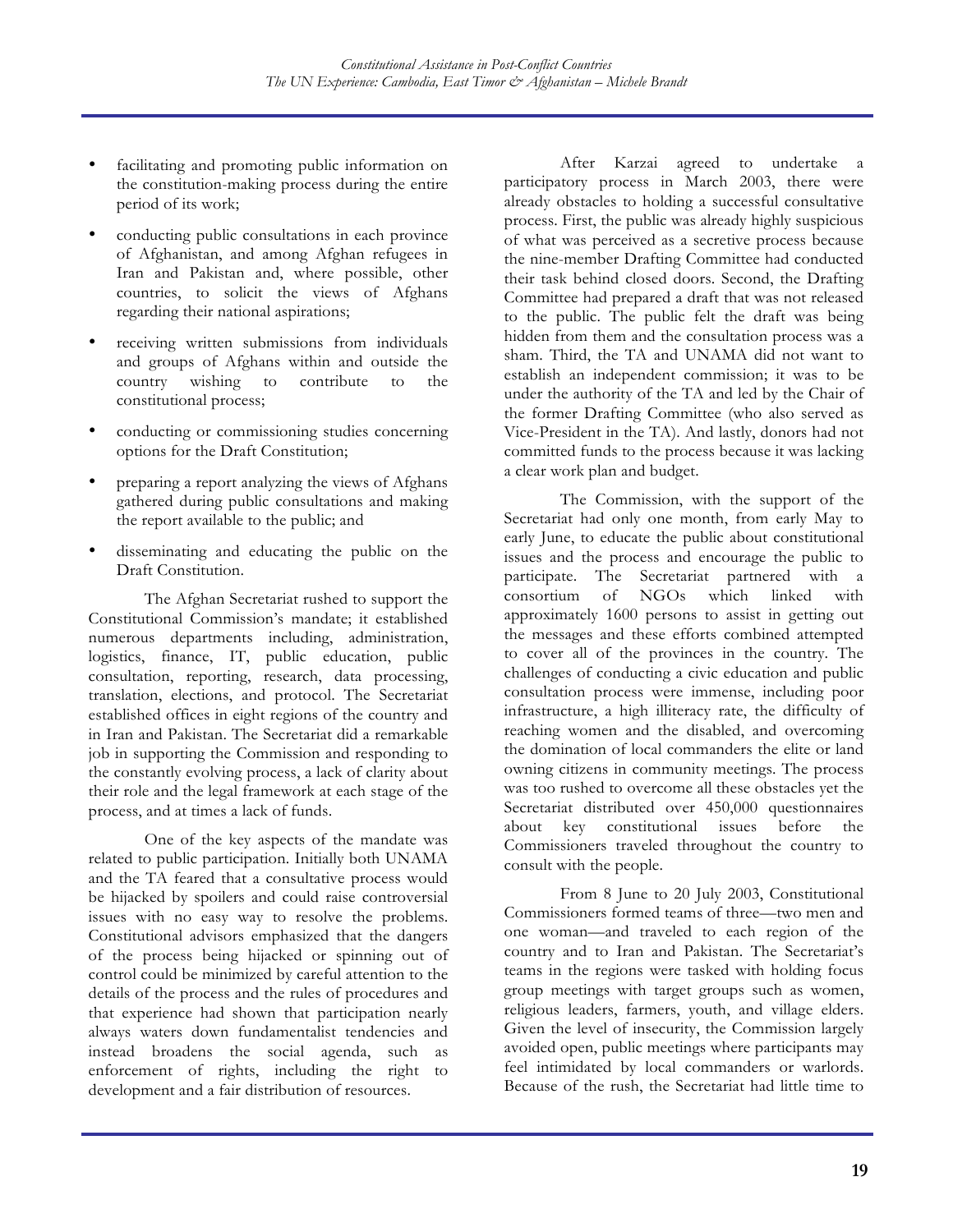train the staff and this led to inconsistent application of the consultation plan.

Participants were eager to meet with the Commissioners and traveled great distances to give their views, often at great risk. Women in particular knew they would be targeted for participating, but did so anyway. Over 15,000 citizens gave suggestions at consultation meetings.

Although the Commissioners were tasked with listening to the public, some spent the majority of the time lecturing or explaining the draft of the constitution that had been prepared by the Drafting Committee and slightly revised by the Commission. This draft was not shared with the public before the consultations because it was decided that it was preferable to encourage the public to share the issues they were most concerned about rather than focusing on the draft. After the views were analyzed and incorporated into the draft where appropriate, the Commission then planned to release this draft and explain how the views were considered and incorporated.xliv

The Secretariat made a valiant effort to enter all of the questionnaires and views gathered from the meetings into a pre-designed data entry system. Approximately 100,000 questionnaires were analyzed and a report was prepared explaining the results of the views of the public. The views of the public did indicate the concerns of the average citizen about security, a fair distribution of resources, access to education, and underscored that in general the Afghan population was respectful of the right to freedom of religion.

However, it was ultimately left to President Karzai and influential members of his Cabinet to decide the content of the final draft of the constitution and the final considerations were largely based upon their political agenda. The views of the public were not given much weight in this final consideration. Hence, similar to the East Timor exercise, those gathering the views of the public did not determine the final content of the draft. After President Karzai approved a final draft, it was not released to the public until 3 November 2003 approximately one month before the Constitutional *Loya Jirga* was to convene.

The report explaining the results of the consultations and how the views of the public were considered was primarily distributed to delegates to the Constitutional *Loya Jirga*. The original work plan of the Commission included the Commissioners educating the public on the final draft. Because of the lack of time and, for some of the Commissioners, a feeling of lack of ownership of the draft, this task was never completed.

The Presidential Decree on the Convening of the CLJ, dated 15 July 2003, established the mode of election and appointment as well as the composition of the 500-member body:

- 50 experts appointed by the President, 25 of whom were to be women;
- 344 delegates elected by the approximately 18,000 former Emergency *Loya Jirga* representatives;
- 24 elected refugees from Pakistan and Iran;
- 64 women elected by women—two women per province;
- 9 elected Kochis (nomadic tribes);
- 6 elected Internally Displaced Persons (IDPs) from three provinces; and
- 3 elected Hindu and Sikhs.

The Decree ensured that women, minorities and marginalized groups, such as internally displaced persons, all had a seat at the table.

Due to deterioration in security, it was impossible to hold the same sort of nation-wide election of delegates for the 344 elected CLJ delegates as had been conducted for the Emergency *Loya Jirga*. For the latter, approximately 19,000 district representatives had been elected, who then elected provincial delegates to the *Loya Jirga*. For the CLJ, many districts were no longer accessible, so the same approximately 19,000 delegates formed an electoral college and were reconvened at provincial centers to elect CLJ delegates. While this narrowed somewhat the representative base, the process was largely seen as transparent.

Highly detailed rules of procedure were drawn up with the assistance of comparative constitutional consultants, and these were closely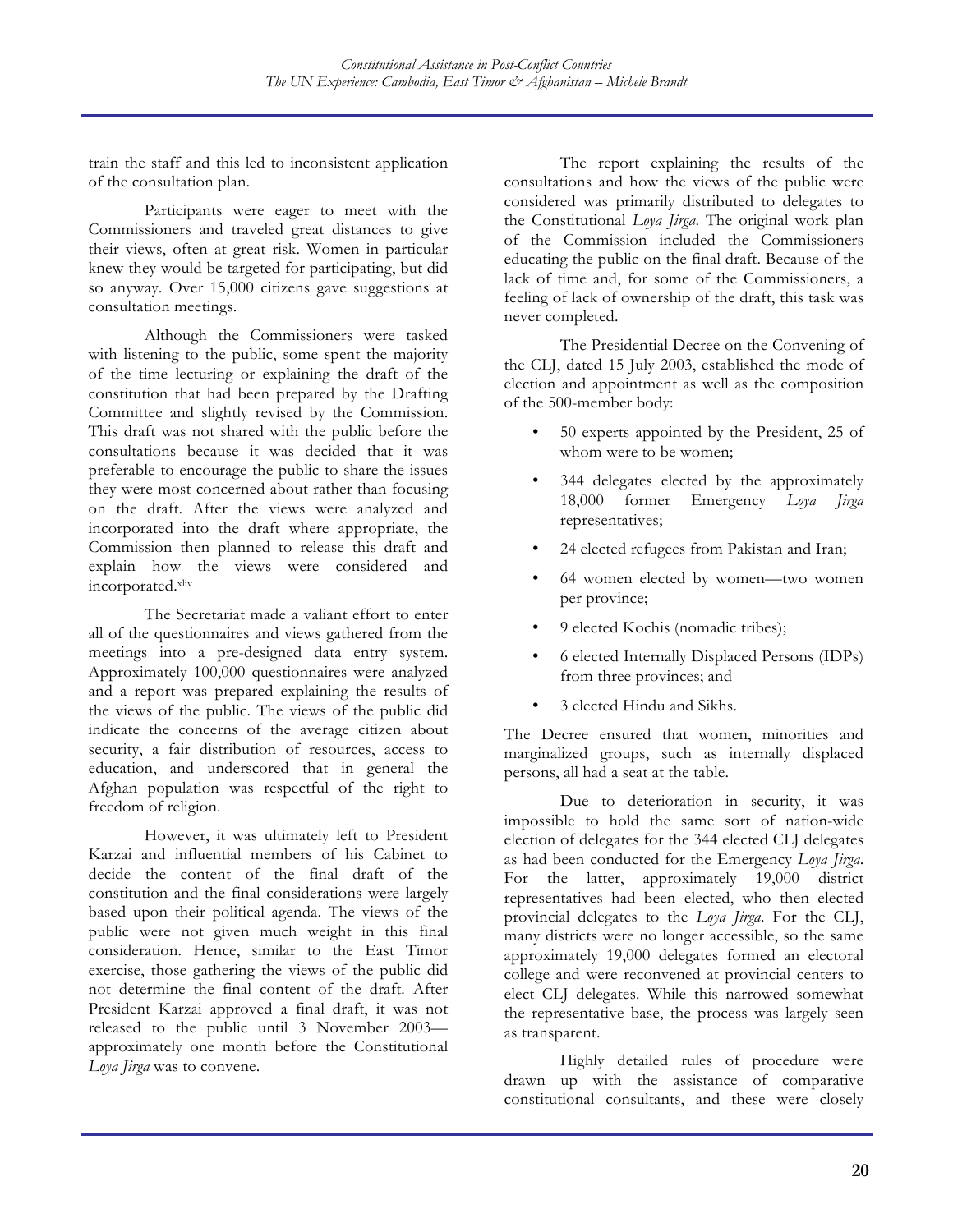adhered to, minimizing opportunities for fraud and intimidation. Nevertheless, despite these efforts many warlords and Jihadists were elected to the CLJ, reflecting political and security realities in Afghanistan.

The CLJ was governed by a set of rules of procedure that the UN and constitutional advisors had assisted the TA to prepare. Nearly all of the delegates attended a two-day orientation on the rules of procedure that was participatory and focused on encouraging consensus building and promoting dialogue.

Although the rules of procedure were agreed to, the President of the Assembly declared that he himself should be considered the rules of procedure and often deviated from them, at times to the detriment of the process and at times to break gridlock. This did compromise the transparency of the process to some degree. There was also a certain level of intimidation because of the warlords and Jihadists sitting in the CLJ. Some delegates did not feel free to speak their minds and when one young female delegate protested the inclusion of warlords, she was nearly thrown out of the CLJ and had to be protected by UN officials.

The CLJ plenary deliberations were open with observers present and the media broadcasting the sessions. The CLJ broke into ten working groups of fifty, which deliberated upon the 160 articles of the constitution and put forward recommendations for revisions to a harmonization committee. The process did lead to various factions, minority groups and women engaging in three weeks of debate, which at times became quite heated. At one point, the CLJ was at a stalemate when delegates were split among ethnic lines over language rights, dual nationality issues, and governmental structure and power sharing issues. Negotiations then took place behind closed doors and the SRSG and US Ambassador assisted delegates to compromise and agree upon a final draft on 3 January 2003. President Karzai signed the constitution on 26 January 2003.

The representative nature of the CLJ is in part, what allows most Afghans to view the final constitution as a positive step toward democratic governance despite flaws in the participatory process. While diverse voices and opinions, including those of minority groups, may not have been reflected in the draft constitution, the representation of minorities and women in the Constitutional *Loya Jirga* led to revisions to the draft that reflected their concerns (such as quotas for women's representation in the legislature and recognition of minority languages). These groups, to a certain degree, were perhaps better able to advocate for the aspirations of their constituencies because the civic education and consultation process facilitated the delegates to be better informed about constitutional issues and how they related to their rights.

Unlike Cambodia and East Timor, the formal Afghan process built in an education program on the adopted constitution. The Secretariat of the Constitutional Commission remained operational for three months after the adoption of the constitution to distribute drafts of the constitution and educate the public about what the new constitution meant for them.

# **3. UNITED NATIONS SUPPORT TO THE CONSTITUTIONAL PROCESS**

Although this study discusses the role of the UN throughout, this section discusses how UN actors in the field defined their mode of assistance vis-à-vis the constitution-making process. UN constitutional assistance in each of the three case studies was primarily guided by the decision of the SRSG on the ground and his key political advisors. There were no relevant UN guidelines.

#### **Cambodia: the Election as End Point**

The Paris Agreement established a Supreme National Council (SNC) composed of all the parties to the agreement to serve as the "unique legitimate body and source of authority in which, throughout the transitional period, the sovereignty, independence and unity of Cambodia are enshrined."xlv The Paris Agreement also invited the Security Council to create the United Nations Transitional Authority in Cambodia (UNTAC) to assist with implementation of the peace process.<sup>xlvi</sup> It was the first time in peacekeeping history that the UN had been given such an extensive and complex mandate. The parties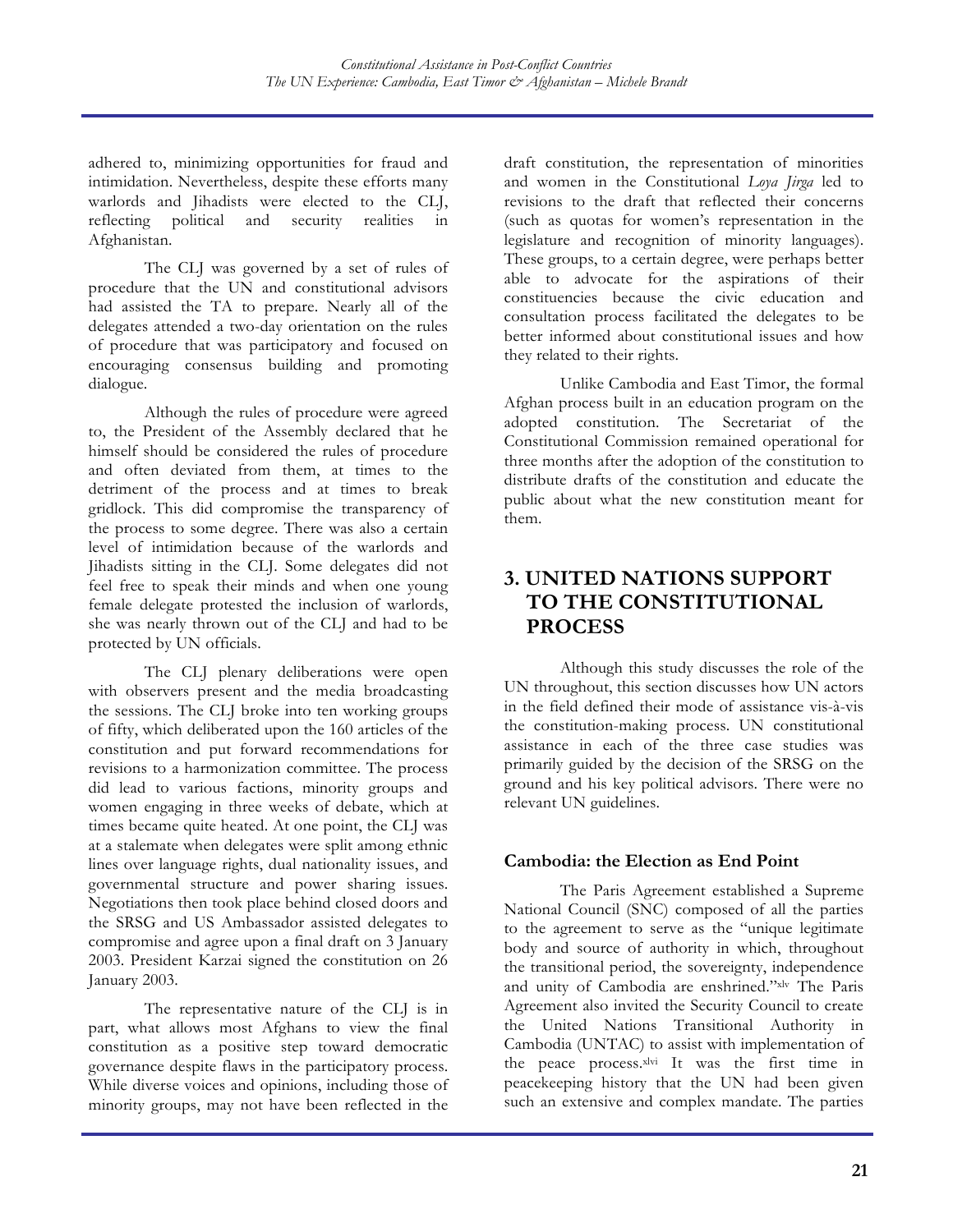agreed that the UN would supervise the governmental administrative structures, facilitate a ceasefire, disarm the factions maintain law and order, repatriate refugees, and promote human rights. The cornerstone of UNTAC's mission was to supervise, conduct and monitor elections for a 120 member Constituent Assembly.xlvii

The end point for the United Nations would be the Constituent Assembly's approval of the new constitution and its transformation into the legislative assembly, which would entail the creation of the new government.xlviii The production of a constitution was important to the international community—which was responsible for the 2.8 billion dollar price tag for the UNTAC exercise—because it was to be the exit point for the United Nations. Security Council Resolution 745 underscored that UNTAC's mandate was not to exceed eighteen months.

On 29 May 1993, SRSG Yasushi Akashi, declared the elections for the Constituent Assembly to be free and fair. UNTAC's mission at the time was broadly considered a success. With the benefit of hindsight, UNTAC is now regarded as only a partial success, given that many elements of the Paris Accords were not implemented and the government collapse in violence four years after the elections. However, as Simon Chesterman observes:

> The important variable is how one views the political context within which UNTAC operated. If the purpose of the mission was to transform Cambodia into a multiparty liberal democracy in eighteen months, it clearly did not succeed. If, however, one takes the view that Hun Sen—who had led Cambodia from 1979 and later seized power from his coalition partners in a coup four years after the 1993 elections—was always going to be the dominant political force in Cambodia, and that the purpose of the mission was to mollify the exercise of that power through introducing the language of human rights to Cambodian civil society, fostering the establishment of a relatively free press, and taking steps in the direction of a democratic basis for legitimate government, the mission was indeed a partial success.xlix

Observers both within and outside the UN now criticize the fact the elections in Cambodia were the endpoint of the UN's assistance to the country's political transition. As a former UNTAC official explained, the "planning and management of the process after the election was disastrous," because it did not focus on how the new Constituent Assembly would go about completing the task of adopting the constitution. This official notes that at the time the mission failed to truly understand that the core purpose of the exercise was a political transition rather than an election.<sup>1</sup>

UNTAC's Human Rights and Information Components did a laudable job reaching out to Cambodians to inform them about the importance of the elections and human rights. A former UNTAC official who had conducted training sessions on elections explained that the primary message of the voter education campaign was about the importance of each individual's vote in choosing their new government and the secrecy of that vote. However, the campaign did not emphasize that those elected would be drafting a new constitution or attempt to educate the public on constitutional issues.

One very important aspect of UNTAC's legacy was the Human Rights Component's efforts to fund NGOs to assist with the civic and human rights education efforts. At the conclusion of UNTAC's mandate, civil society had blossomed from one NGO to over eighty registered NGOs or associations. Many of these were funded through the efforts of the Human Rights Component. To their great frustration, these NGOs and associations were shut out of the formal constitution-making process because there was no role for the public and no established mechanism to engage civil society.<sup>li</sup> Nevertheless, post-adoption of the constitution, many of these NGOs have taken the lead in educating others about the contents of the constitution and monitoring the implementation of the constitution.<sup>lii</sup>

After the elections, the SRSG took the position that the Constituent Assembly was a sovereign body and that therefore UNTAC would not interfere in its deliberations. Although UNTAC did offer to provide assistance, UN technical advisors were not formally accredited to the Constituent Assembly and had limited access. However, the Constituent Assembly had little constitutional or legal expertise within in its ranks. Because of the over twenty years of conflict, in particular the Khmer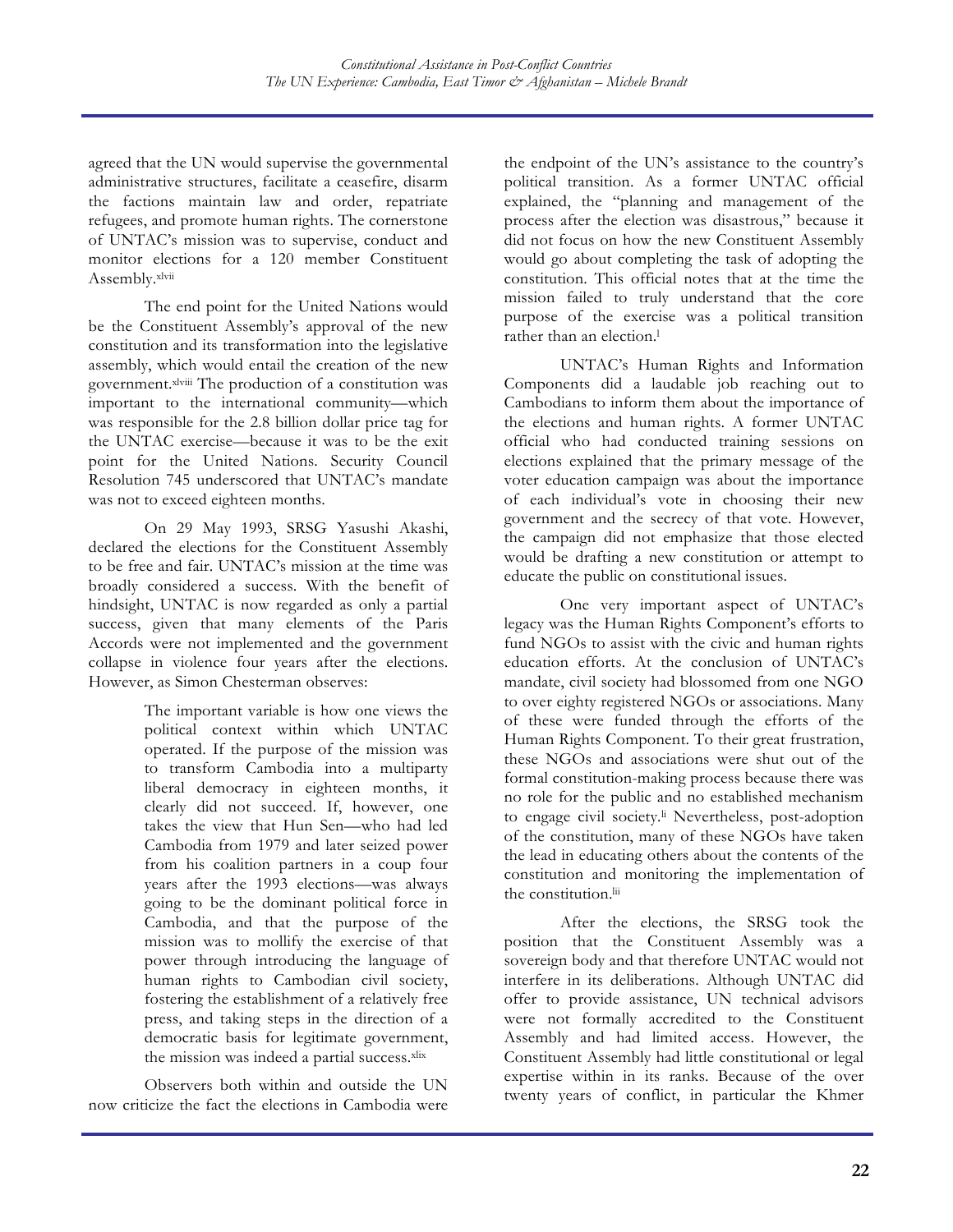Rouge's targeting of intellectuals, there were scarce human resources in the country. UNTAC staff did not have offices in or near the Constituent Assembly to help the Cambodians to move forward with the process. UNTAC officials prepared alternative drafts of the new constitution but did not know how, or if, the drafts would be used.<sup>liii</sup>

UNTAC did not plan for the resource needs of the Constituent Assembly—the Assembly members did not have access to research facilities, a library or technical experts. UNTAC had focused on securing resources for the election but not for the drafting process.liv This lack of planning resulted in missed opportunities to lay a foundation for democratic institutions and practices—when the Constituent Assembly transformed into the new legislature, it continued to lack basic resources that would have improved the capacity of members to draft and debate legislation.<sup>lv</sup>

UNTAC was mandated to exercise its authority to ensure the implementation of the Paris Agreement.<sup>lvi</sup> However, because it did not have a post-election strategy, Prince Norodom Sihanouk and other key political elites in Cambodia set the agenda at that point. Sihanouk arranged a meeting with the parties to form a coalition government outside the structure of the Paris Agreement. Sihanouk also played a role in limiting UNTAC's influence in the Assembly's work, hiring a French legal expert to prepare a draft constitution for a Constitutional Monarchy.<sup>lvii</sup>

UNTAC and the international community were extremely concerned about the closed-door nature of the drafting process, because they found that they "suddenly had little direct influence on what was the most important outcome of the entire UNTAC-led effort."lviii UNTAC officials assumed that because the Constituent Assembly lacked legal expertise, UNTAC would provide them with either a draft of the new constitution or with draft provisions. Although UNTAC had little influence on the process, Sihanouk allowed UNTAC to draft the human rights provisions of the constitution because he perceived these to be the primary areas of concern to the UN and the international community.<sup>lix</sup>

The promulgation of the constitution on 21 September 1993 and the formal establishment of the Royal Government of Cambodia brought an end to UNTAC's mandate as stipulated in the Paris Agreement. However, the weak implementation of the constitution, including the Hun Sen led coup in 1997 and the subsequent flawed elections in 1998 indicate that the declaration of success was premature.

## **East Timor: A "Hands Off" Approach?**

After the 1999 referendum, the Indonesian military launched a "scorched earth policy"lx which caused widespread violence and left nearly ninety per cent of the country's infrastructure burned to the ground or severely damaged and valuable property looted. The Indonesian technocrats departed en masse. An international peacekeeping force was deployed to secure the peace and the Security Council adopted SC Resolution 1272 establishing the United Nations Transitional Authority in East Timor (UNTAET) and vesting it with all executive, legislative and judicial authority. The scope of UNTAET's mandate was unprecedented.

The Security Council did not specify how authority was to be transferred to an independent East Timorese government. In April 2000, UNTAET informed the Security Council that it was developing a detailed plan of how it would devolve governing power to the East Timorese and that it was establishing benchmarks for UNTAET's exit strategy.<sup>lxi</sup> Similar to Cambodia, one of the key benchmarks for the successful transfer of power was the election of a Constituent Assembly that would draft East Timor's first independence constitution.

Public hearings were scheduled in the National Council (NC), East Timor's appointed quasi-legislature, from 18–23 January 2001 about the form of the process. However, more than three months prior to the public hearings in the NC about the design of the constitution-making process, the SRSG briefed the Security Council about how the process would proceed:

> "The major elements of the political transition are clear. As things currently stand, our plan is to hold national elections in the second half of next year with a view to establishing a Constituent Assembly. This Assembly will be tasked with drafting the Constitution, choosing the members of the new transitional government and serving as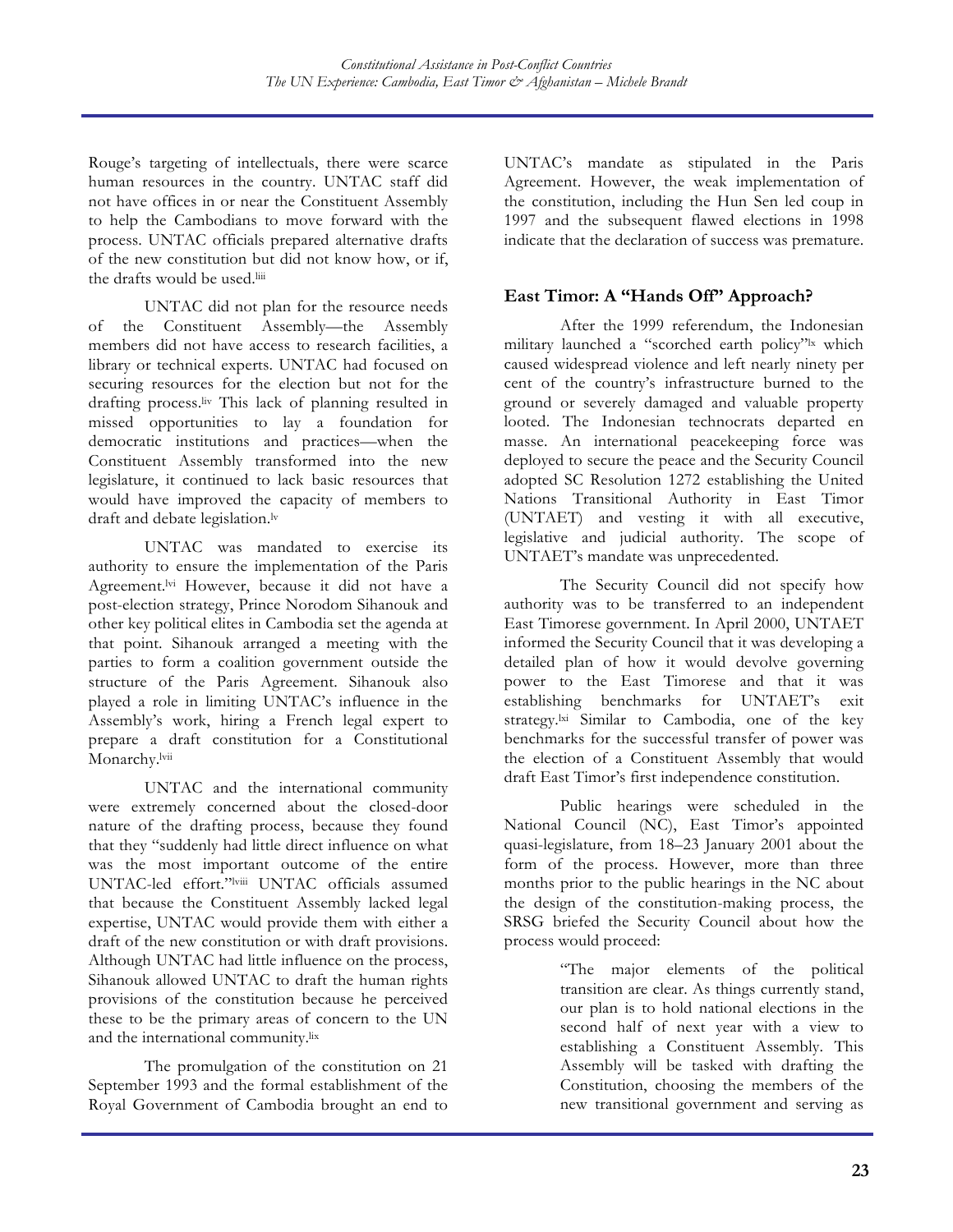an interim legislature. Upon completion of the Constitution, the Assembly would become the new National Assembly for an independent East Timor."<sup>Ixii</sup>

Some members of civil society who were invited to attend the public hearings about the constitution-making exercise publicly stated they felt the hearings were a façade. *Yayasan Hak*, the leading human rights organization in East Timor argued that:

> "So far there has been a rush, linked to the timetable that relates more to UN priorities, and the priorities of some political leaders than the priorities for the people to make up their mind. We need to be realistic. While we welcome these hearings, most people will have no opportunity to participate properly because they simply have not been given the information on which to make choices … We can not make mistakes, again and again, by calling consultation what is in effect a ready made monologue between those that are already making decisions on behalf of the East Timorese people. And we certainly can not make this mistake when it relates to the constitution, which has to be a living document reflecting how the East Timorese as a people see themselves, relate to themselves, and finally, after many centuries, govern themselves."lxiii

The NC's Standing Committee on Political Affairs requested the Political Department to advise on options for structuring the constitution-making process. In response, the Political Department drafted a "Working Paper" on the pros and cons of East Timor using an unelected or elected constitutionmaking body to draft the constitution. The Working Paper expressed a strong disposition toward an elected body that would make all decisions related to the constitution. The Working Paper did not present comparative options of what types of bodies had been used in other constitution-making processes. For example, the Working Paper did not note that other countries had used a two-tiered structure: a Constitutional Commission to prepare the draft and a Constituent Assembly to adopt (similar to the structures used in Eritrea, Ethiopia, Nicaragua, Brazil, and Fiji). The Working Paper presented the options as between either an unelected body or an elected body

performing all tasks, with no combination of the two as an option.<sup>lxiv</sup>

However, a two-tiered process was a common structuring of constitution-making exercises because it had several advantages. An independent commission or technical drafting body is often used because it tends to be more distanced from political agendas and may allow for greater diversity of views, improved opportunities for consensus building, input of experts and greater public participation.

An elected body typically adopts and debates the draft and because it is elected by the people may add legitimacy to the final constitution. An elected body that is representative and agrees upon the final constitution may also ensure that political elites feel ownership over the constitution and may be more likely to implement the constitution.

However, the Working Papers did not discuss the pros and cons of such comparative options and were in effect advocating for the position that UNTAET had already taken in the Security Council about how the constitution-making process would proceed.

The NC followed the advice of the Working Papers and the framework for the process was identical to framework political leaders had put forward and the SRSG had announced to the Security Council over four months prior. A coalition of nearly all civil society groups in East Timor wrote to the Security Council to complain that UNTAET was rushing the decision, that the East Timorese needed at least nine months to discuss the constitutional issues at stake rather than the few months being offered by UNTAET and a few political leaders and that the ninety day timeframe for drafting the constitution would preclude any public participation or consultation.<sup>lxv</sup>

Although UNTAET, in consultation with a few East Timorese leaders, designed the framework for the political transition, including the elections and framework for the constitution-making exercise, it chose to take a "hands off" approach during the drafting and debating stages of the constitutionmaking process. Because constitution-making is a sovereign act by an elected body, the UN determined that it should not be seen as imposing a result.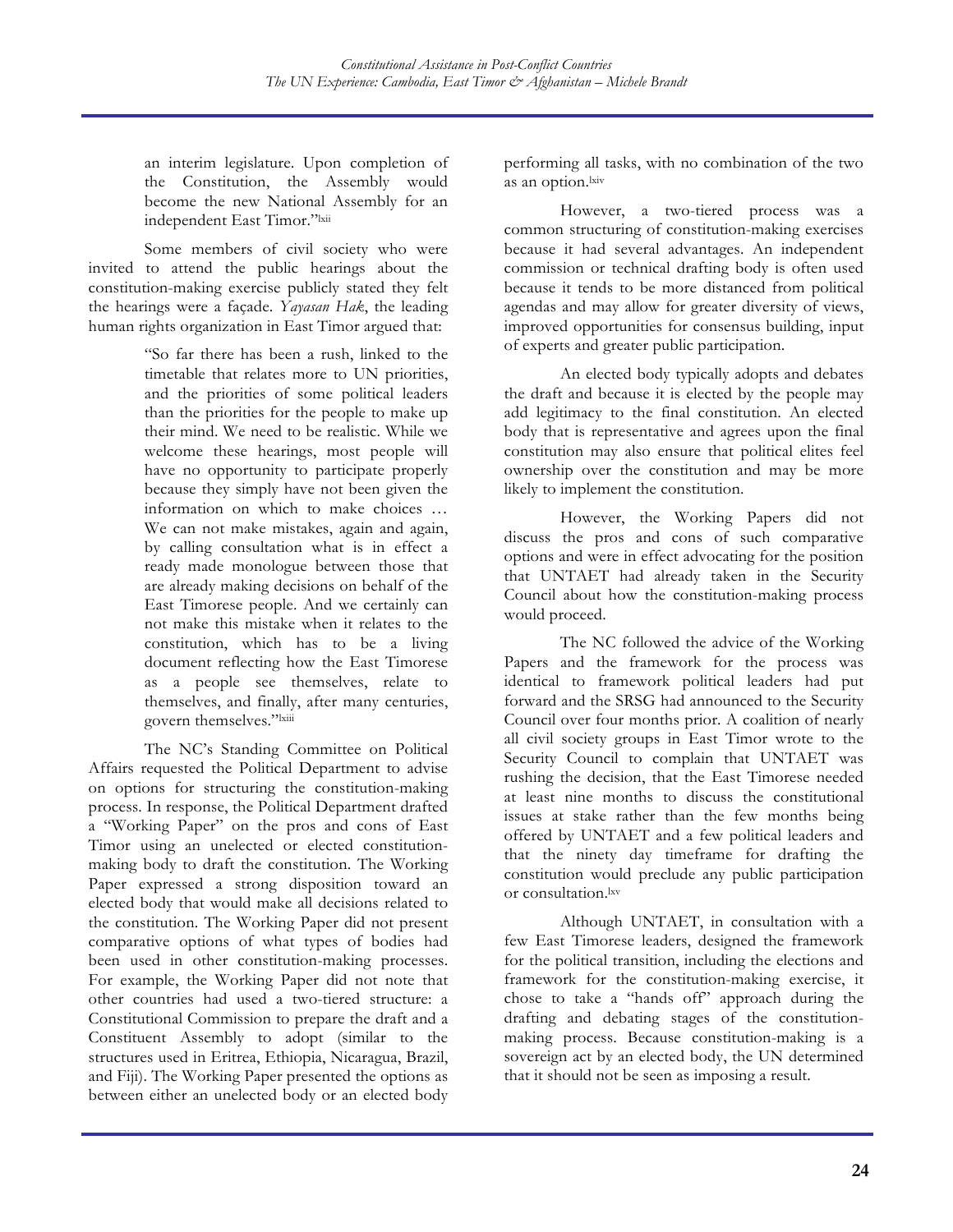However, it did support the process in critical ways, such as assisting with securing funds to reconstruct a room appropriate for the convening of the CA (and the future legislature). The room allowed for simultaneous translation, an area for the public, a library and Internet services as well as a sophisticated speaker system. The UN also ensured technical international staff to assist with running the CA, including the Director and Deputy-Director of the Secretariat of the CA. These resources were critical for the establishment of the future parliament, which was up and running quickly because of the resources that had been provided to the CA. This was an improvement from Cambodia where the parliamentarians had few resources and little opportunity to develop their skills or research legislation.

Neither the international Director nor Deputy-Director of the Secretariat, who were appointed by the UN, had experience in constitutionmaking. However, Portuguese advisors, who had experience in parliament supported the functioning of the CA and worked closely with the CA members. The Asia Foundation also provided constitutional consultants to be a resource. The consultants had comparative constitution-making experience and met several times weekly with the Director of the Secretariat and the President of the CA to provide options for how the CA could function and address problems. They also provided option papers as requested to both the UN international staff and the Constituent Assembly members on how to structure the constitution-making process. Advice was also given about how to ensure the process was transparent, such as holding weekly press conferences, issuing daily press briefings and releasing drafts of the constitution. The CA adopted these options.

The SRSG did not attend CA sessions because he did not want to be perceived as influencing the process. UNTAET staff monitored the process and reported to him. When provisions in the draft constitution violated human rights norms, UNTAET political staff were directed to quietly meet with CA members to explain where the draft did not uphold international norms. The UN High Commissioner for Human Rights, UNTAET's Human Rights Department, the Asia Foundation and *Yayasan Hak* also submitted comments on the draft.

The Asia Foundation constitutional experts also met on a daily basis with CA members as well as UN and Secretariat staff to answer constitutional questions and provide options for constitutional provisions. The CA did revise the provisions that violated international standards and generally welcomed comments on the text.

The UN's support to the constitutional process did not fully support civil society calls for a more inclusive, transparent and participatory process. However, UNTAET improved upon the constitutional assistance provided in Cambodia by: planning for the human and material resources needed to run the CA; supporting the development of transparent mechanisms in the CA; monitoring the process and effectively intervening to uphold international standards; establishing a foundation for the future parliament, and; through UNDP providing post-adoption education materials on the constitution.

## **Afghanistan: The Light Footprint**

The TA determined the details of the constitution-making process in consultation with SRSG Lakhdar Brahimi, who had the general authority to "monitor and assist in the implementation of all aspects" of the Agreement. The SRSG's approach to supporting the TA was to ensure that Afghan priorities led the mission's assistance efforts and that UNAMA bolstered Afghan capacity (both official and non-governmental) by "relying on as limited an international presence and on as many Afghan staff as possible, and using common support services where possible, thereby leaving a light expatriate 'footprint.'"lxvi

UNAMA defined its role in part as the lead for all technical assistance, including coordinating all international support offered to the process. All consultants to the process were vetted through UNAMA. This was to ensure that technical assistance met the demands of the process and that the international community did not provide competing advice to the constitution-makers. UNAMA also formed a Constitutional Support Unit ("Support Unit") initially comprised of a junior UN official and an Afghan administrative assistant with knowledge of the Afghan political context but no constitution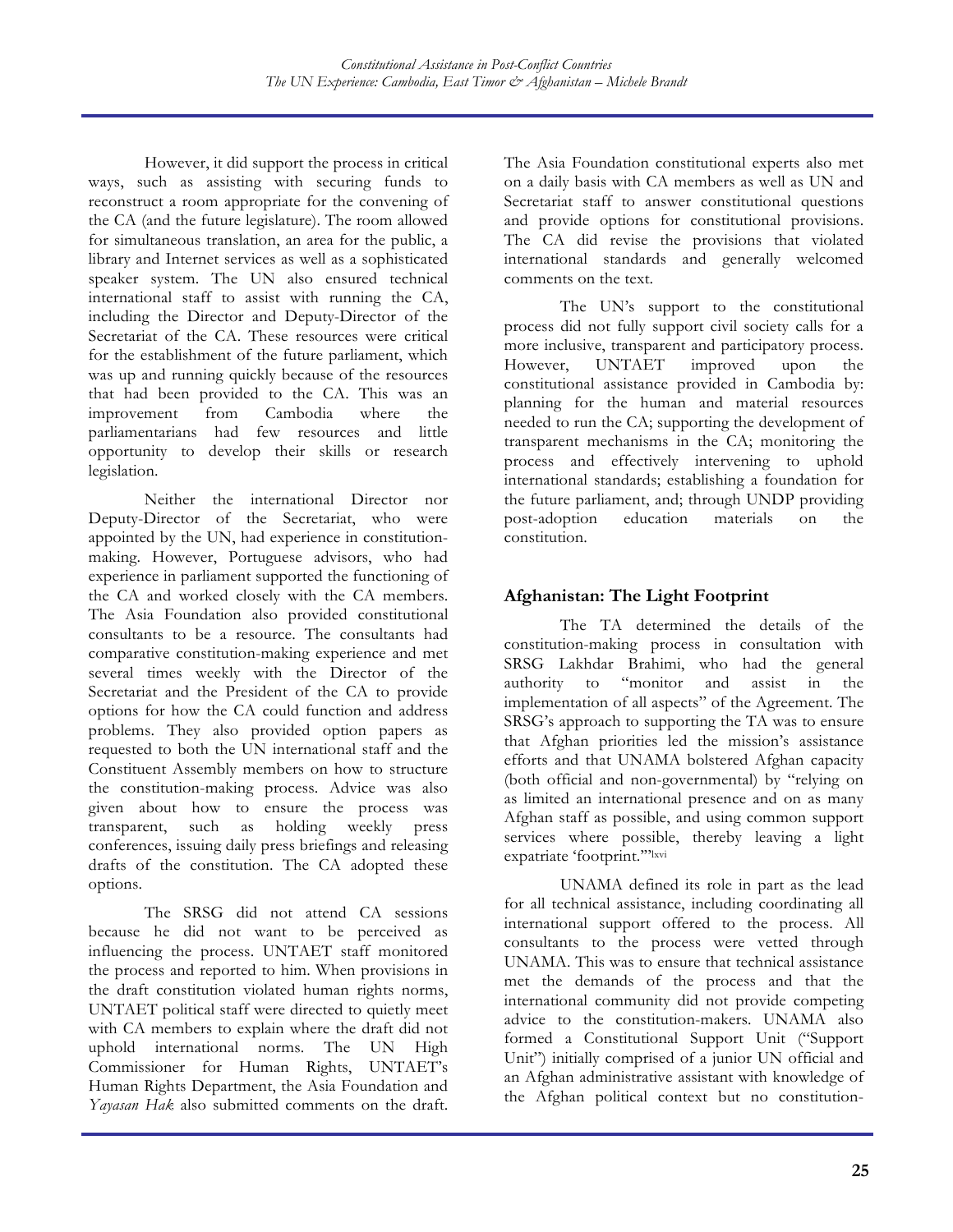making experience. Although the SRSG and Deputy Special Representative of the Secretary-General (DSRSG) provided overall guidance on the process, the Unit itself could not directly advise the Afghan Director of the Constitutional Drafting Commission's Secretariat about options to bring the skeletal constitutional framework to life. The Asia Foundation (funded by the United States Agency for International Development) secured two constitutional consultants to support both UNAMA and the Commission to explore constitutional options for the process.<sup>lxvii</sup>

With the agreement of the UN, the consultants conducted an initial assessment of the process and prepared memoranda on how the process could be improved and structured. Shortly thereafter, the UN and the Secretariat provided the consultants with an office both within UNAMA and the Secretariat. These consultants provided options paper on how to structure a constitutional process to both UNAMA and the Secretariat. They also advised on options for the work plan, a nationwide civic education and public consultation process, the budget, staffing and material resources required to implement the process and drafting of suggested decrees, rules of procedure and codes of conduct. The Afghans were in the lead and making final decisions about the process but were being supported to create a road map and learn about how other comparative processes were implemented so they could make choices about how to proceed.

After the TA agreed to a detailed constitutional roadmap, donors who were previously not forthcoming with funds and thereby delaying the process agreed to commit resources. UNDP was responsible for administering the funds. The Asia Foundation also provided a financial consultant to the Secretariat to support it to administer the disbursements and establish accountability mechanisms. The DSRSG created a constitutional task force comprised of senior staff from the Afghan Secretariat, the Constitutional Support Unit and the two constitutional consultants to coordinate and ensure the process was progressing satisfactorily. The DSRSG also held meetings with donors to provide them with updates on the process and urge them to fund the process.

The SRSG did not have the degree of formal power that the SRSG in either Cambodia or East Timor had held, but he had a strong political advisory role and met regularly with the President of the TA, Hamid Karzai, to assist with guiding the peace process. The SRSG had a unique position in Afghanistan. He had a close relationship with President Karzai and was held in great esteem by Afghans in general. Although the approach was labeled a "light footprint" the SRSG wielded strong political influence. He used his good offices to ensure the constitution-making process stayed on track.

The SRSG (with the support of the DSRSG, constitutional support unit and external constitutional consultants) hosted consultative discussions with five senior Afghan officials selected by President Karzai who represented key political factions in the TA. This Ad Hoc Panel advised the President on a myriad of decisions, such as the election/selection of delegates for the Constitutional *Loya Jirga*, security and oversight to the process, the role of the United Nations at the CLJ, the role of the media and observers, etc. The result of these consultative discussions were put in the form of draft decrees or rules of procedure and revised as necessary or approved and promulgated by President Karzai.

As the process progressed, the Afghan Secretariat grew considerably, as did the numbers of international actors supporting the process. UNAMA added three additional staff to the Constitutional support Unit and identified staff in each of the UN regional offices to support the process. As requested by both the Secretariat and the TA, the Asia Foundation also increased its support to the Secretariat and provided it with a data base consultant, media/graphic artist specialists, logisticians as well as security contractors to assist with preparing the elections of the delegates and preparations for the Constitutional *Loya Jirga*.

UNAMA also ensured that the constitutional consultantslxviii advising on substantive content were coordinated and providing harmonized advice. The group was well conceived, because one of the experts had in-depth political knowledge of Afghanistan and the others had comparative constitutional expertise. Despite the depth of knowledge, the consultants had limited success in influencing the drafts of the constitution. The Afghans were much more receptive to receiving guidance about how to structure the process.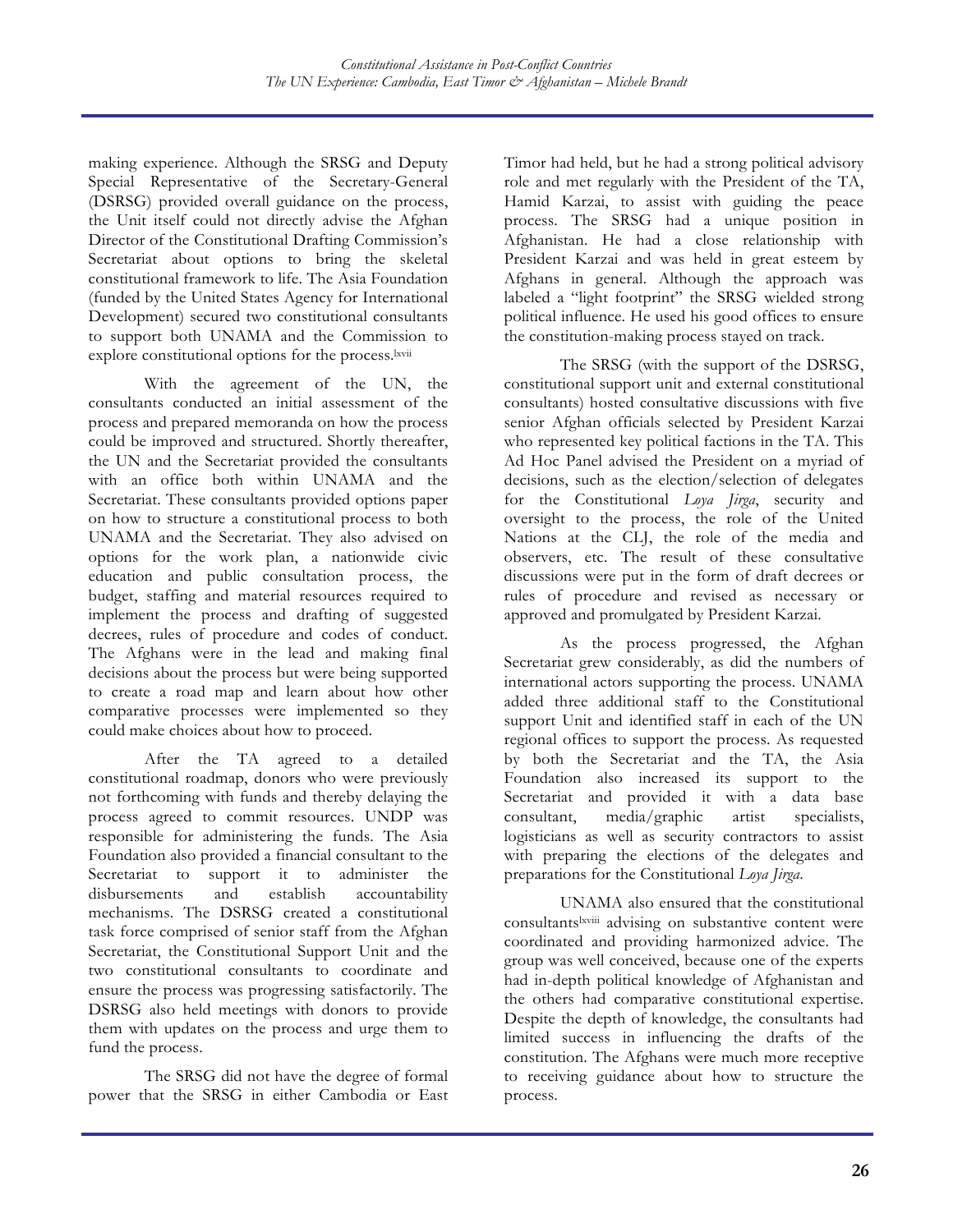Unlike the Cambodian and East Timor process, where the SRSG had stayed away from the formal proceedings in the Constituent Assembly, the presence of the SRSG in Afghanistan was welcomed and he had an office at the CLJ. He was frequently present at the CLJ and used his good offices to reconcile opposing views or advise on the position of the international community on suggested provisions.

A team of UNAMA staff also maintained a continuous presence at the CLJ to monitor discussions in the committees, assist with complaints of intimidation or violations of human rights, observe and support the voting process and advise on rules of procedure. The Asia Foundation staff were also present around-the-clock to assist with logistical arrangements and security.

The "Light Footprint" approach did not necessarily translate into less influence or fewer international technical advisors than in other cases, per se, since Afghans placed a great degree of trust in the SRSG and the UN's advice. The UN supported the creation of transparent, inclusive and participatory mechanisms. Though tight timeframes meant that their impact may have been somewhat limited, considering the serious security constraints and charged international and domestic political environment, the degree of public participation and representation was noteworthy.

# **4. CONCLUSION AND RECOMMENDATIONS**

Some form of constitutional review or reform is often a key component of comprehensive settlements to a conflict and the transition from war to peace. Constitution-making provides a unique opportunity for the UN to encourage a process that promotes national reconciliation, consensus building and the creation of a national vision for the future of the country. In order for such a process to underpin a durable peace, the UN's constitutional assistance should seek to support a nationally owned and led process that is inclusive, transparent and participatory.

The mandates of complex peace operations, such as those covered in this report, involve an often staggering array of tasks which must be carried out simultaneously. Security must be maintained, the economy kick started, human rights protected, humanitarian crises averted, and political dialogue promoted. Everything is a priority; everything demands attention. Constitution-making is just one element in the midst of these Herculean endeavors, and in hindsight an analysis of this element alone cannot lose sight of the fact that decisions taken by UN and political leaders in the field are conditioned by a range of competing demands.

Nevertheless, one of the central lessons of UN peace operations over the past decade and a half is that they have been mounted without a reliable base of doctrine and guidance from which mission leaders can draw even as they adapt and improvise on the ground. The review of the UN's role in the Cambodia, East Timor and Afghanistan cases illustrates that this, as each approach has been *ad hoc* and, to a significant degree, dependent on the choices of the UN leaders in the field. In each case, the UN missions could have planned support to the process more effectively if they had access to resources and information about options for design and implementation of constitution-making processes.

A good example would be the doctrine, guidance, resources and expertise that have been carefully developed and consolidated for elections. The Electoral Asssitance Division (EAD) of the Department of Political Affairs (DPA) in the UN Secretariat provides UN leaders in the field with assistance in the areas of needs-assessments; the design and implementation of electoral assistance project activities; operational strategies for electoral components of peace-keeping operations; maintaining a roster of electoral experts able to provide technical assistance on short notice and serving as the UN's institutional memory in the electoral field.

The EAD has also established networks with non-UN institutes, electoral commissions, etc., that creates a much wider pool of expertise, resources and knowledge upon which to draw. In the constitutional field, many of the resources that currently exist are and will likely remain, external to the UN in academia, governments, non-governmental organizations, etc. What the UN can do, however, is ensure that it is prepared to and capable of drawing on that expertise while maintaining the necessary doctrine and guidance and a core expertise in-house.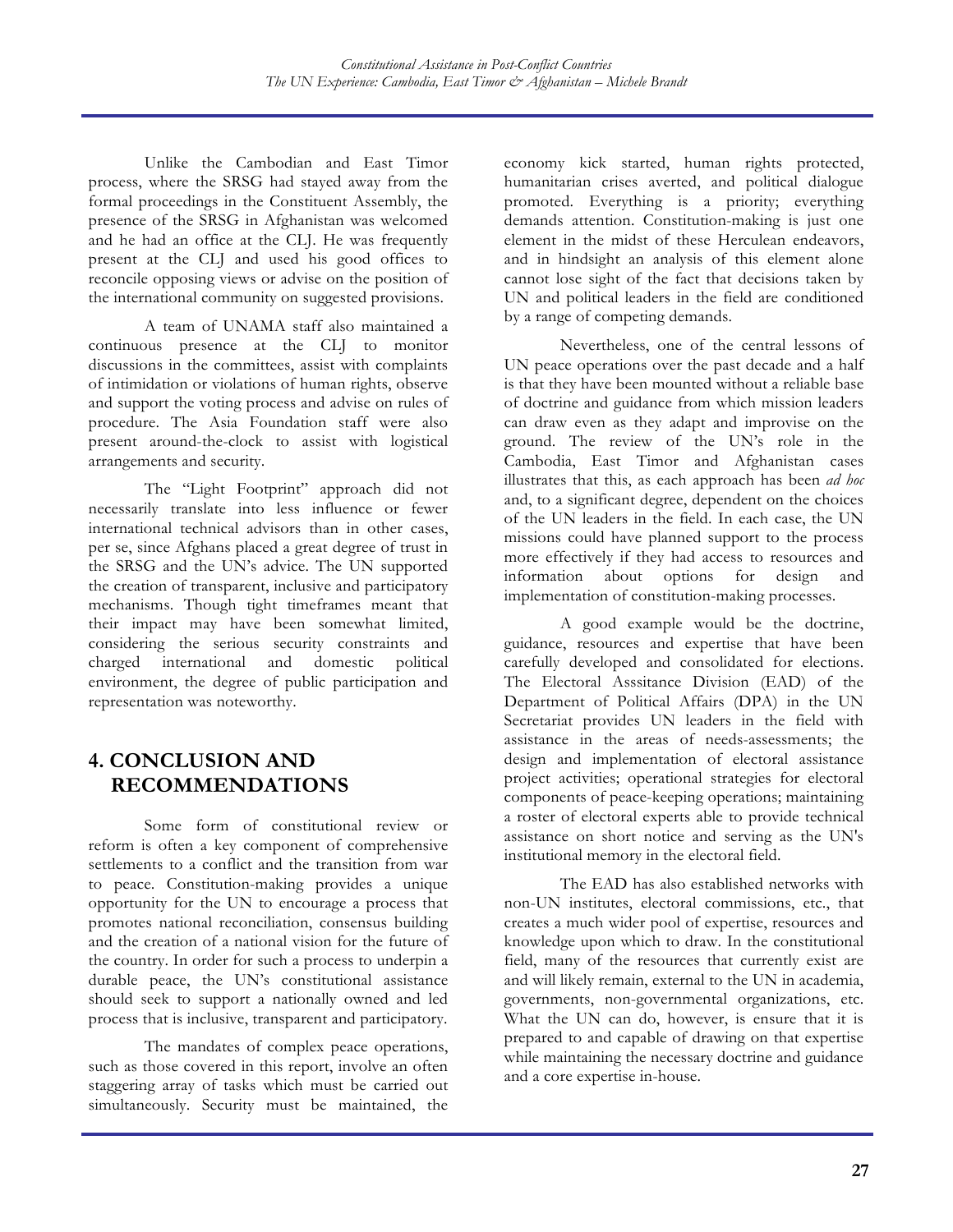Therefore, to provide more effective UN constitutional assistance this report recommends that the UN appoint a focal point for UN constitutional assistance that would: (1) develop doctrine and guidelines on constitutional assistance; (2) provide technical expertise and resources; (3) document UN experiences in the area of constitutional assistance to draw lessons learnt and reflect upon good practices. To minimize costs, the UN should also draw upon existing external resources to support the above efforts.

The conclusion is in line with the Secretary-General's recent report "In Larger Freedom: Towards Development, Security, and Human rights for all" in which he underscores the vital role that the UN plays in mediating peace agreements and assisting in their implementation but notes that "there is a gaping hole in the UN Institutional Machinery: no part of the UN system effectively addresses the challenge of helping countries with the transition from war to peace." A key aspect of addressing current peacebuilding gaps in the system should be supporting national actors to design and implement constitution-making processes that promote longer-term peace and produce durable blueprints for political stability and broader development

The three case studies do not constitute a broad enough set of experiences from which to draw definitive lessons learnt, or from which to build doctrine and guidance. For that, analysis of a larger number of both UN and non-UN constitutional exercises is necessary. Nevertheless, the cases do point towards some gaps in the UN's capacity of resources and some preliminary lessons that might inform future planning of constitution-making processes, including pitfalls to avoid. These are detailed below.

## **Legal Framework**

A prior legal instrument such as a peace agreement or Security Council resolution, which provides the legal framework, defining principles and parameters for the exercise, mandates most postconflict constitutional exercises. The legal framework, however, has differed in scope and detail from case to case depending on the context and the objective of the constitutional review.

There is no "once size fits all" framework for a process. Sometimes, such as in Cambodia, it will be useful to have a more detailed framework that includes the principles to be enshrined in the constitution. At other times, the framework should be more skeletal, such as in Afghanistan, to allow for flexibility to respond to the inevitable changes in the political context. Nonetheless, while stressing that the unique circumstances of the context will determine the degree of specificity and the content of the legal framework, the following are some potential elements to be considered for inclusion in the legal framework:

- key constitutional principles or substantive provisions to guide the process and to be enshrined in the final constitution;
- the mandate and work plan for the constitutional organ/s;
- the timeframe for the process, with a schedule of when key tasks should be accomplished;
- a declaration that the constitutional organ/s drafting the constitution will be free of governmental control;
- transparent rules and mechanisms to<br>establish constitutional organs and constitutional organs and appoint/elect delegates -- perhaps to appoint an inclusive and technically competent constitutional organ to draft the constitution and a democratically elected body to adopt the constitution, with at times specific procedures for appointment or nomination of marginalized groups, members of civil society or those with specific professional skills.
- the mandate of a supportive administrative body, such as a Secretariat;
- provisions that describe the incorporation of a participatory process that prescribes sufficient time and resources to conduct separate phases of civic education and consultation;
- review and/or enforcement mechanisms to ensure that the final draft of the constitution incorporates any agreed upon principles;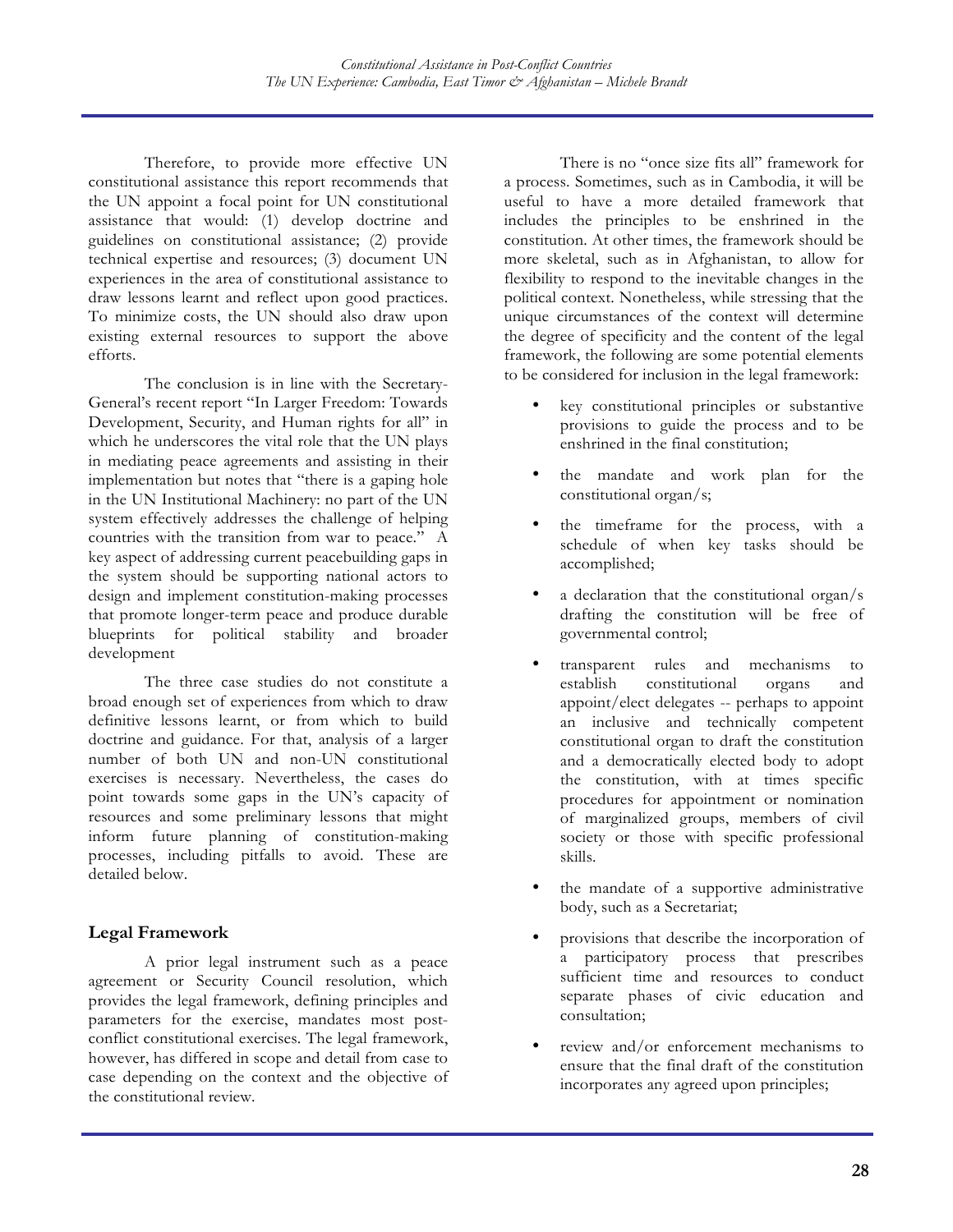- transitional arrangements if necessary and mechanisms for implementation of the constitution;
- provision for financial oversight of the process;
- the role, if any, of the United Nations or international community.

The legal framework should also be well publicized to promote transparency and gain public support for the constitutional roadmap; this can assist the public to be clear about the steps of the process, the objectives of the constitutional review or reform exercise, and their role. It may also provide the media and civil society with benchmarks to monitor whether the constitutional organs adhere to the framework, its principles and work plan. This enhances the accountability of elites to the people and in some cases, the international community, which may be financing the exercise.

In some contexts, the creation of the legal framework may need to be elite driven and the process a closed one because of the delicacy of the negotiations and the high risk of return to conflict or violence. However, even the decision on how the process is conducted can benefit from consultations with civil society and the public where appropriate. The tendency should be for as open a process as possible where this does not pose a significant risk – such as the case of East Timor. The process of promoting public ownership should begin as soon as feasible because in deeply divided societies suspicion is high and transparency will lead to wider buy-in of the peace process and ownership of the constitution.

#### **Timetable for the Process**

The legal framework in each of the case studies determined the timetable of the process. The political context both domestic and international will always have an impact on timetables. However, it is broadly accepted that while timetables can put a certain amount of pressure on the parties and the international communities alike to move the peace process forward, goals such as constitution-making and elections require legitimate processes and sufficient planning and these processes should not be rushed simply to meet pre-set dates. Deliberative

processes that promote national reconciliation and conflict resolution support a durable peace and take time. In the cases discussed, opportunities to make the process more genuinely participatory were missed (in particular in East Timor and Cambodia) because of tight timelines.

Had the UN had at its disposal models and options for supporting a participatory process, the time that was available could have been used more effectively (e.g., Afghanistan). While the timeframe will depend on the context and the objectives of the constitution-making or review process, a better understanding of the complex planning and logistics needed would have the potential to lead to more appropriate timetables. Although, some countries emerging from conflict may require shorter political transitions because of security issues or other imperatives, the ninety day time frames to draft, debate and adopt the constitution in East Timor and Cambodia perhaps reflected less the peacebuilding needs of the country than the desire to have an identified end point.

#### **Structure and Representation**

Constitutional commissions or technical drafting committees should primarily be technical bodies, yet with a membership that is as inclusive as possible. The decisions of the body should not be held hostage to the political aspirations of a few political elites but reflect transparent choices based on broad consultations, consensus positions and where necessary compromises balanced with a respect for international standards. A democratically elected assembly, parliament or constitutional conference should adopt the draft prepared by the constitutional commission or a similar body to legitimize the constitutional order. In cases like East Timor, where there is a high risk that elections will lead to an adopting body that may reflect the views of a single party, special measures should be taken to promote a more inclusive adopting body. For example, provisions can be made for the representation of identity groups, civil society or those with particular professional skills. The mode of appointment for these delegates should be transparent and where possible, can even be participatory.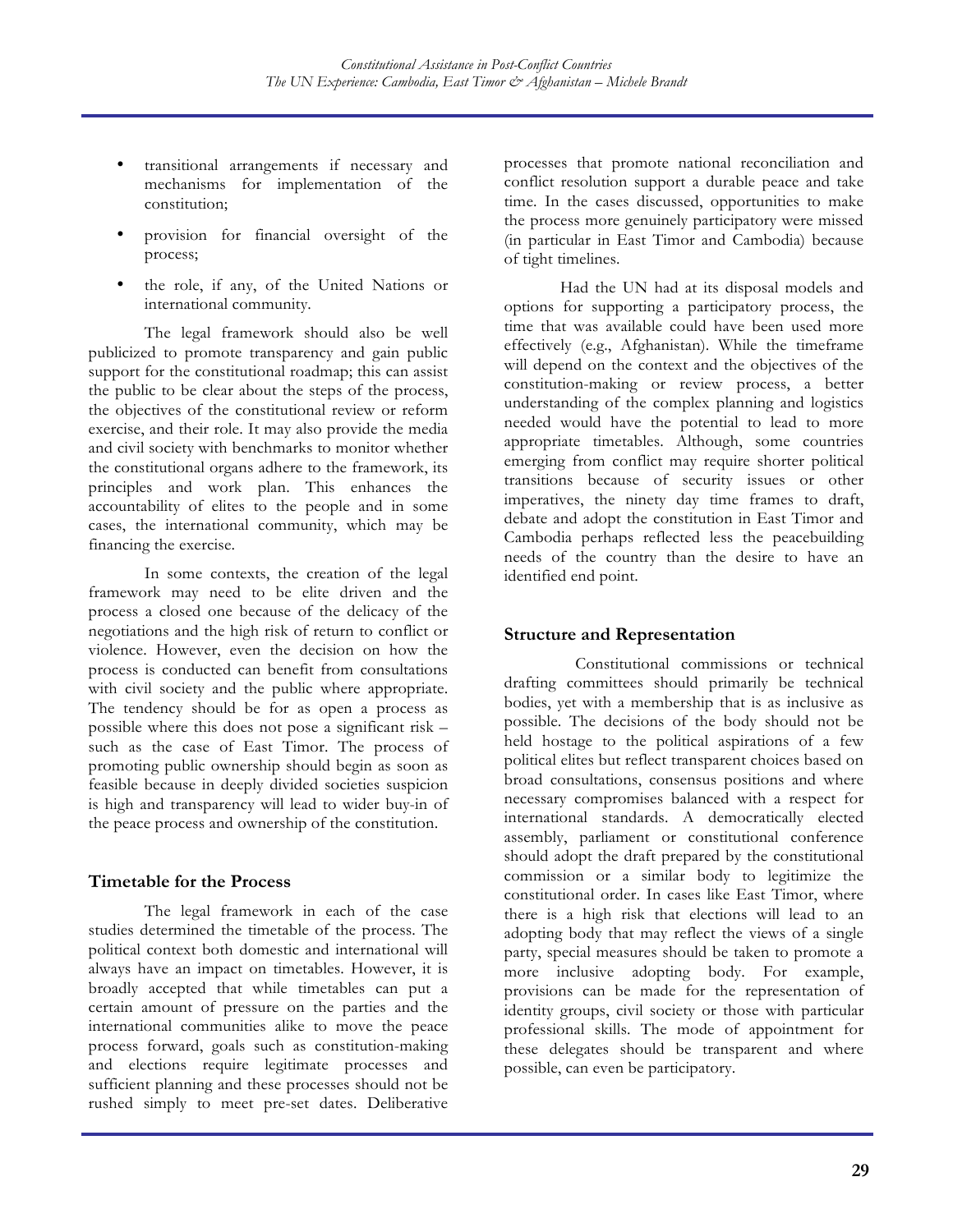The Cambodia and East Timor processes highlight the potential pitfalls of prescribing the tasks of drafting, debating and adopting the constitution all within a constituent assembly. In East Timor, members of civil society had requested a two-staged process (which is a common feature of constitutionmaking) with the formation of an appointed constitutional commission or committee to prepare the draft and a constituent assembly to adopt. They argued that this would allow the people to share their views and free the draft from political influence. Given the political context (the likelihood of a single party dominating the Constituent Assembly), such a process had greater potential to be representative and encourage a broader set of stakeholders to seek consensus on key constitutional issues. However, the dominant party presented its draft constitution before the Constituent Assembly and there were few discussions that diverted from what was in the draft. East Timor is a fairly homogenous society and this may or may not lead to conflict in the future, but in more divided societies with larger minority populations (e.g., Iraq) this result has the potential to lead to more immediate conflict.

While elected constituent assemblies do have claim to democratic legitimacy, in post-conflict situations under tight time pressures the electorate has in practice had insufficient information on the constitutional issues at stake. Furthermore the first post-conflict elections tend to be highly referential to the prior conflict, with voting concentrated on individual leaders, ethnic groups or others—vestiges, in this sense, of the war. Political parties are weak and rarely put forward fully articulated constitutional platforms. Therefore elections in and of themselves do not necessarily serve as a sufficient conduit through which to carry the expression of the people's constitutional aspirations. These aspirations must inform not just choices about who should govern for one term but the blueprint for society itself. Hence, a strictly democratic electoral model dependent on representation through the ballot is usually not sufficient to capture public preferences in postconflict constitution-making exercises.

Afghanistan created a three-staged process that had benefits and drawbacks. Both the Constitutional Committee and the Constitutional Commission were governmental and the members were appointed by President Karzai, which led to suspicions that they were more accountable to a governmental agenda than that of the people. However, the Constitutional Commission was comprised of experts and was fairly representative of the diversity of the country (including women). Despite the Commissioner's lack of independence, the consultations they held throughout the country and in Pakistan and Iran were well received.

The Constitutional *Loya Jirga* (the adopting body) was drawn from a traditional Afghan institution, the *Loya Jirga* or Grand Council, which had been used to adopt constitutions in the past; this conferred greater legitimacy on the body from the outset. There is no one model for adopting a constitution and establishing adopting bodies that are drawn from local models has potential to enhance the legitimacy. In the Afghan context, the model was modified to include not only appointed delegates but also elected. The security situation was volatile and the electoral rules of procedure for the CLJ had to be tailored to the circumstances. However, the rules (despite issues of security) led to a representative CLJ that was able to negotiate an instrument that assisted in stabilizing the country.

None of the case studies used a referendum. This is not a requirement for legitimacy. If the process has led to a consensual constitutional framework through a participatory, transparent and inclusive process, the end result will likely be a constitution that enjoys legitimacy.

#### **Security**

An argument could be made that constitution-making exercises should be sequenced to occur after the demobilization, disarmament and reintegration process has been successfully completed. While this would be ideal, at times, the early peace dividend of creating a negotiated constitution may outweigh other considerations, such as in Afghanistan. Yet, in Cambodia, the failure to allow the peace process to move forward without sufficient demobilization contributed to the coup only a few years after the adoption of the constitution.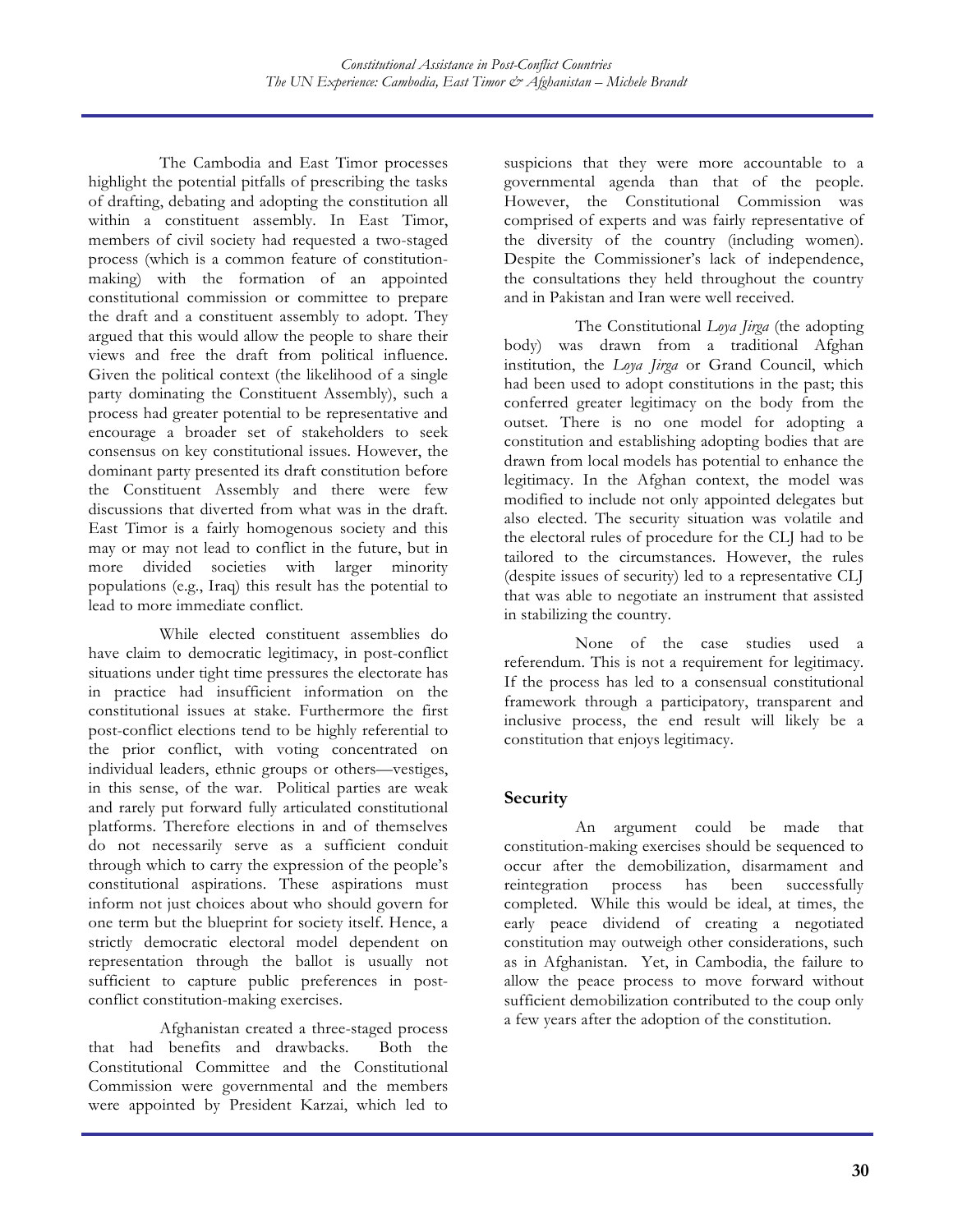### **Direct Participation**

The degree to which a process can incorporate direct participation (typically through civic education and consultation) will depend on the context. Political elites will by necessity play a major role in decisions on how to structure the new state (this is important both for peacemaking and for future implementation of the constitution) but where possible, the role of the UN should be to broaden the political space so that the final constitution does not merely represent the views of the warring factions holding power at the end of a conflict. There is also an emerging legal argument that there is a political right to participate in a constitution-making process.lxix

In each of the case studies civil society and the public expressed a strong will to directly participate. In Cambodia and East Timor coalitions of civil society members wrote letters to UN leaders to complain that the level of public participation was not sufficient. The degree to which the UN and political elites supported those demands was mixed.

In Cambodia, the role of the public was largely confined to casting a vote and the voter education process primarily focused on how to vote rather than educating the public on constitutional issues. However, the UN's support to the establishment and development of non-governmental organizations did lead to greater public awareness of the constitution and continued monitoring of adherence to the constitution post-adoption.

The UN supported more direct participation in East Timor but missed opportunities to establish an effective participatory process. The civic education and consultation process were conducted at the same time and over only a one-month period. This did not allow the public to be sufficiently informed of the issues, to carefully consider the options or to adequately provide submissions or views. Nor did it promote dialogue between communities. The members of the Constituent Assembly largely ignored the results of the consultations because the process was UNTAET-led and the members did not participate in the consultation process (which is often a transformative experience for political leaders). Largely because of pressure from civil society and some of the smaller parties, the members held a rushed one-week consultation process on the draft.

The methodology to analyze the views was *ad hoc* and few of the views expressed by the public were incorporated into the draft. UNDP supported the East Timorese to disseminate materials explaining to the public their new constitution.

In Afghanistan, UN constitutional assistance led to greater direct participation than the other cases. Improvements included a civic education process that was conducted separately from the consultation process, led by the national actors tasked with preparing the constitution. The Commission had regional offices, the Secretariat was nationally led and owned and had adequate resources, the consultations were primarily based on a questionnaire comprised of key constitutional issues for the constitution, the inputs were carefully documented and the Commission met with and partnered with civil society. One unique aspect to the Afghan process that should also be replicated was that the Secretariat continued to operate three months after the constitution was adopted to educate the public about their new constitution. In addition, the staff that had gained experience in participatory methodologies went on to support the final stage in the Bonn process, the elections for the legislature.

However, because of an initial lag in planning for a participatory process, only one month was dedicated to each phase. Although approximately 100,000 citizens submitted questionnaires or views to the Constitutional Commission, there was little feedback to the public about how those views were considered. Because a draft of the constitution had been prepared prior to the consultations, the public was suspicious that their views would be sufficiently considered.

Lastly, the commissioners who consulted with the public did not have a final say about the content of the draft because the Constitutional Commission was a governmental body under the control of President Karzai. In the Afghan context, President Karzai was the main political force for reform and his control over the Constitutional Commission's output may ultimately have been a guarantee against more fundamentalist forces at play in Afghan politics. Hence, while in principle one would desire an independent commission, the Afghan case highlights that basic principles will inevitably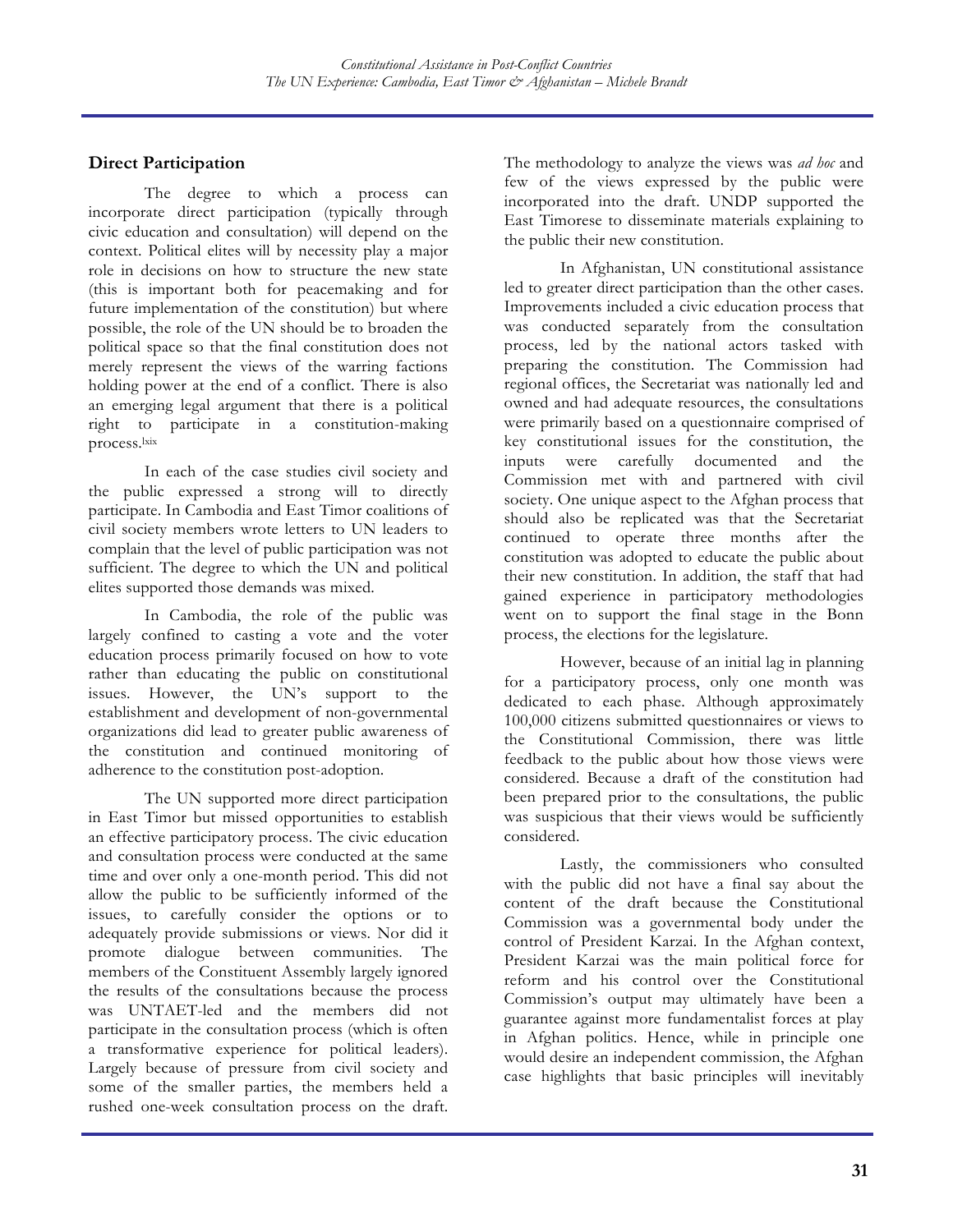have to take into account political realities on the ground.

There is no single way to conduct a participatory process; each post-conflict peace process situation has a unique set of challenges and specific objectives for the constitution-making exercise. Whenever possible, constitution-makers should exploit the opportunity a constitution-making process presents to examine the difficult issues, consult all sectors of society, and build consensus and search for common ground to reach compromise positions. However, there are risks to participation because of the threat of spoilers hijacking or manipulating the process and because, in the shortterm, issues may arise that could lead to conflict. Also, it should be noted that even if the participatory process is done well it is not solely determinative of the success of the outcome (e.g., Ethiopia) and other components such as democratic legitimization of the constitution must also be carefully planned. Nonetheless, following from some of the lessons learnt from the case studies, the following elements may lead to more genuine participatory processes:

- promulgating a legal mandate and clear roadmap for the process which clearly indicates to the public at what stages they can participate and how;
- crafting rules of procedure to minimize the risk that the process will spiral out of control or lead to more violence and ensures the process does not unduly raise the expectations of the public;
- raising awareness to increase the political will of the international community, constitutional drafters and political elites to take measures to establish a genuine participatory process;
- establishing an independent body (often a constitutional commission) which is commission) which is mandated to conduct separate phases of public education and inclusive consultations on key constitutional issues before preparing the constitution;
- allocating a minimum of one year (whenever possible) to conduct separate phases of civic

education on constitutional issues and hold public consultations;

- holding public consultations prior to preparing a draft to encourage the public to express their views and then holding a possible second consultation process on the draft;
- using creative means to ensure that marginalized groups participate (such as illiterate citizens or the disabled);
- ensuring an adequate budget (with donors brought on board as soon as possible);
- establishing an administrative body (such as a secretariat) to assist with implementing the participatory mechanisms and the demanding logistical arrangements;
- allowing sufficient time and resources to conduct capacity building programs to prepare national staff to effectively conduct civic education and public consultation programs;
- supporting civil society and the media to participate and facilitate direct participation;
- fostering dialogue and the exchange of public views between identity groups or communities;
- designating an agreed upon methodology and mechanisms (including data base programs) to collate, summarize and analyze submissions to the Commission;
- disseminating a report explaining to the public the results of the consultation, how competing views were considered and accommodated, and how key decisions were made;
- implementing transparent mechanisms for sharing drafts of the constitution and following deliberations on the draft by the constitutional organ adopting the constitution; and
- conducting public education on the new constitution, in particular how the public can use it as a tool to access their rights.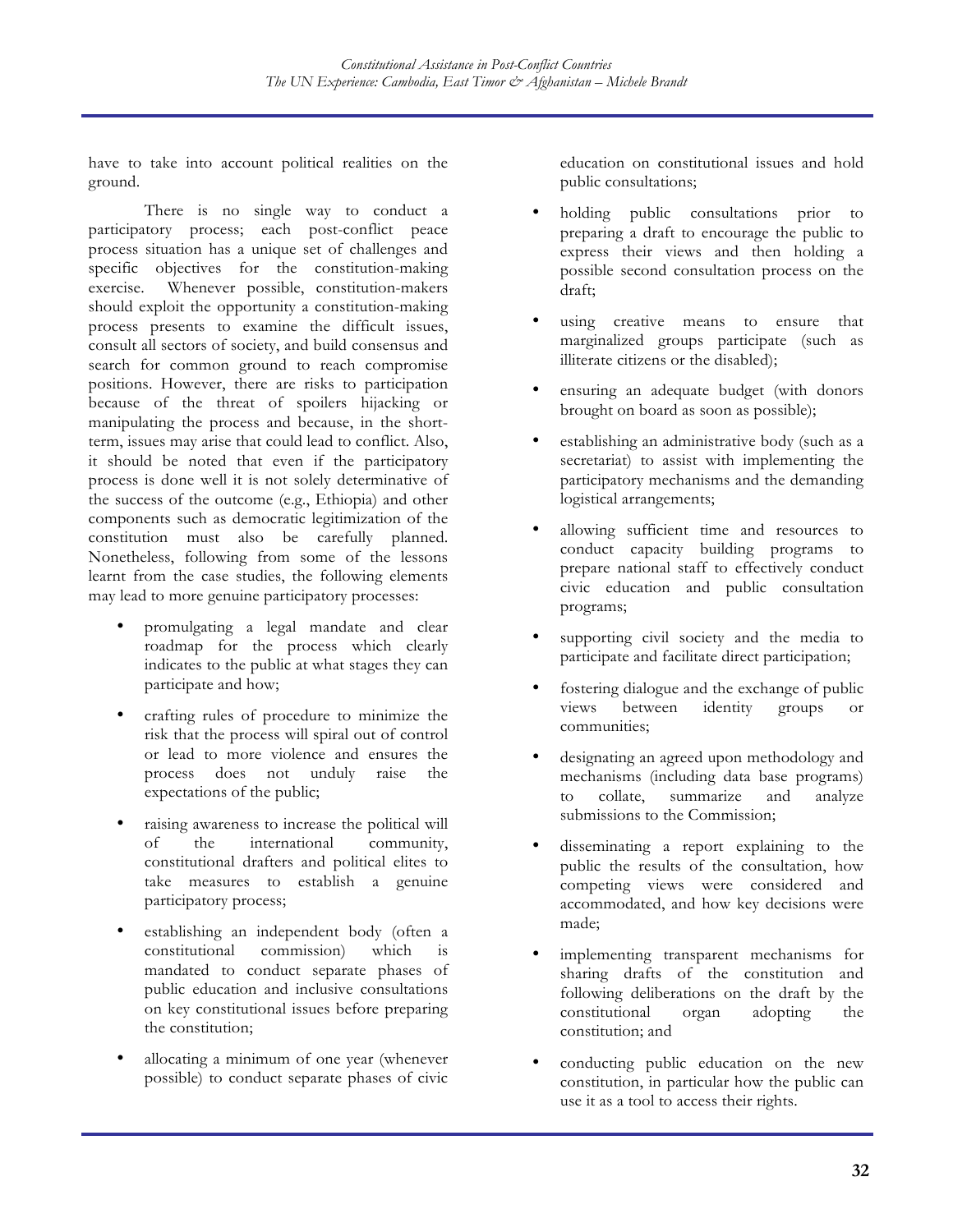Lastly, and perhaps more importantly, UN field actors and national leaders should be sensitive to the desire of the average citizen to participate. It is the author's experience that those who have had their voices and their dignity suppressed at the point of a gun will often walk for miles, travel by donkey for days, and even risk their lives to share their views and aspirations for the future of their country. Although the average citizen (who may be illiterate) does not express his or her views in constitutional language, their concerns are relevant to the future structure of the state. For example, complaints of no clean water or schools in one particular community may lead to considerations of structures for decentralization that would allow communities to have more control over services.

#### **Nationally Owned and Led**

National ownership of the process is closely related to participation because the public will feel ownership over the constitution if they participate in its making. But, it also relates to the role of the constitution-makers and UN constitutional efforts should be guided by the principle of national leadership, to every possible extent. In Afghanistan, UN constitutional assistance was based on the assumption that the process should be nationally owned and led. Following from the "light foot print" approach taken in Afghanistan, international actors did not assume roles that national actors could and should assume. For example, in East Timor, a UN staff member directed the Secretariat of the Constituent Assembly while in Afghanistan it was an Afghan, supported by technical assistance. This disparity was similar for other aspects of the process. In East Timor, UNTAET established the public consultation process (although East Timorese held the consultations) while in Afghanistan it was an Afghan body supported by technical advisors.

To ensure national ownership, the process should be conducted at an appropriate pace to allow for national actors to fully understand their role, learn from comparative experts about other experiences, weigh and deliberate upon options and enhance and build capacities where needed to effectively assume their responsibilities and implement the process.

In both Cambodia and East Timor the UN transitional administrators viewed the constitutional deliberations as something they should formally distance from to ensure that the constitution did not appear to be imposed by the international community. It was necessary to clearly signal a shift from international "tutelage" to sovereignty. In Afghanistan, on the other hand, sovereignty was vested in Afghan institutions from the outset and the SRSG was welcomed to play a more direct mediation role in the Constitutional *Loya Jirga*. Through his good offices he mediated during stalemates between different sub-national groups and positively influenced the final content of the constitution regarding international standards and the rights of minorities and women. The role the SRSG played did not jeopardize the public's perception of the Constitutional *Loya Jirga* as a sovereign body or the final constitution as an Afghan drafted and negotiated instrument.

Perhaps in contexts where the UN is supporting locally led processes, local actors may be more welcoming of the role of the UN as a mediator during constitutional gridlock and more open to receiving advice. Of course, the degree of trust the local actors have in the SRSG or his or her political advisors will also affect this decision.

## **Technical Assistance**

Making a constitution is a complex operation which requires expertise on national politics, institutional reform, electoral procedures, budgets, procurement, logistics, civic education campaigns, consultative processes, IT, public relations (for the leaders of the constitution-making bodies), comparative constitution-making options, conflict resolution, technical drafting, rules of procedures for assemblies, security arrangements, diplomacy, donor relations, etc. It is the author's experience that national actors are generally welcoming of technical expertise in these areas if it is offered in a fashion that respects their role in leading and managing the process. Also, often both international actors and national actors are not aware of the complexity of implementing the process and providing initial options papers describing types of assistance that may be needed is very helpful.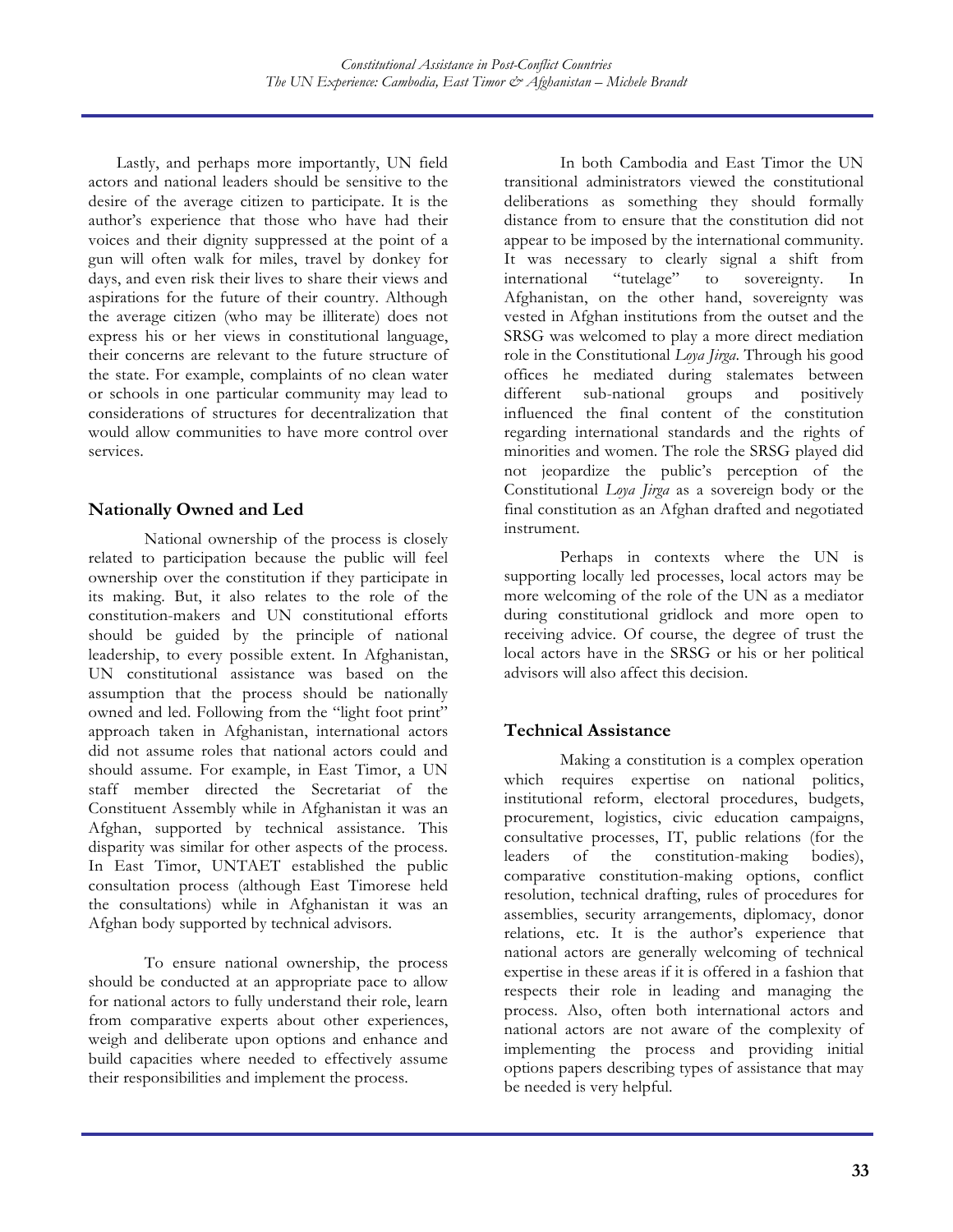In Afghanistan the UN coordinated technical assistance and worked with the national actors to ensure that persons with the right types of expertise met their assistance needs. The UN also coordinated substantive input by constitutional advisors to ensure harmonization and facilitated the provision of options papers that were translated into Dari and Pashtu. In East Timor, the Asia Foundation also translated options papers that the Constituent Assembly requested on key issues.

Although it may not always be appropriate for the UN to coordinate technical assistance, it may be useful to provide the constitution-makers with advice about how to best to make use of technical advisors and suggest what types of expertise may be needed.T he constitution-makers can then make their own assessment of whether they have all those skills or external actors may be useful.

If technical expertise is requested, the UN should facilitate the provision of technical assistance.As in Afghanistan, this will require linking with external resources because few of these capacities are currently located within the UN.

#### **Adoption**

Ideally, the methods of adopting the constitution will promote consensus building. In each of the case studies the constitutional organ tasked with adopting the constitution required that a twothirds majority pass the constitution. This larger majority encourages consensus building depending on the make-up of the adopting body. In East Timor, because a single party dominated the Constituent Assembly it did not have that affect. In Afghanistan the emphasis in the rules of procedure was on achieving consensus and short of this, a vote would be taken. There, the President of the *Loya Jirga* asked all the delegates to stand up and adopt the constitution by unanimous acclamation.

The Afghan delegates attended a one-day orientation on the rules of procedure (led by the Secretariat and facilitated by civil society leaders) primarily to promote national unity and facilitate consensus building in the Constitutional *Loya Jirga*. The sessions were held with smaller groups that were intentionally diverse (geographically, ethnically and by gender). The orientation session was participatory and

provided the delegates with practice in using consensus-building methodologies and to help them reflect on their duties and responsibilities as representatives of the nation.

### **Implementation of Constitution**

Many constitutions remain merely on paper and are never implemented. For example, many of Cambodia's constitutional provisions, ten years on, have not been implemented. The UN should provide advice about constitutional provisions, mechanisms and transitional arrangements that may be useful to facilitate implementation post-adoption, including suggested deadlines for completion of important tasks and reforms. In addition, constitutional assistance should not end with the adoption of a constitution.

In Afghanistan, the Secretariat remained operative for three months to educate the public on the draft. This was a positive development in constitution-making. It would also be useful for some form of institution or commission to assist with institutional reforms and supporting government officials to implement the constitution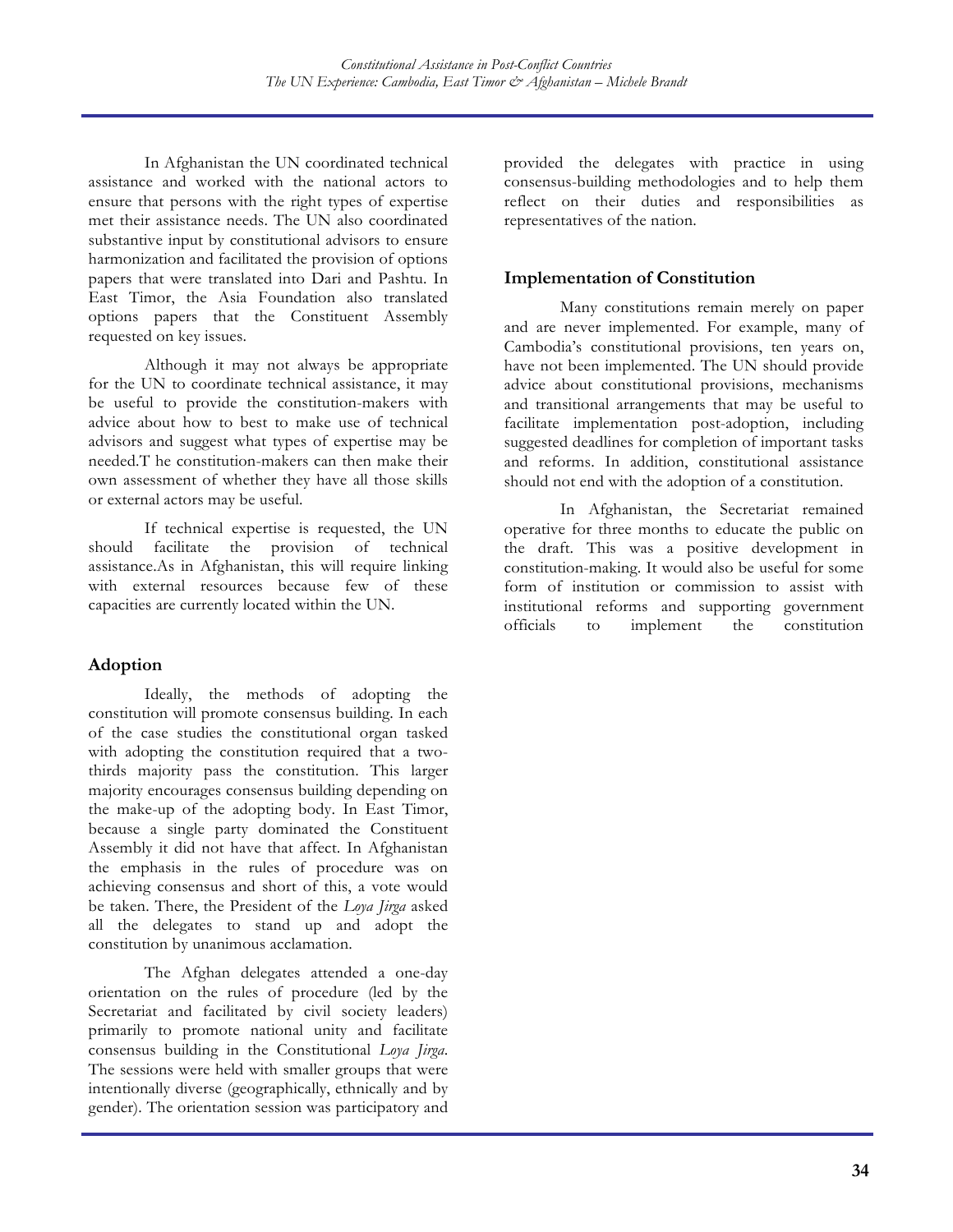#### **Endnotes**

iv Ghai, Yash, Lattimer, M. & Said Yahia. "Building Democracy in Iraq," *Minority Rights Group International Report*, United Kingdom, 2003 at 27.

<sup>v</sup> There are in fact four Settlement Agreements which comprise "The Agreements on a Comprehensive Political Settlement of the Cambodian

Conflict," October 23, 1991, UN doc. A/46/608-S/23177; 31 ILM 183 (1992).<br>vi For an overview of the peace negotiations see Steven Ratner, "The Cambodian Settlement Agreements," *American Journal of international Law*, vol. 87, 1993.

vii Paris Peace Agreement, annex 3. 1.

viii Interview with former UNTAC official.

ix Paris Peace Agreement.

<sup>x</sup> Ibid. Annex 3, para 3.

xi Interview with former constitutional consultant to the process.

xii Ibid.

xiii Ibid. Annex 5.

xiv Reg 2001/2, Section 2, para 2.6.

xv Ibid. para 2.4.

xvi See generally, Section 2.2 on the public consultations in East Timor.

xvii Interview with former UNTAET official.

xviii See generally, Louis Aucion and Michele Brandt, "East Timor's Constitutional Passage to Independence," paper prepared for United States Institute for Peace, Project on Constitution-Making, Peacebuilding and National Reconciliation (2003)<br>xix The Conflict, Security and Development Group, A Review of Peace Operations: A Case for Change, London: Kings College

xx Agreement on Provisional Arrangements in Afghanistan, Pending the Re-establishment of Permanent Government Institutions. xxi Ibid. Section 1, Art 4.

xxii Section 1, Art. 6, Bonn Agreement.

xxiii See generally, the Bonn Agreement.

xxiv Annex II, Bonn Agreement.

xxv Interview with former *Ponleu Khmer* member.

xxvi Ibid.

xxvii Ibid.<br>xxviii John C. Brown, "Khmer Democracy: Where's the Participation?" Phnom Penh Post, August 27-September 9, 1993, at 7.

xxix Ibid.<br>xxx Stephen Marks," The Process of Creating a Constitution for Cambodia," paper prepared for United States Institute for Peace, Project on Constitution-Making, Peacebuilding and National Reconciliation (2003), p. 9.

xxxi William Branigin, *"*Cambodia Moves to Return Sihanouk to His Throne; Elected Leaders Said to Form Consensus on Monarchy," *The Washington Post*, Washington, D.C. Aug 26 1993, pg. A 18. <br>xxxii Lor Chandra and Wency Leung, "Law and Order? 10 years later, corruption mars a constitutional attempt at democracy," *The Cambodian* 

*Daily*, September 26, 2003.

xxxiii Ibid. xxxiv International Federation for East Timor*,* "Elections in the Context of Nation-Building Preliminary Report, *"*Press Release distributed at a press conference at Yayasan Hak, Dili, Timor Lorosae, 3 September 2001.

xxxv See the Report on the Political Transitional Calendar compiled by the Standing Committee of Political Affairs of the National Council (on file with the Author), (hereinafter PAC Report).

xxxvi Owning the constitution: An 0ath to Peace? Vivien Hart, lecture, Wed, April 30 2003.

xxxvii See NGO Forum open letter to the Security Council, dated 17 March 2001.<br>xxxviii Aucoin and Brandt, "East Timor's Constitutional Passage to Independence," p. 21.

xxxixIn contrast, a percentage of seats in the Afghan Constitutional *Loya Jirga* were for women who were elected by women and women delegates to the Constitutional *Loya Jirga* and were not beholden to patriarchal party structures. The women delegates had more success advancing issues of concern to women.

xl Interview with former member of Constituent Assembly.

x<sup>ii</sup> Aucoin and Brandt, "East Timor's Constitutional Passage to Independence," p. 35.<br>x<sup>ii</sup> The Asia Foundation, East Timor National Survey of Voter Knowledge, p. 4 (May 2001).

xliii An alternative would have been to establish an independent selection committee that would have allowed for recommendations and nominations from civil society and educational institutions. This may have alleviated the pressure on the President to choose Commissioners that may have been favored by powerful political factions.

l <sup>i</sup> The United States Institute for Peace and the United Nations Development Programme recently examined 18 case studies of constitutionmaking processes in primarily post-conflict contexts and concluded that the process by which constitutions are made is as important as the final content. See also, Jamal Benomar "Constitution-Making after Conflict: Lessons for Iraq" (2004) 15 (2) *Journal of Democracy*.

ii UN Secretary-General Report "In Larger Freedom: Towards Security, Development and Human Rights for All" (A/59/2005).

iii See note 2.